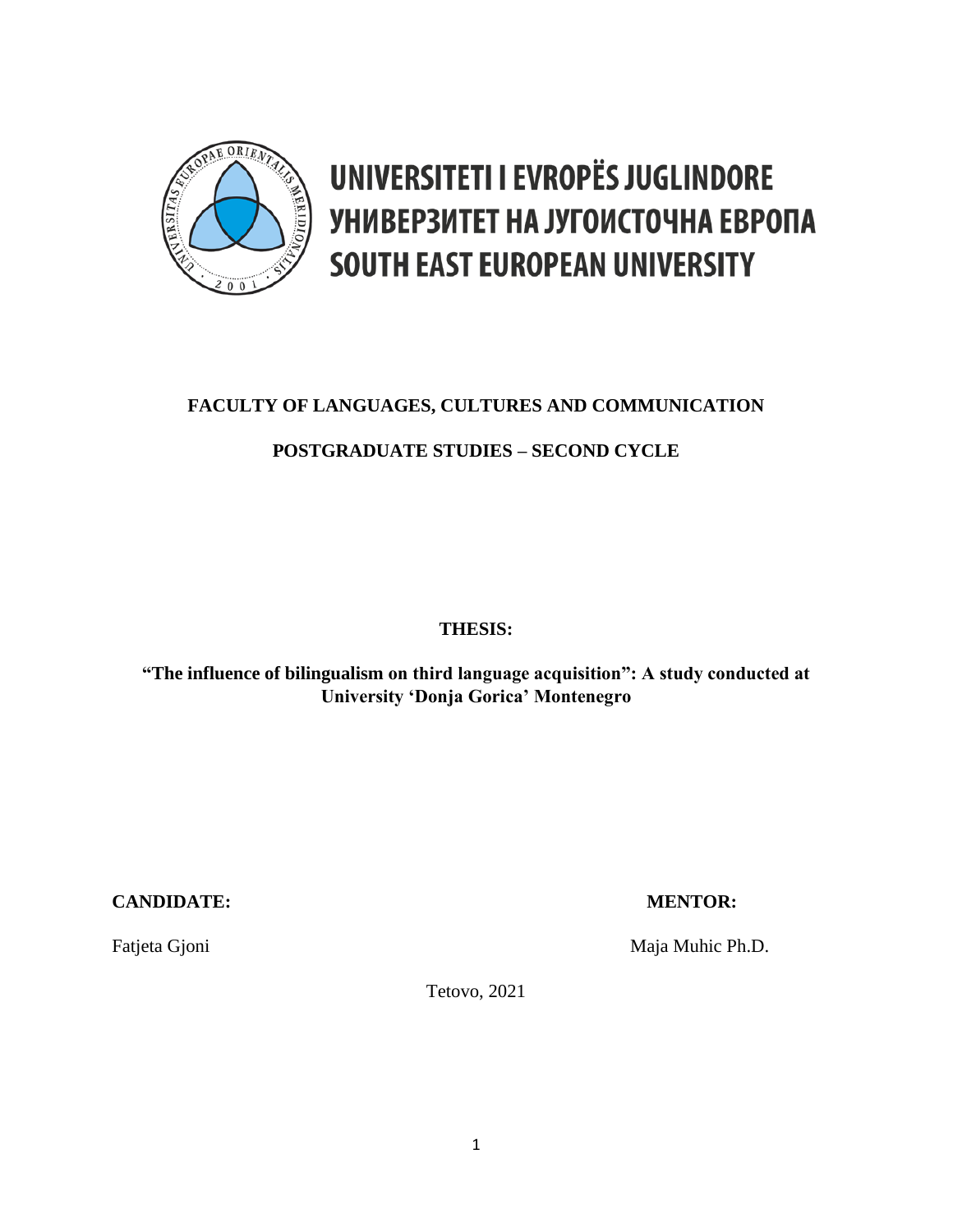*I, Fatjeta Gjoni, declare that the work on this thesis titled "The influence of bilingualism on third language acquisition" is a self-written report based on my study. Every text from research papers, books has been acknowledged and fully cited. All the cited works have been referenced.*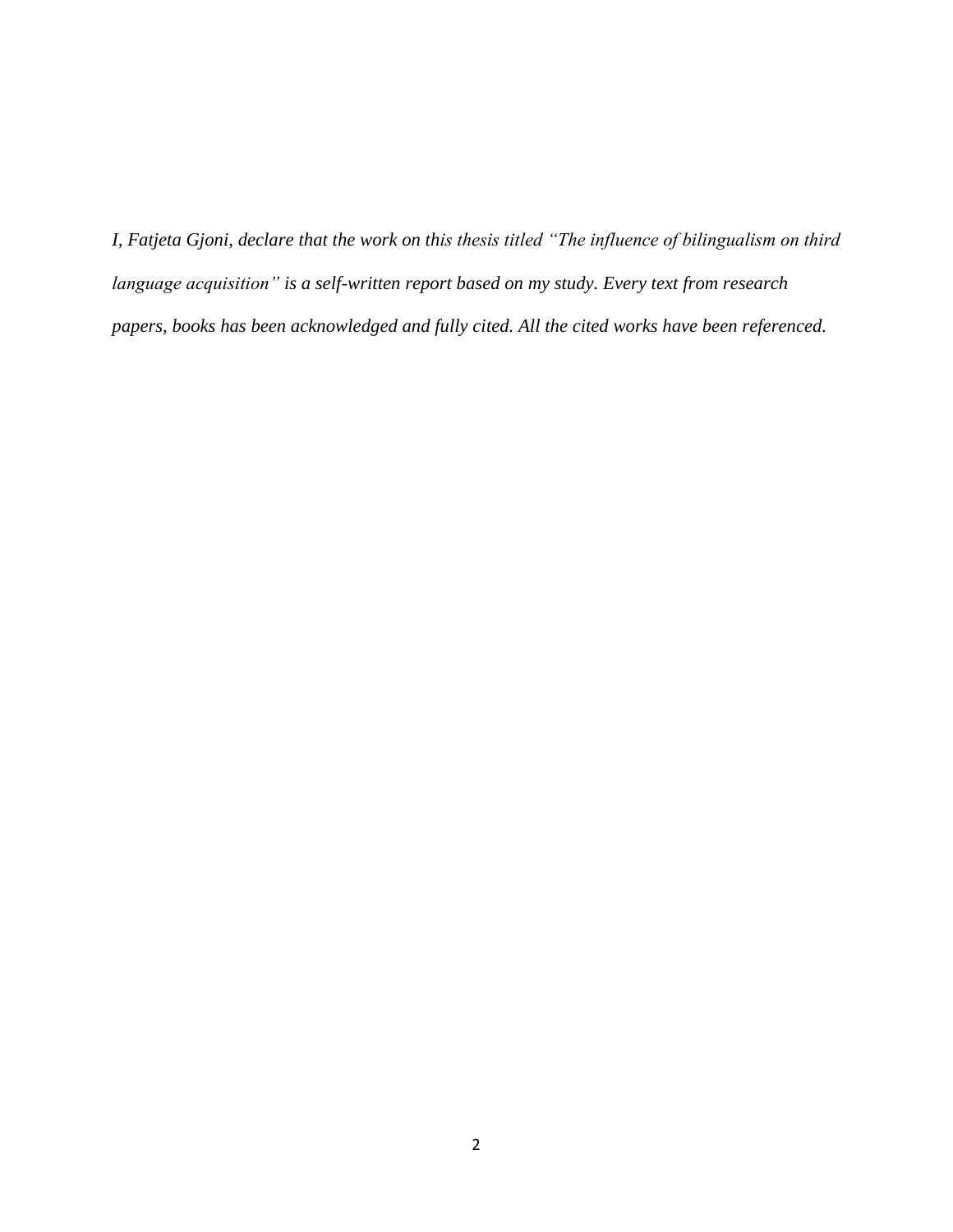#### **ACKNOWLEDGEMENTS**

First, I thank God for giving me the strength and the knowledge to carry out and finish this thesis successfully.

I want to express my heartfelt gratitude to my Mentor, PhD. Maja Muhic, for her continuous support, inspiration and kind advices throughout my MA studies and related research. Her guidance helped me in the writing of this thesis. Your contribution is sincerely appreciated. Special thanks goes to my dear parents for being my biggest support in every step of the way,

who are responsible for everything I have achieved until now. Without their kind words, encouragement I would not have achieved all these successes. Many thanks go also to my brother who supported me all the time. Forever grateful for my family, this is for you!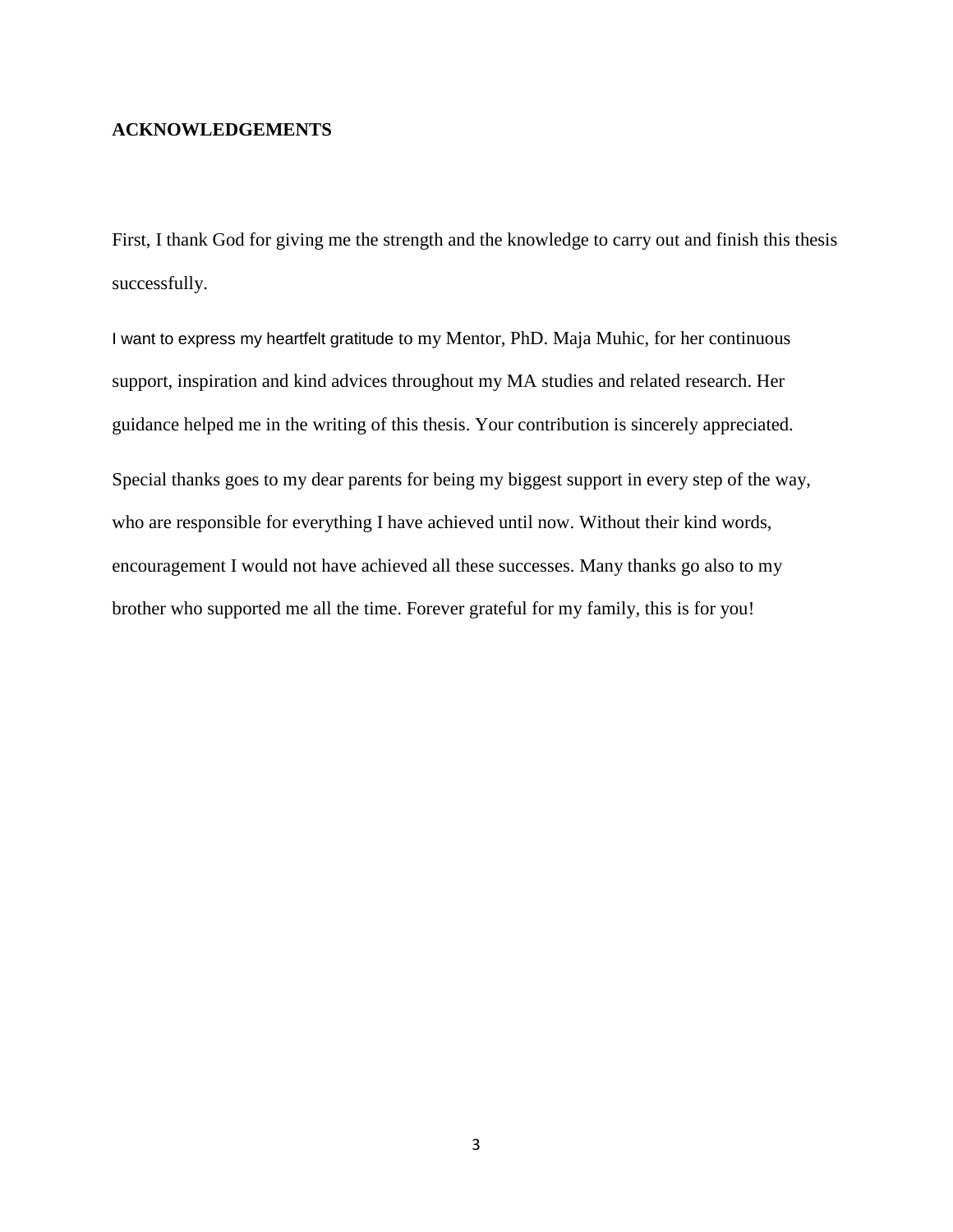#### **ABSTRACT**

This thesis focuses on the advantages that bilinguals have over monolinguals when acquiring an additional language. Bilinguals have greater language learning experience and may have developed more effective learning strategies than monolinguals. It highlights the importance of knowing a country's national language, how people from a minority group learn the second and the third language, and the challenges they face along the way, as well as whether language learning is a choice or a necessity. Moreover, language learning is presented as a skill, it demonstrates different ways to acquire a language inside and outside the classroom. This thesis analyzes and interprets the result, by backing up the arguments with factual sources.

Keywords: language, acquisition, bilingual, monolingual, minority, skill, classroom.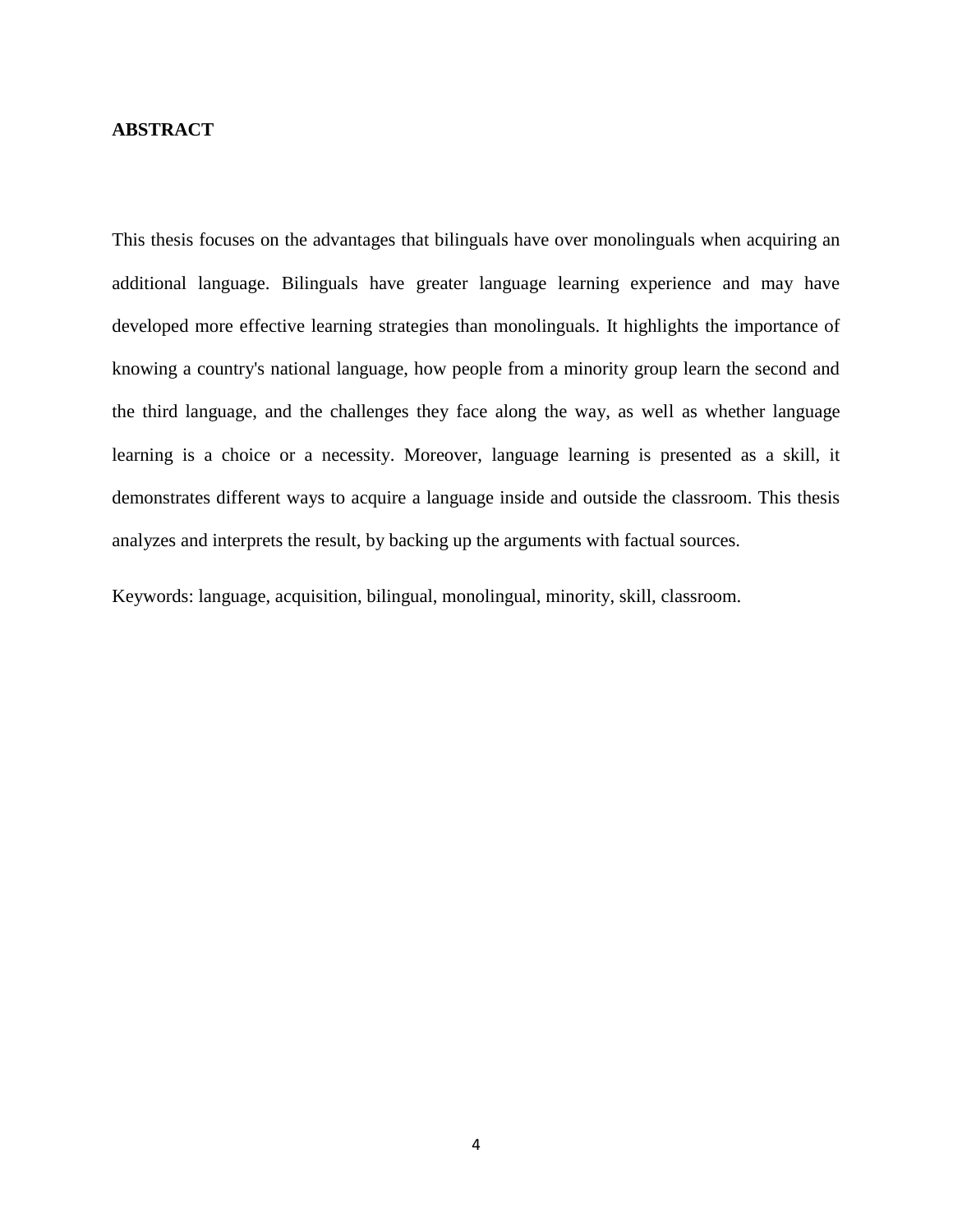#### **ABSTRAKT**

Kjo temë fokusohet në përparësitë e bilingualëve në mësimin e gjuhës së tretë. Bilingualët kanë përparësi më të mëdha krahasuar me monolingualët kur bëhët fjalë për përvetësimin e gjuhëve, sepse ato kanë zhvilluar strategji efektive për mesimin e gjuhëve. Thekson rëndësinë që ka gjuha zyrtare e shtetit, diskuton mënyren se si njerëzit e një pakice e mësojnë gjuhën e dytë dhe vazhdojnë me mësimin e gjyhës së tretë, svidat që i tejkalojnë, dhe a është msimi i gjuhës zgjedhje personale apo obligim. Kjo temë e shfaqë mësimin e gjuhës si aftësi, demonstron mënyra të ndryshme për mesimin e gjuhës në klasë dhe jashtë klasës. Ky punim i analizon dhe i interpreton rezultatet, duke mbështetur rezultatet të bazuara në fakte.

Fjalet kyc: gjuha, mësimi, bilingual, monolingual, pakicë, aftësi, klasë.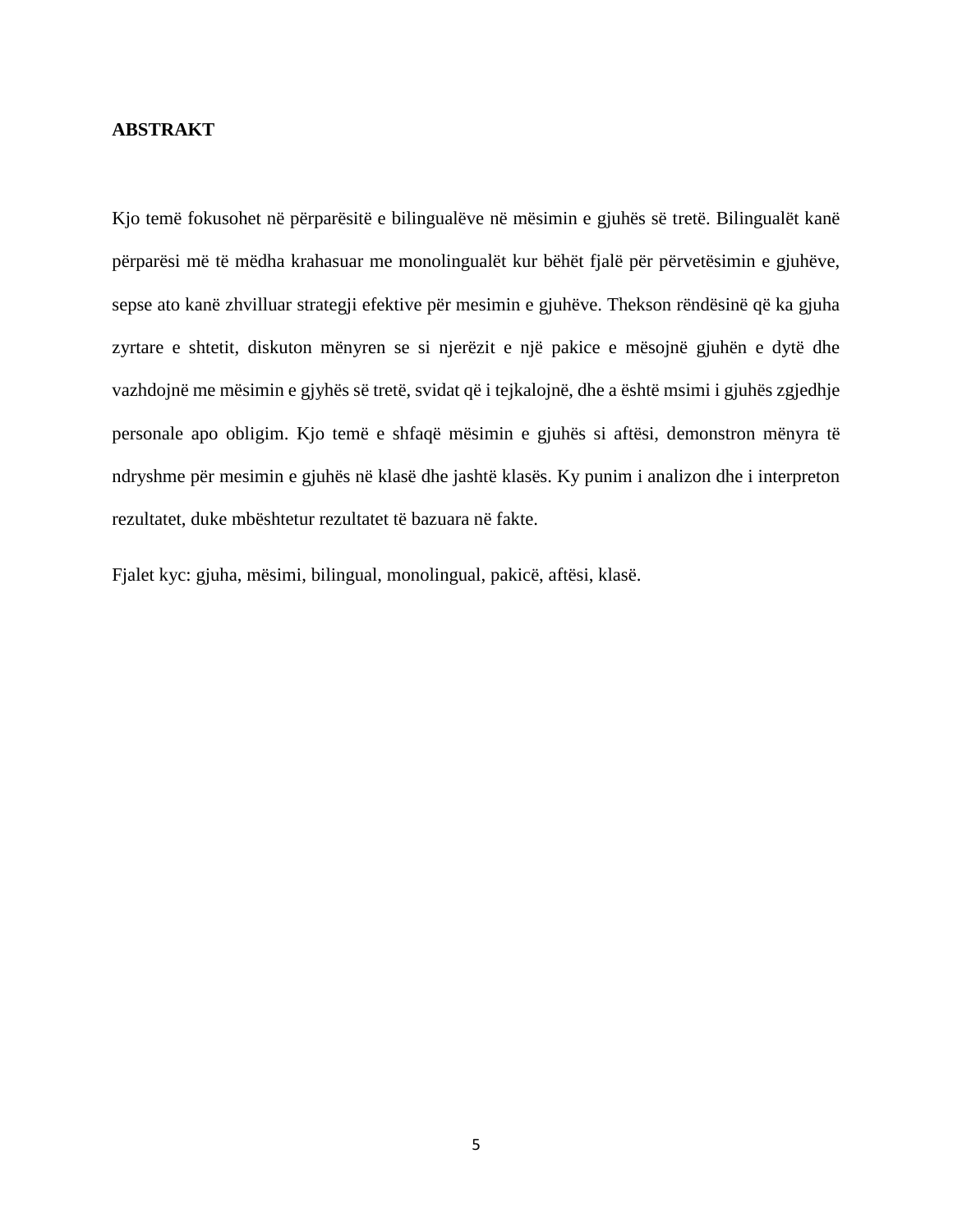#### **АПСТРАКТ**

Оваа теза се фокусира на предностите што ги имаат двојазичните во однос на еднојазичните при стекнување дополнителен јазик. Двојазичните имаат поголемо искуство за учење јазик и можеби развиле поефикасни стратегии за учење отколку еднојазичните. Ја нагласува важноста од познавање на националниот јазик на една земја, како луѓето од малцинска група го учат вториот и третиот јазик, како и предизвиците со кои се соочуваат на патот, како и дали учењето јазик е избор или неопходност. Покрај тоа, учењето јазик е претставено како вештина, покажува различни начини за стекнување јазик внатре и надвор од училницата. Оваа теза го анализира и толкува резултатот, со поткрепа на аргументите со фактички извори.

Клучни зборови: јазик, стекнување, двојазично, еднојазично, малцинство, вештина, училница.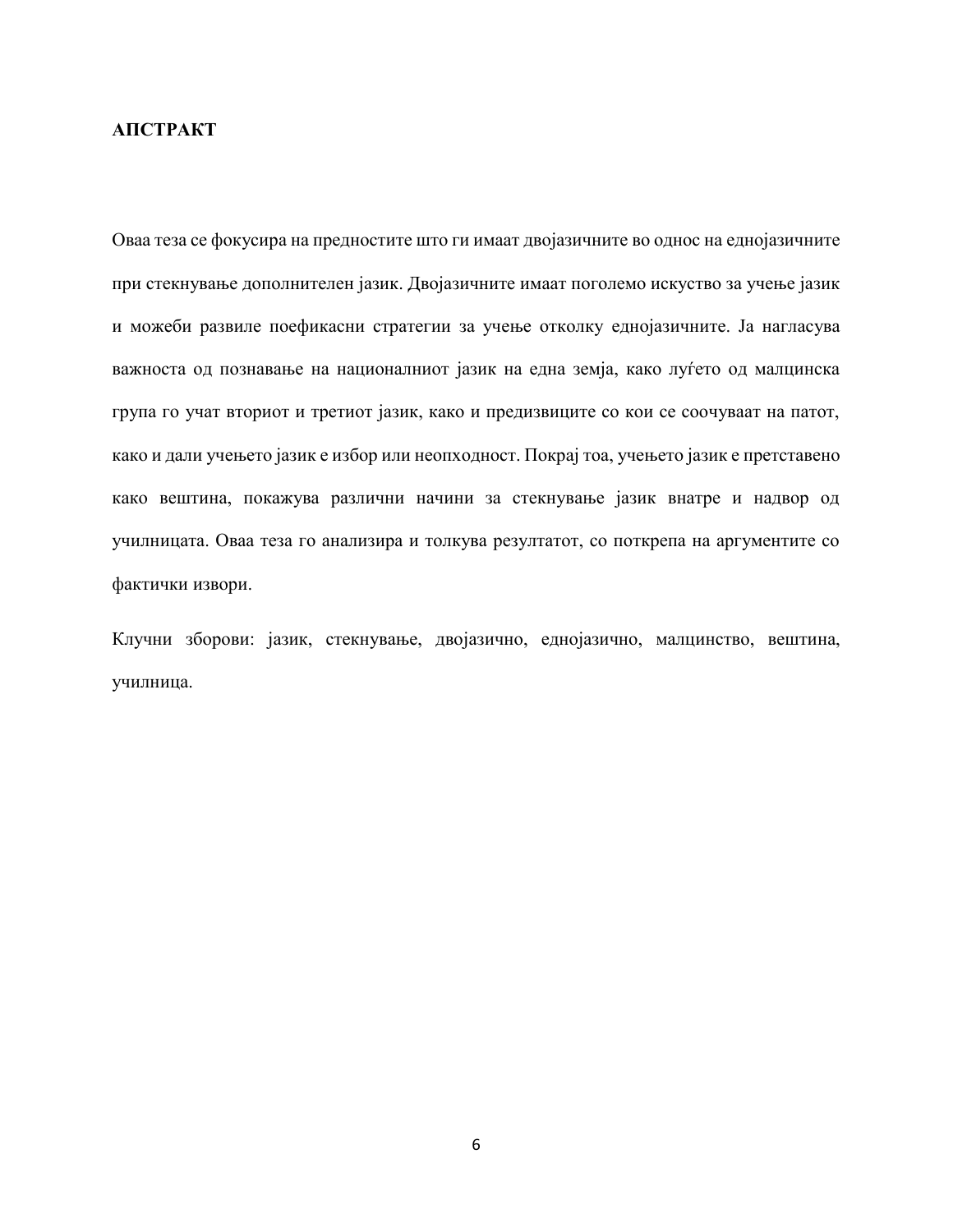### **TABLE OF CONTENT**

| 1.3 THE DIFFERENCE BETWEEN MONOLINGUALS AND BILINGUALS15   |
|------------------------------------------------------------|
|                                                            |
|                                                            |
|                                                            |
|                                                            |
| 2.1 LANGUAGE LEARNING THROUGH CLASSROOM INTERACTION 23     |
|                                                            |
|                                                            |
|                                                            |
|                                                            |
|                                                            |
| 2.4 ACQUSITION OF A LANGUAGE FOR SCHOLARLY OR INTELLECTUAL |
|                                                            |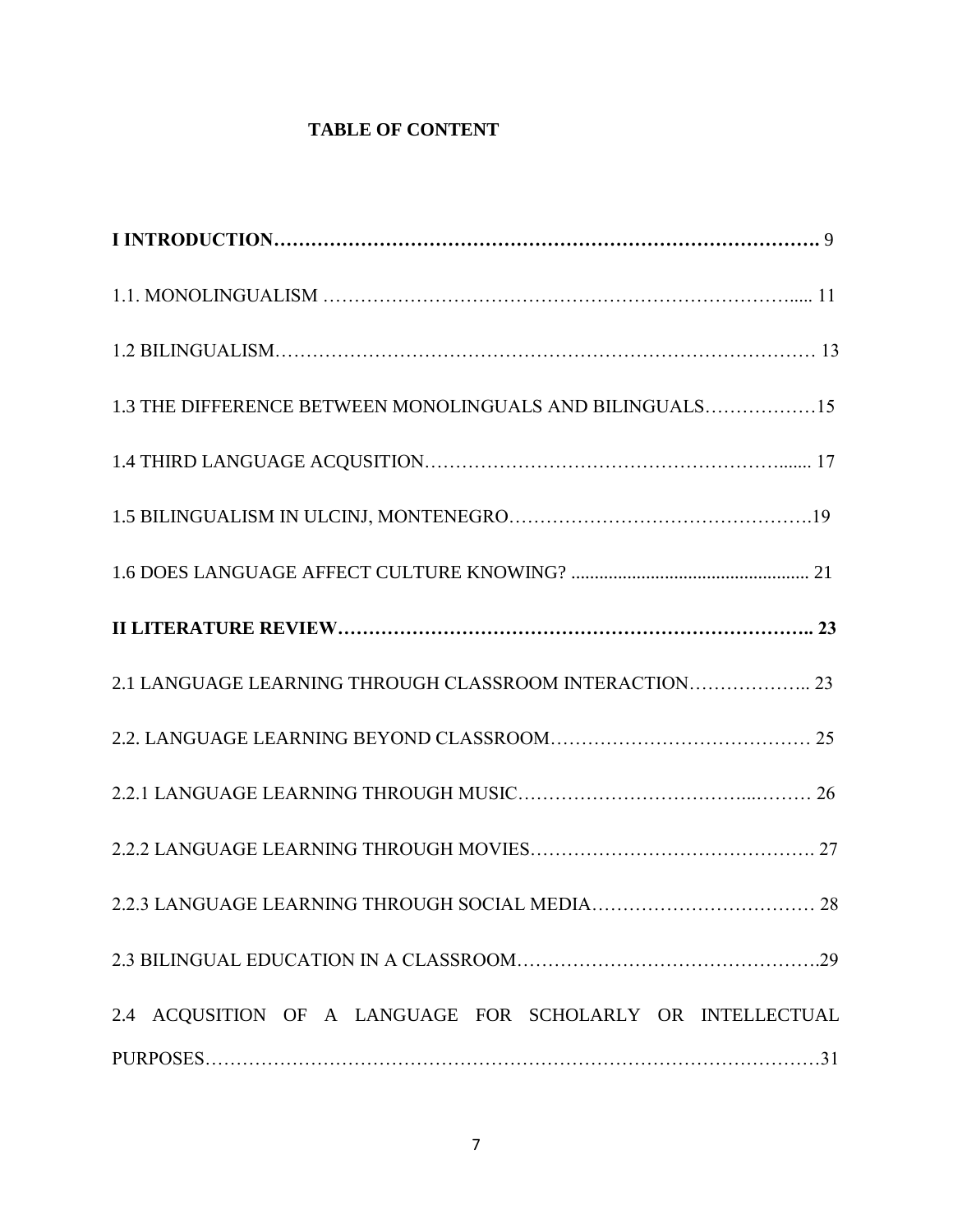| 2.5 ADVANTAGES OF BILINGUALS ON THIRD LANGUAGE ACQUSITION 32 |  |
|--------------------------------------------------------------|--|
|                                                              |  |
|                                                              |  |
|                                                              |  |
|                                                              |  |
|                                                              |  |
|                                                              |  |
|                                                              |  |
|                                                              |  |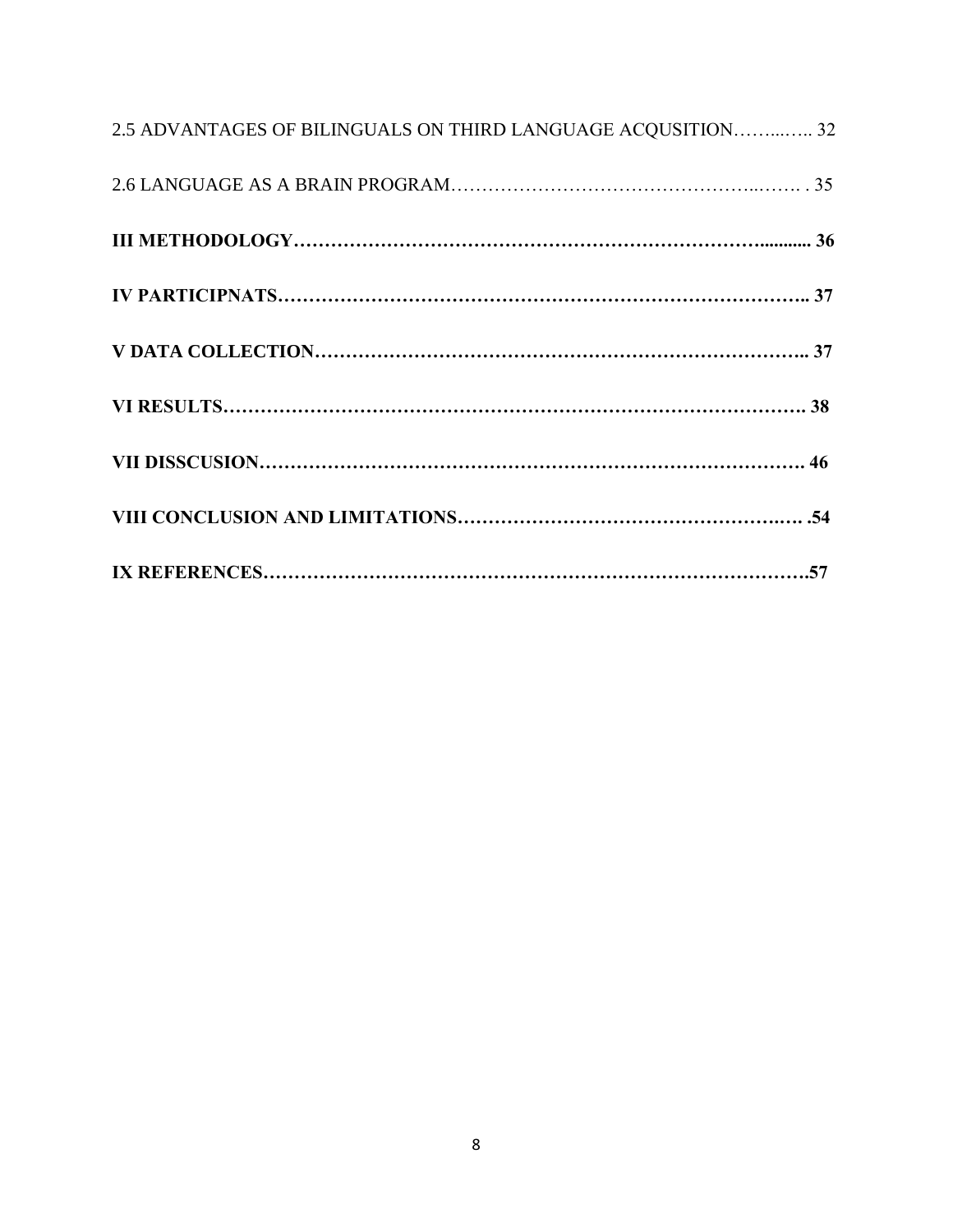#### **I. INTRODUCTION**

In this thesis I am going to talk about the importance of language. Language is a principal method of human communication, without language humans would not be able to understand each other. Language makes the world go round, it connects people all over the world. With words and gestures people all over the world are able to communicate with each other. According to Anderson (2010), there are approximately 7000 languages in the world. The reason for the large number of languages is due to distance and time. People were on the move all the time, as they kept moving and migrating, at different times, they helped spread languages of different origins around the world. This way several groups of people had contact with each other, they developed languages that were often a mix of the two already spoken ones.

From birth, every person learns their mother language as their first language. It is the language their family speaks and the language they are mostly surrounded with. Throughout their lifetime, in contact with other people, television and internet they collect bits and pieces of other languages. Knowing bits and pieces of another language does not mean one is able to speak the language. Around the world there are people that speak only one language as a consequence of not being exposed to a different language. If a child does not have access to another language, they continue using the first language for a long time. During their lifetime there may be a time when they need to learn a new language. This can be because of work, school or generally being exposed to the language. People that actively use one language and have no need of learning a second language are called monolinguals. A monolingual person has active knowledge of only one language, though they may have passive knowledge of others (Ellies, 2006).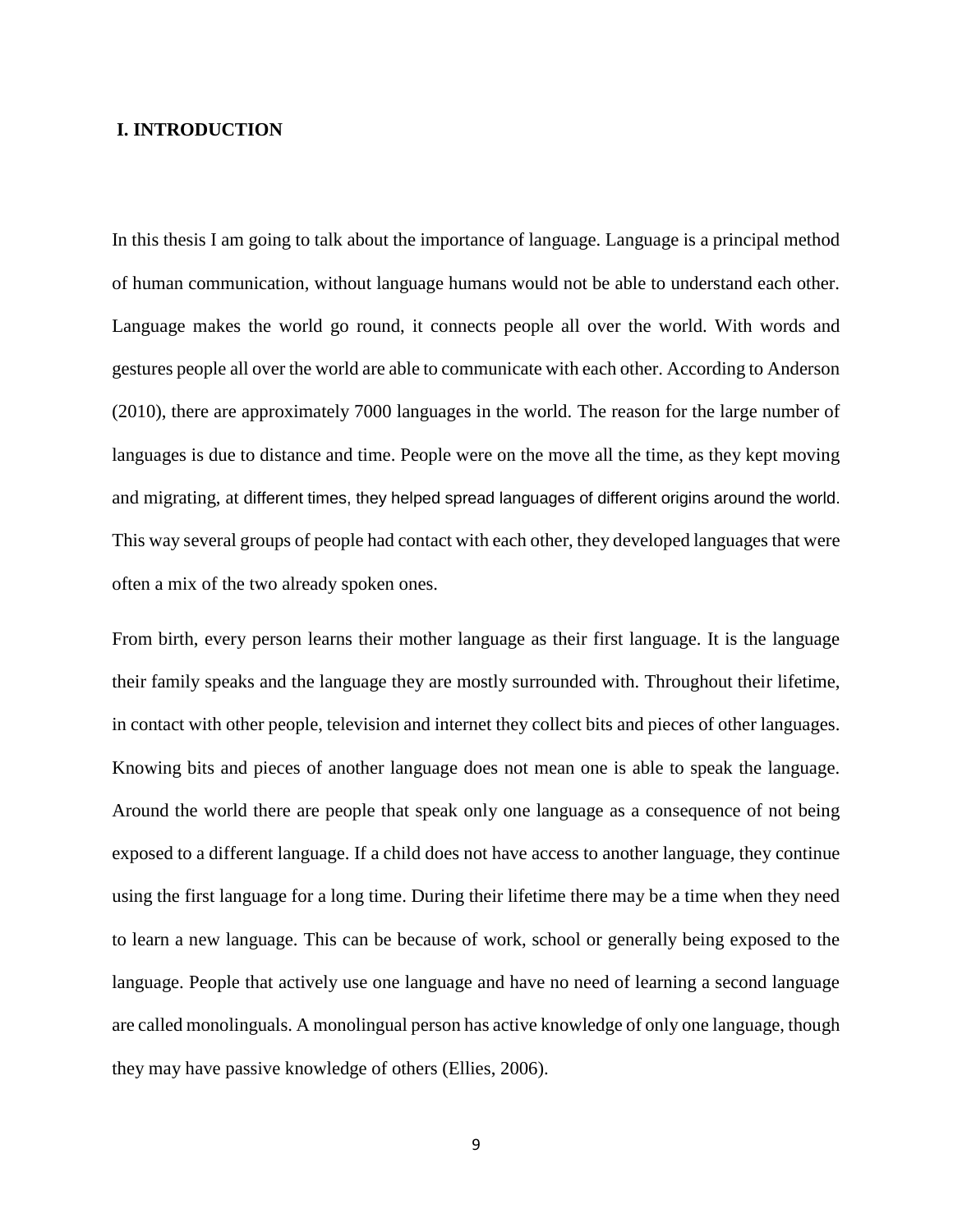Other people may be born in a bilingual community. Bilingual community is a community where two languages are spoken by the people of that community. According to Hamez et al. (2000), bilingualism is described as having or using two languages, especially spoken with the fluency of a native speaker. Being born in a bilingual community, one learns their mother language first but shortly after they learn the other language that is used in that bilingual community. This second language may also be learned subconsciously as a result of being exposed to it all the time. Children at a very young age are not aware of which language they are speaking because they basically learn it at the same time. Learning two different languages at the same time can cause delay in speaking, because language is a program of the brain, and children do not know how to tell the difference between languages.

Third language acquisition refers to the learning of a non-native language by learners who have learned or are learning two other languages (Cenoz, 2003). When one starts acquiring a new language as an adult they do not start from zero. Firstly when learning a new language people transfer the whole grammar sound and structure to this new language that they are learning. But once one has more than one language in its head everything becomes more complex. Some studies show that the impact of the first language is stronger than the impact of the second language.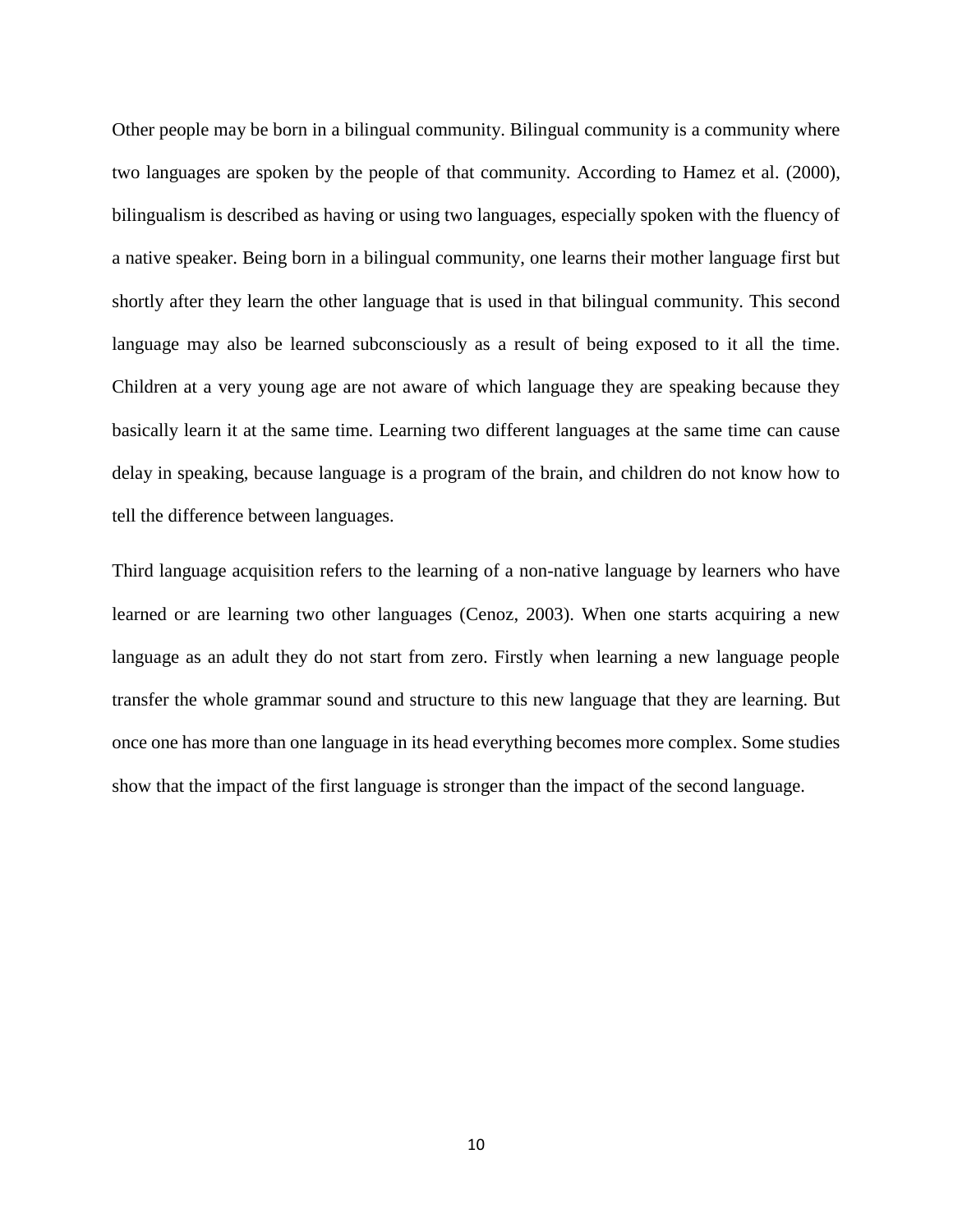#### **1.1. Monolingualism**

Being monolingual means knowing or being able to use one language. Monolingual people are usually born and raised in a place where one language is spoken, therefore there is no need for them to learn a second language. It does not mean that monolinguals do not know any other word in a different language. Most people learn bits and pieces of various languages over the course of their lives, but knowing a couple of words from a different language does not make people bilingual. So basically, people who have an active knowledge of one language, may have passive knowledge of another language (Ellies, 2006). Meaning, they may understand a language to some extent and use some words but are unable of speaking it. To be considered bilingual one has to be able to communicate fluently in two languages.

According to Ellies (2007), being monolingual can be represented in three forms: The first representation is the one that Ellies uses the term 'the unmarked case', this representation is found in dominant societies, mostly, English-speaking societies. Considering the fact that English is the most spoken language in the world, people who know English and live in an English speaking society do not feel the need of learning another language which is less spoken than English. Monolinguals, in the second representation, are portrayed as having limited communication, cognitive, social, and vocational potential. The third and most important portrayal is of monolinguals as a pathological condition; a disease that prohibits people from participating in educational and social language policies and practices (Ellies, 2006). This representation is not very believable since a lot of people that do not know languages it is not because of a disease or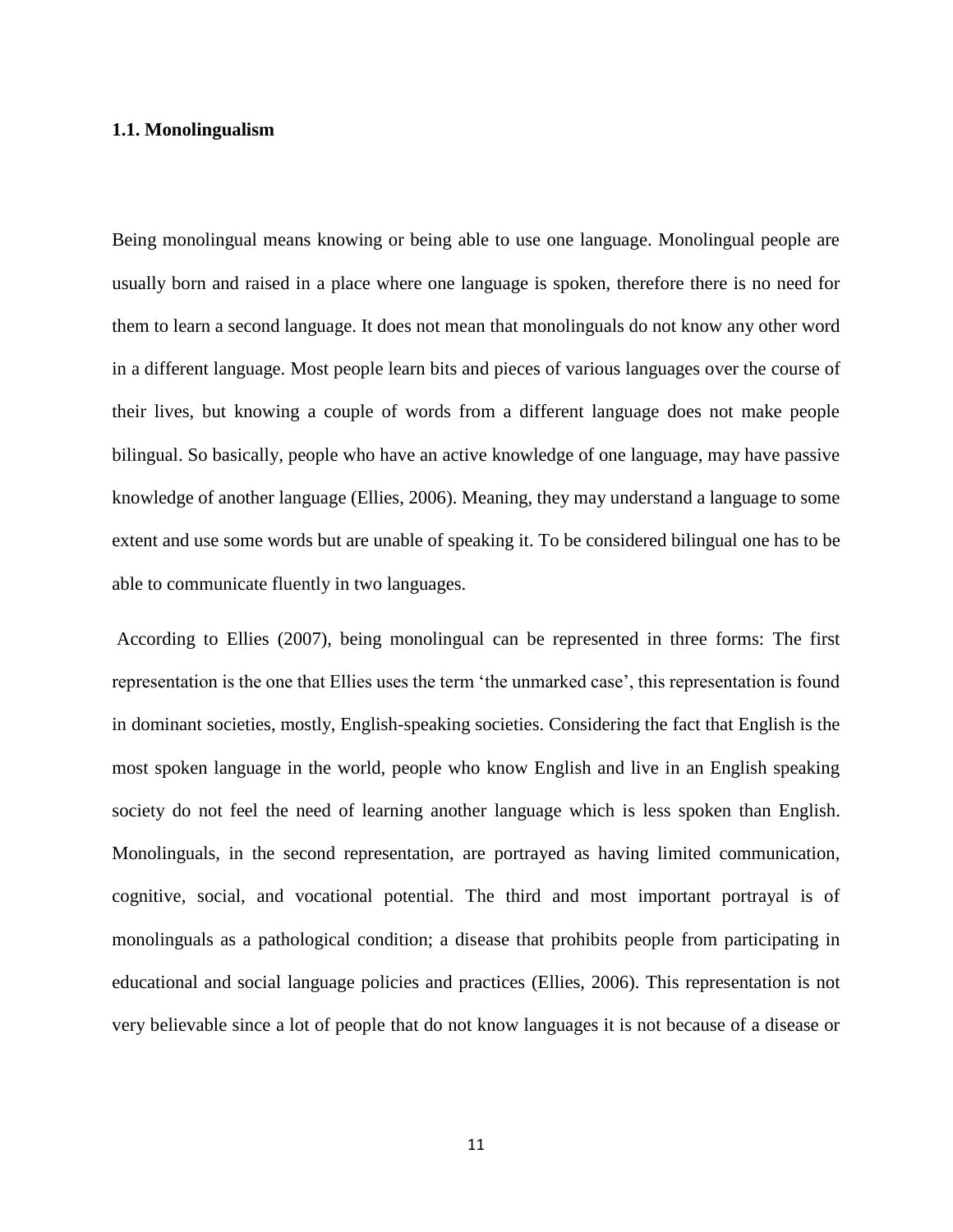prevention but because they do not have the need of learning a new language. But there are always exceptions.

Learning a language is also a skill. A skill that not everyone has. For some learning a new language may be easy, but for others it is a bigger challenge. People at an old age may have it harder to learn a language. Learning a new language, or a new program that your mind will work in is a bigger challenge for those that spend their whole life speaking only one language and functioning in one language. As mentioned above, learning a language is a skill and it does not necessarily mean that this skill is easier for all younger population. When people step into hardship in a situation they tend to give up and not try harder in aiming their goals. The hardship that some people may face in learning a new language and giving up easily may be the reason why some people are monolinguals even though learning a new language for them may be essential.

Therefore, people fall in different categories of being monolingual, as stated above. Being monolingual nowadays means you belong to the minority of people since half of the world is bilingual or multilingual. According to research and statistics 40% of the world population are monolinguals, which means they only speak one language, 43% of the world's population are bilingual and the rest of the population, which is 17% speaks more than two languages fluently (Freid, 2020).

12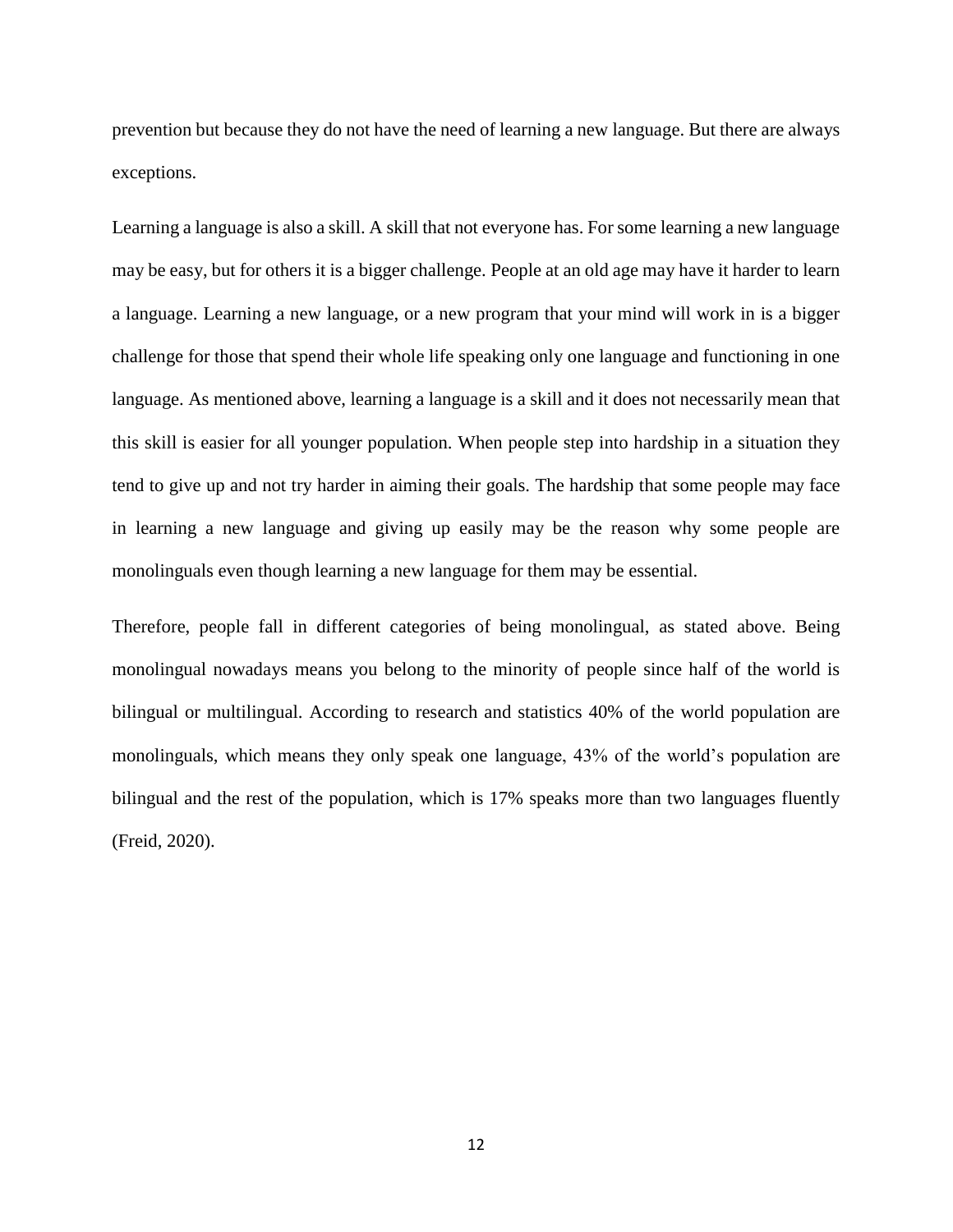#### **1.2 Bilingualism**

In today's world, most people speak more than one language in their daily lives. A second language, on the other hand, can be learned in a variety of ways. For example, a second language can be acquired as a foreign language at school for some hours or as the community's primary language (Cenoz, 2013).When learning a second language there can be differences connected to many other factors such as age, different methods or motivation. Learning a new language at a younger age tends to be easier and one gains proficiency in speaking, whereas when learning a language at an old age people tend to carry their old accents into the new language.

Having in mind that learning a new language is a skill, some people have it easier than others. Learning a new language for fun is more effective than learning a new language when one is obligated to learn it. Everything that one learns naturally and for fun gives more result than when they do it because they have to. But people who have the skill of learning a new language even though they are learning it because they have to, they still tend to succeed as long as they stick to their goals. A bilingual person is a person who can simply express oneself in two languages easily. People mostly become bilingual because of the need for a second language in their daily life routine. An example can be that they live in a bicultural or multicultural community and need to use two languages with their family, friends, coworkers etc. Being bilingual does not mean being fluent in both languages in the exact percentage. Most of the time bilingual people have one language more dominant than the other.

According to Tori (2007), children learn by being immersed in multilingual environments. They passively soak up the language while being in contact with it. For example, through games, songs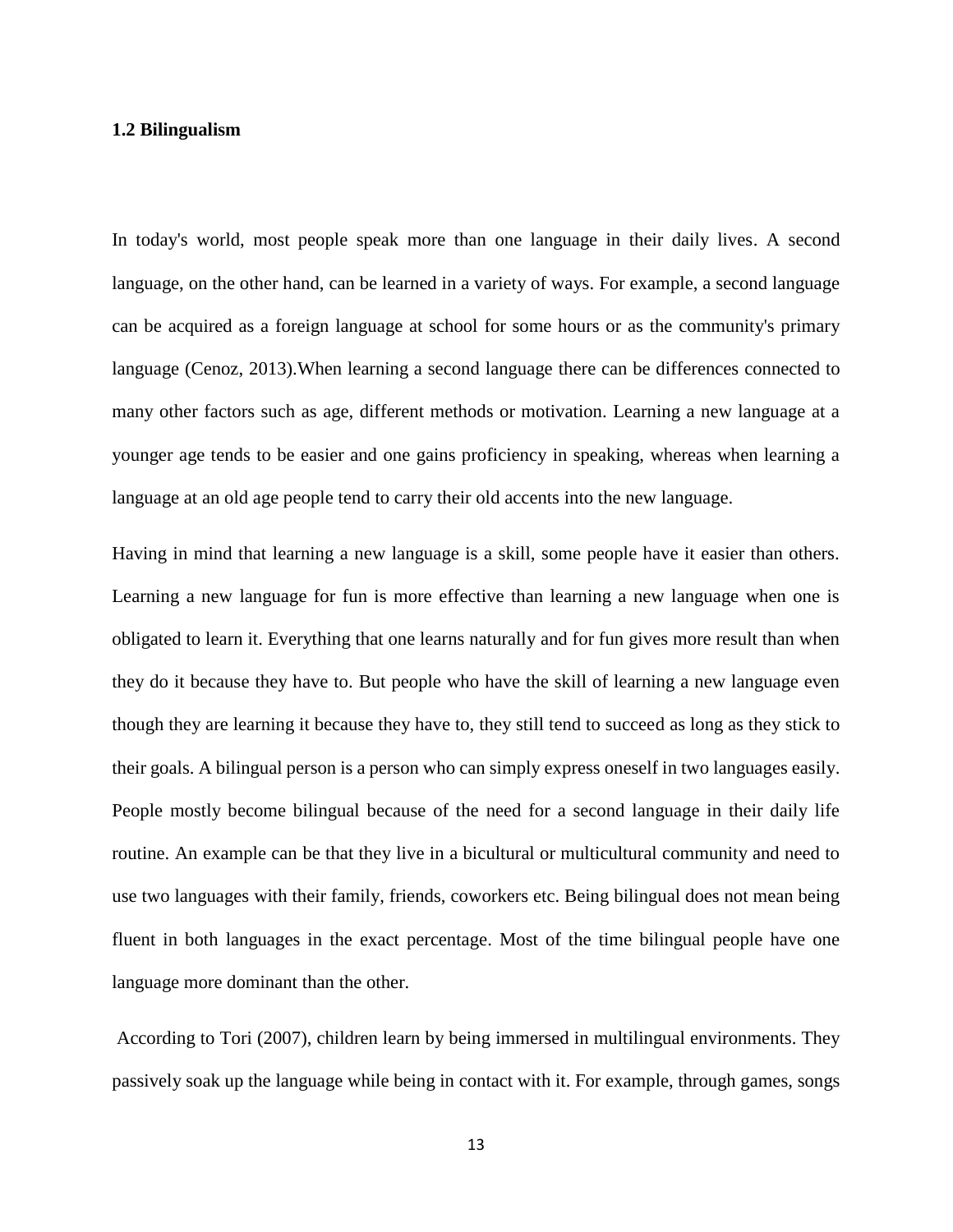and apps children are not even aware that they are learning a new language. Learning a new language and using a new language without being aware makes the whole learning process more effective. It is one thing to pick up a second language, it is another thing to maintain a second language. If there is not enough consistency and commitment the second language can be easily forgotten especially if that language is learned as a child.

Knowing something and not using it in a daily life makes it a lot easier for every piece of knowledge learned to be forgotten .Being bilingual is starting to be considered a norm, having in mind that half of the world's population is bilingual. Even though being bilingual is becoming a norm and something that is needed, being bilingual has its challenges. One of the difficulties that bilinguals have is that people that are bilingual tend to mix both languages. This may happen because sometimes a word sounds better in the other language or it cannot be expressed the same way. Or one cannot remember the right word at the right time and tend to mix languages by combining words from both languages.

According to Perez and Dubenita (2019), people switch languages usually from the weaker language to the stronger language meaning that the dominant language takes over their brain because the word level is higher. A lot of people think that one can become bilingual only if they start at an early age but this is not true. However, when starting at a young age it is easier to learn, but one can become bilingual at any stage in life. The only thing is, if one becomes bilingual later in life most of the people tend to have an accent which is formed from the first language. But, not everyone who learns a second language later in life has to have the accent forever and one can not always tell if the speaker grew up using a different language. To reach a high level of proficiency in the second language one has to be in contact with their L2 as much as possible and learn language from a rounded view (Rampton, 2013).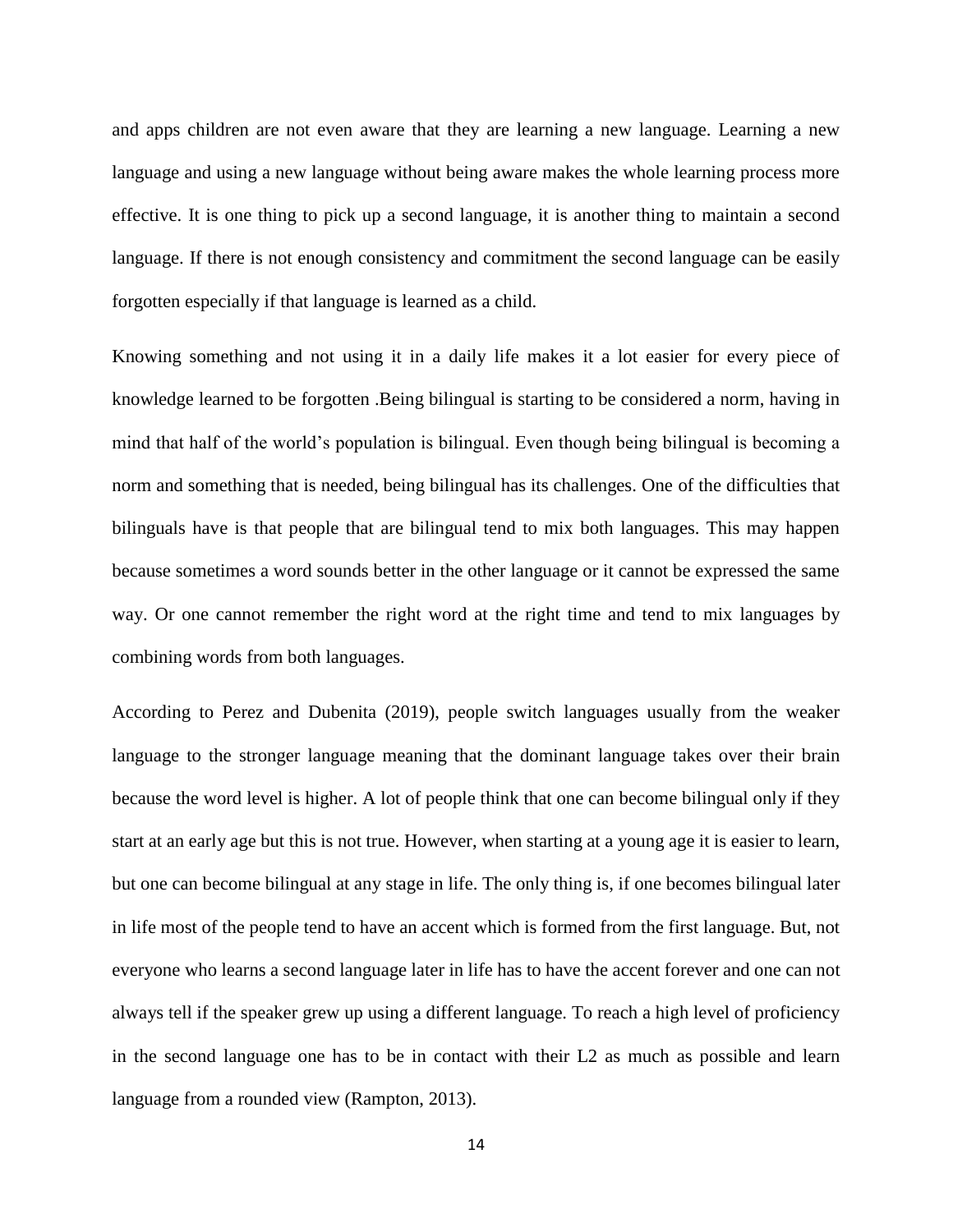#### **1.3 The difference between monolinguals and bilinguals**

It is believed that the language that one speaks is the program of their brain. Speaking two languages can mean that one's brain has two different programs. Depending on the language one speaks, the program of their brain switches to that language. They can also code switch that allows one to switch between languages easily without distorting the meaning. So basically, the processing of the information is done in a faster way. Switching between programs in one's brain gives them advantages in daily life. Because of this phenomenon that happens in the brain without being aware, one has advantages in multitasking and switching from one job to another in a fast and natural way.

Some people may say that bilinguals mix between languages when they are speaking without paying attention to it. But this depends mostly on how good they speak the language. The main difference between monolingual people and bilingual people is that monolingual people can speak one language fluently and bilingual people can speak two. In terms of cognitive functions it is shown that bilingual people can control themselves more and focus on a task better. Bilingual people have a better executive function which gives them the ability to switch between tasks better, also they have a more efficient monitoring system and a higher cognitive ability (Nyma, 2020). On a daily life basis having the ability to focus on a task better and being able to multitask is a great advantage. Not every learning strategy is the same. The learning strategy for bilinguals and monolinguals is also different, especially in language learning. There are many differences between monolingual and bilingual people in their strategies when learning a new language. Every person has different learning strategies and everyone goes at their own pace.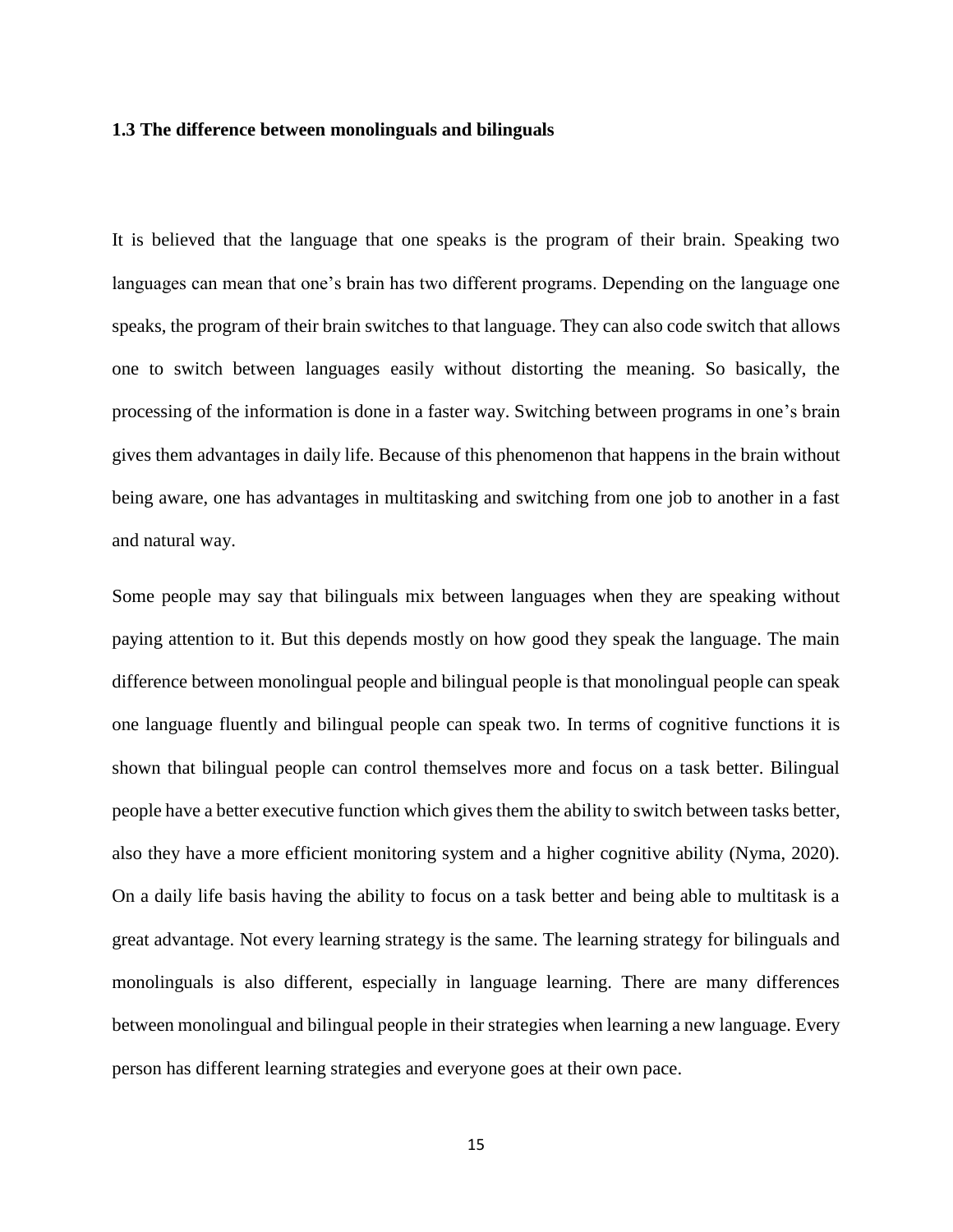Everyone employs a variety of tactics depending on their personal preferences. When learning a new language, one of the most significant distinctions between people is how they approach language learning tactics. According to Mayer and Weinsten (1983), learning strategies can also be explained as thoughts and behaviors which a learner uses and can impact their learning process. Thoughts become actions, that is why it is very important to keep track of what one thinks in order to achieve the wanted results.

There are different learning strategies. Having in mind that every person is different, it is normal that everyone has their own strategies when it comes to learning. Monolinguals and bilinguals do not use the same strategies, but they use what is best for them and what gives them better results in language learning. *"Bilinguals show greater use of strategy when compared with monolinguals. This might be due to the success at learning previous languages and experience of learning more than two languages. Moreover, bilinguals have an advantage like employing cognitive and metacognitive skills while learning a language which suggests that bilinguals are more advantageous in the learning process* (Tuncer, 2009, p.856)*".* Bilinguals already knowing two languages may impact their confidence, and learning a new language with confidence makes it easier. While monolinguals may lack this confidence because learning a new language is something they have not done before considering the fact that they learnt their first language as a child without trying.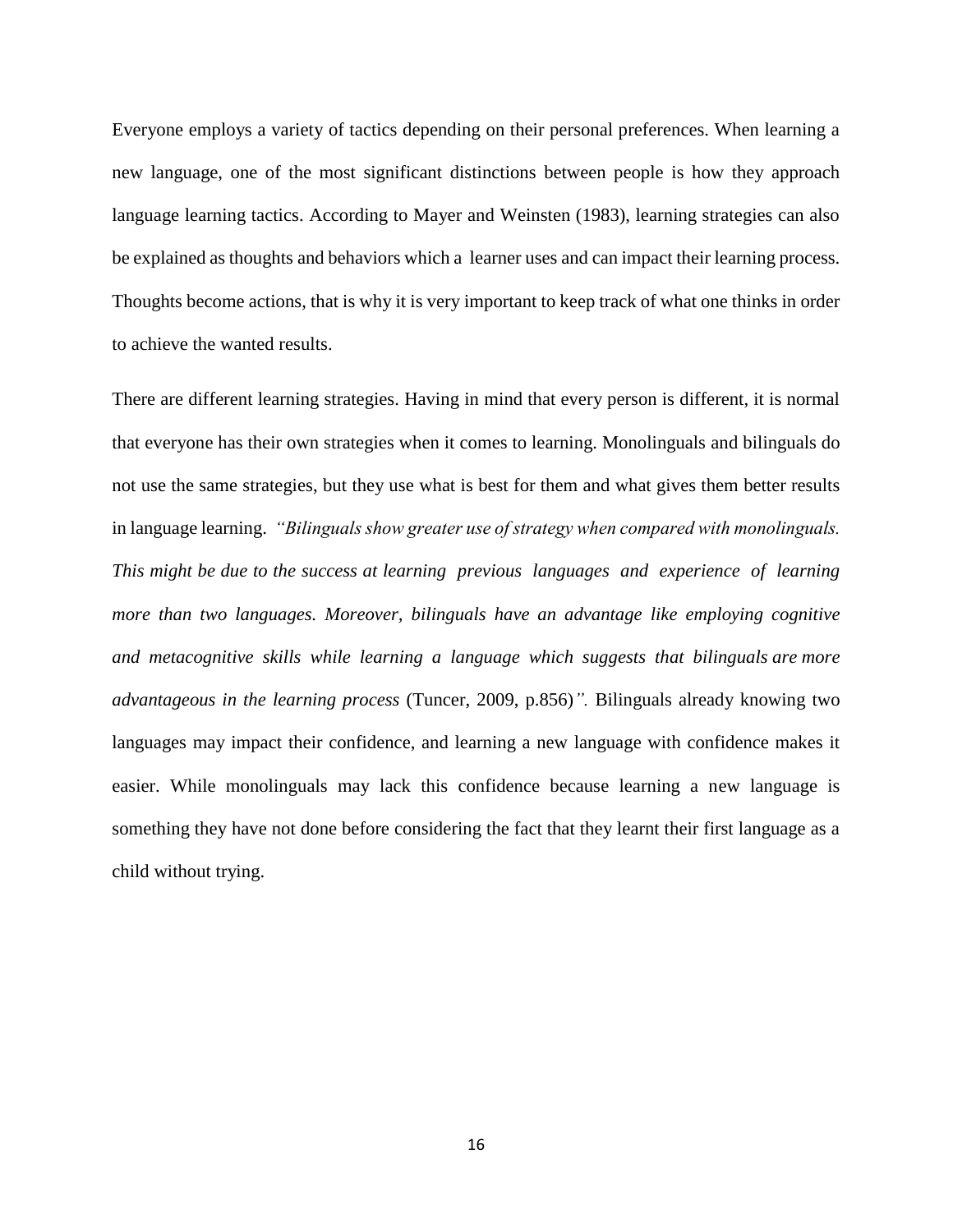#### **1.4 Third language acquisition**

A huge number of people learn and use a third language. This is especially true in multilingual environments, where multiple languages are used on a daily basis. According to Cenoz (2001), third language acquisition is a broad topic, with study focusing on several processes and elements that influence it. The term "third language acquisition" is sometimes used interchangeably with "multilingualism", but it refers to the acquisition of a third language in its strictest definition. Multilingualism, on the other hand, is a considerably a larger concept that does not always imply acquisition. The acquisition of a third language might be considered an aspect of multilingualism research. The impact of cross-linguistic influences on third-language acquisition, as well as the impact of bilingualism or prior linguistic knowledge, has a significant impact in the field of third language acquisition (Cenoz, 2013).

Learning a third language is not the same for all bilinguals. There are many factors that come in the way. Such as age, reason and will. According to Hammarberg (2002), foreign language learners have to use and understand the language as native speakers do, they need to use language metaphorically just like they do, but for this to happen they also need to think like native speakers. Changing thoughts may be hard but having in mind the fact that mostly bilinguals are surrounded by people from different cultures makes it easier. Using and understanding a language as a native speaker does not mean speaking it fluently, it means understanding the hidden meaning of words, understanding phrases and every detail that languages have. Language metaphors are used on a daily basis and understanding a language means being able to use it metaphorically just like the native speakers. Being surrounded by people that speak the language that one is trying to learn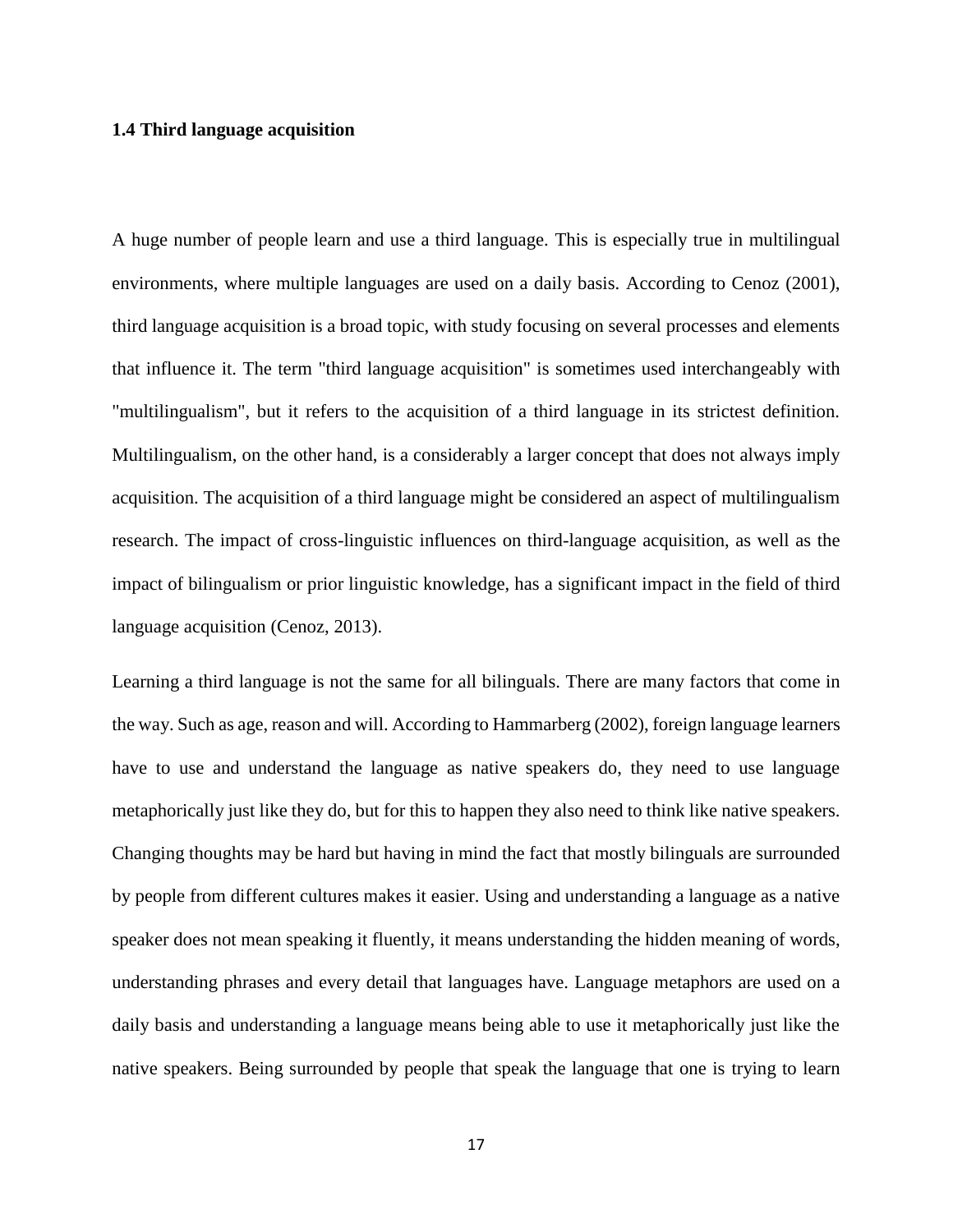does not only help in expanding the vocabulary but it also helps in understanding the language in depth and being connected to that particular culture.

A study done by Herdina and Jessner (2000), claims that third language acquisition can be called trilingualism and it is a different term from multilingualism. According to them, there are a lot of factors involved in language acquisition. A language must not only be learned but also maintained. Meaning, learning a language and never using it is the same as not learning it at all. If one learns a language and does not use it or if one already knows a language but is not using it, it is normal that by time the language will be forgotten. Maybe here and there, there will be words and terms one remembers but without being in touch with a language it will result in forgetting the language. When learning a language whether it is the second or the third it is necessary to be in touch with that language as much as possible. This will not just prevent the language from being lost in the brain but it will also expand the vocabulary.

Third language acquisition has a number of challenges. According to Bardel and Falk (2007), syntactic structure is easier transferred from L2 to L3 than from L1 to L3. Third language acquisition may also contain a lot of transfer from L2.The term "cross-linguistic effect" refers to how one language can influence another. According to Murphy (2003), when languages collide, many elements are involved by the complexity of cross-linguistic effect.

The development of cognitive benefits derived from experience with two languages, including the benefits associated with the acquisition of L3, determined by the social side of bilingualism, particularly the availability of bilingual education (Sanz, 2000). He also states that bilinguals are expected to be more efficient language learners, as they will learn an L3 faster and achieve a better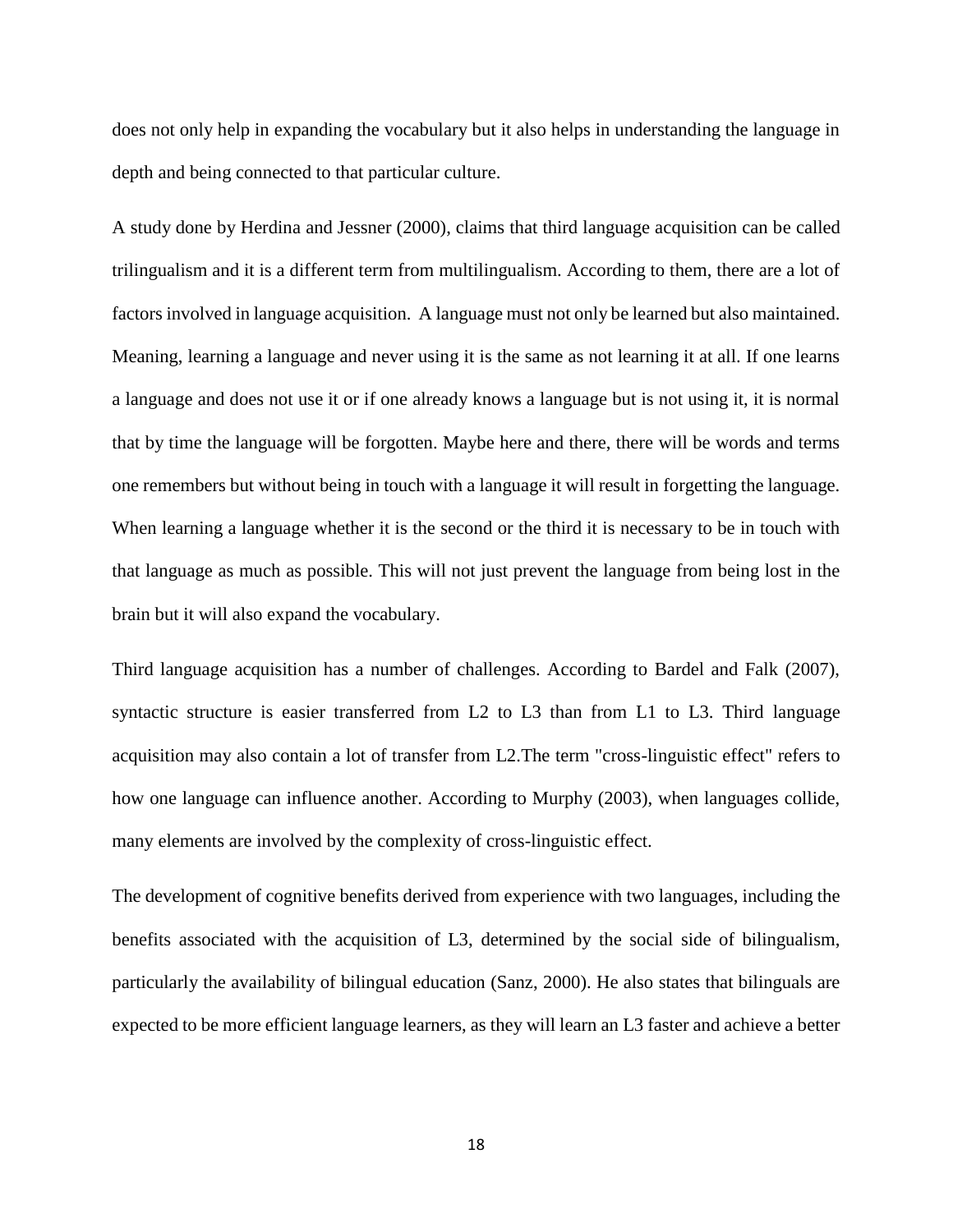degree of proficiency than monolinguals. It is also possible that bilinguals and monolinguals will go through the identical learning process.

#### **1.5 Bilingualism in Ulcinj, Montenegro**

Ulcinj is a small town on the southern coast of Montenegro. Montenegro's official language is Montenegrin, and is a normative variety of the Serbo-Croatian languages. The majority of the people that live in Ulcinj are Albanian and their first language is Albanian. But, because Albanians are a minority in Montenegro, learning Montenegrin is essential. I was firstly introduced to the Montenegrin language on the television and also by my neighbors at the age of five. Since then I learned the language without being aware that I was learning it. Being surrounded by another language all the time made me learn the language naturally and without effort. Since Montenegrin was an enormous part of Albanian's life we had no choice but to learn it. Even though in Ulcinj most of the people are Albanians and spoke Albanian, Montenegrin was still the country's national language. Growing up in a bilingual and bicultural community not only made me learn their language but also respect their culture. Below, is demonstrated the population of Ulcinj divided by nation and by the language they speak. The data presented in figure 1. is based on the registration of people in Ulcinj. This information was presented to me by the mayor for the purpose of this study.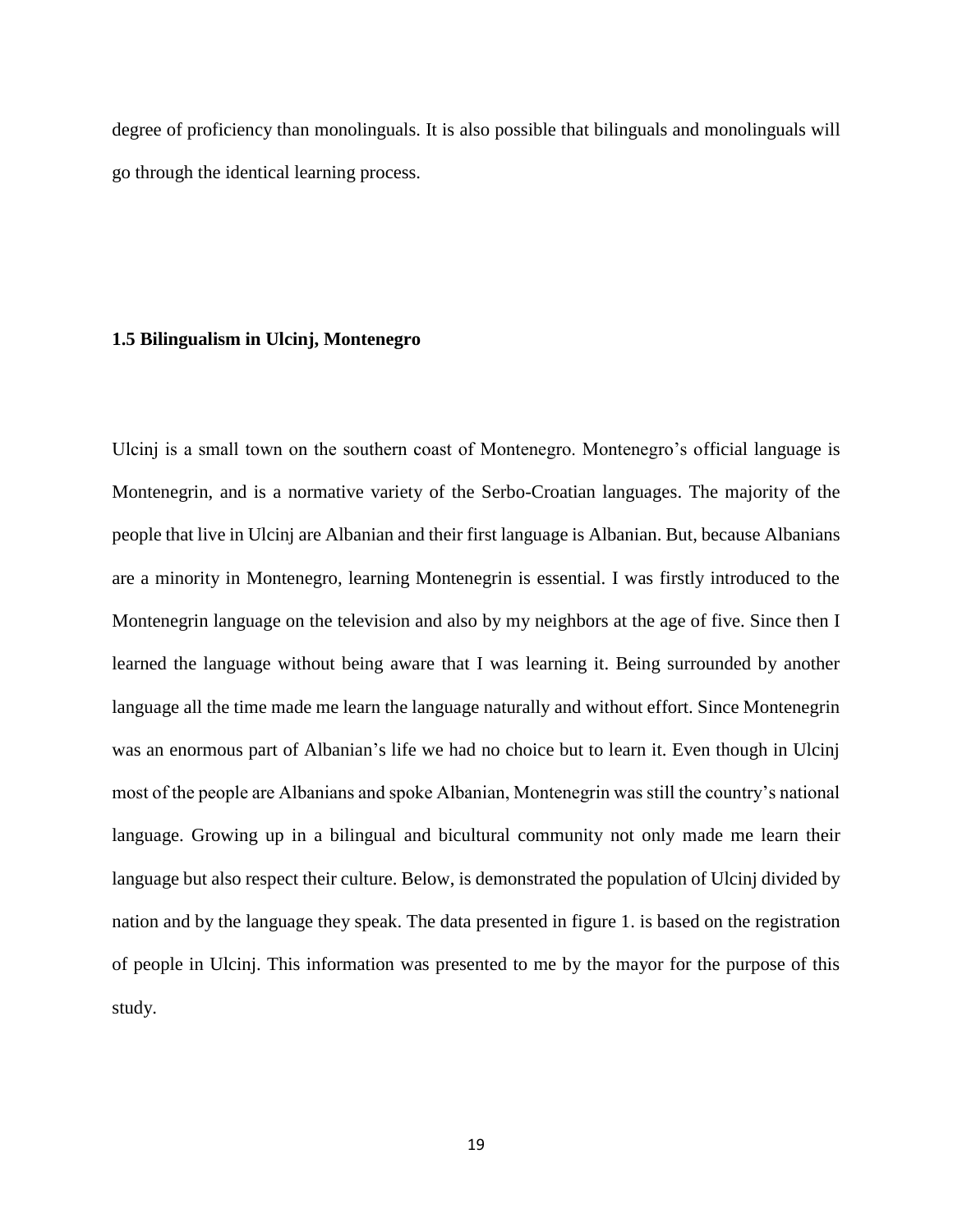| Municipality   |     | Language       |        |
|----------------|-----|----------------|--------|
| Albanian       | 73% | Albanian       | 63%    |
| Serbian        | 9%  | Serbian        | 9%     |
| Montenegrin    | 11% | Montenegrin    | 10.73% |
| <b>Bosnian</b> | 7%  | <b>Bosnian</b> | 6.19%  |
| Other          | 3%  | Other          | 3%     |

*Figure 1. The population of Ulcinj and the languages they speak.*

As shown above, 73% of people in Ulcinj are Albanian and 63% speak Albanian as their first language. The other 10% speak a different language as their first language which is most likely Montenegrin. While 11% of the population is Montenegrin and they all speak Montenegrin as their first language. 9% of the population in Ulcinj is Serbian and their first language is either Serbian or Montenegrin since the language is the same but the dialect is different. The minority are Bosnian only 7%. Their first language is also Montenegrin but having in mind that Slavic languages such as Serbian, Montenegrin and Bosnian all have a little difference.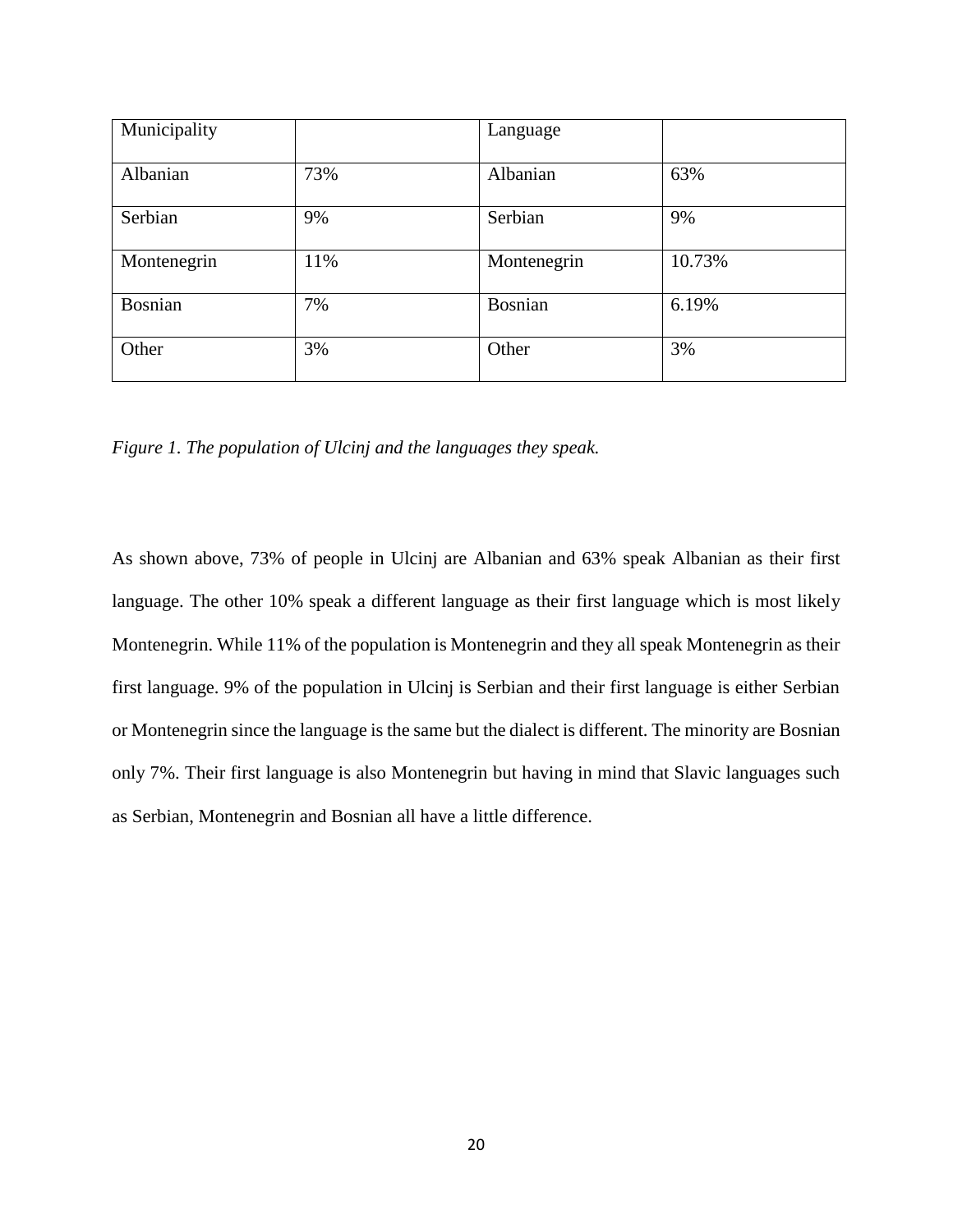#### **1.6 Does language learning affect cultural knowledge?**

Jiang (2002), argues that language serves as a mirror for culture, allowing people to see a civilization through its language. The iceberg is yet another metaphor for language and culture. The apparent component is language, with a minor amount of culture; the major part is the unseen aspect of culture, which is hidden beneath the surface. Culture is essential when studying languages. Bryne et al. (2004), refers to culture as meaning. Meaning is at the heart of human society, and it is by its very nature a source of heated discussion. Shared rules and ideals regulate human relationships, which are reflected in rituals, language, and other symbols.

Effective language learning has to do with imitating some aspects of the behavior patterns of another culture. Every culture has a universal appeal that we as humans have access to. Cultures may differ from one another but in a way they are also similar. According to Mason (1895), even though people are far removed from one another in terms of geography and belonging to different types of mankind, having different words, arts, social structure and beliefs they still can find something they all have in common.

Knowing a language entails much more than memorizing a few words from a dictionary; it also entails learning the alphabet, syntax, and semantics, as well as understanding societal conduct and cultural costumes. According to Kwast (1981), firstly one needs to become a master of its own culture, everyone has a culture and one can never untie their self from that culture. It is possible to appreciate different cultures and communicate in more of them, but one can never rise above one's own culture. Understanding culture permits one to give each new word the appropriate meaning.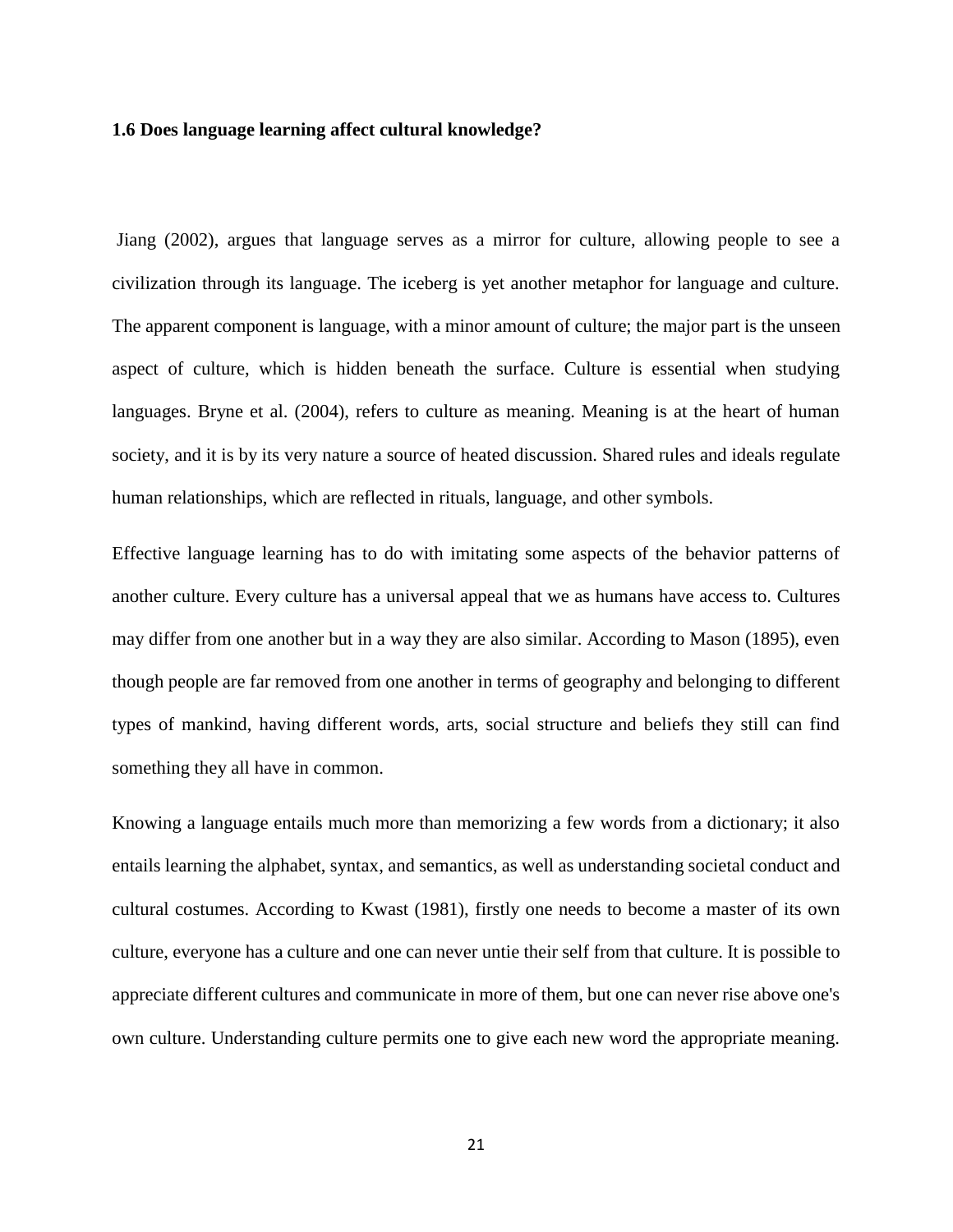Knowing more about a target language's cultural history makes learning new words, idioms, and methods of speaking easier.

Learning about how native people live and talk helps one overcome the hard process of language learning because it gives it a human touch or a human feeling and not just books, grammar and vocabulary. There are different ways one can get to know a culture. First of course, is by interacting with people from that particular culture, in that way you see the way they live, their thoughts and the way they view things. But, interacting with people is not the only way to understand a culture, there are different ways as well. Another way is media, films, music, newspapers, and magazines. Watching movies and listening to music improves the listening and speaking skills, helps in noticing accents, expressions and understanding the cultural environment and habits.

According to Kwast (1981), a successful way of learning the culture is by viewing it, visualizing layers, and achieving a high level of understanding, by doing this one moves into the heart of the culture. All the cultural background that one learns for example, what they like, what they eat, how they dress broadens their mind and how they view the world. All of these features provide a fresh perspective on the language, allowing quicker learning. When one understands a culture, they can think in that language and provide the proper meaning to each word without having to translate them in their head.

22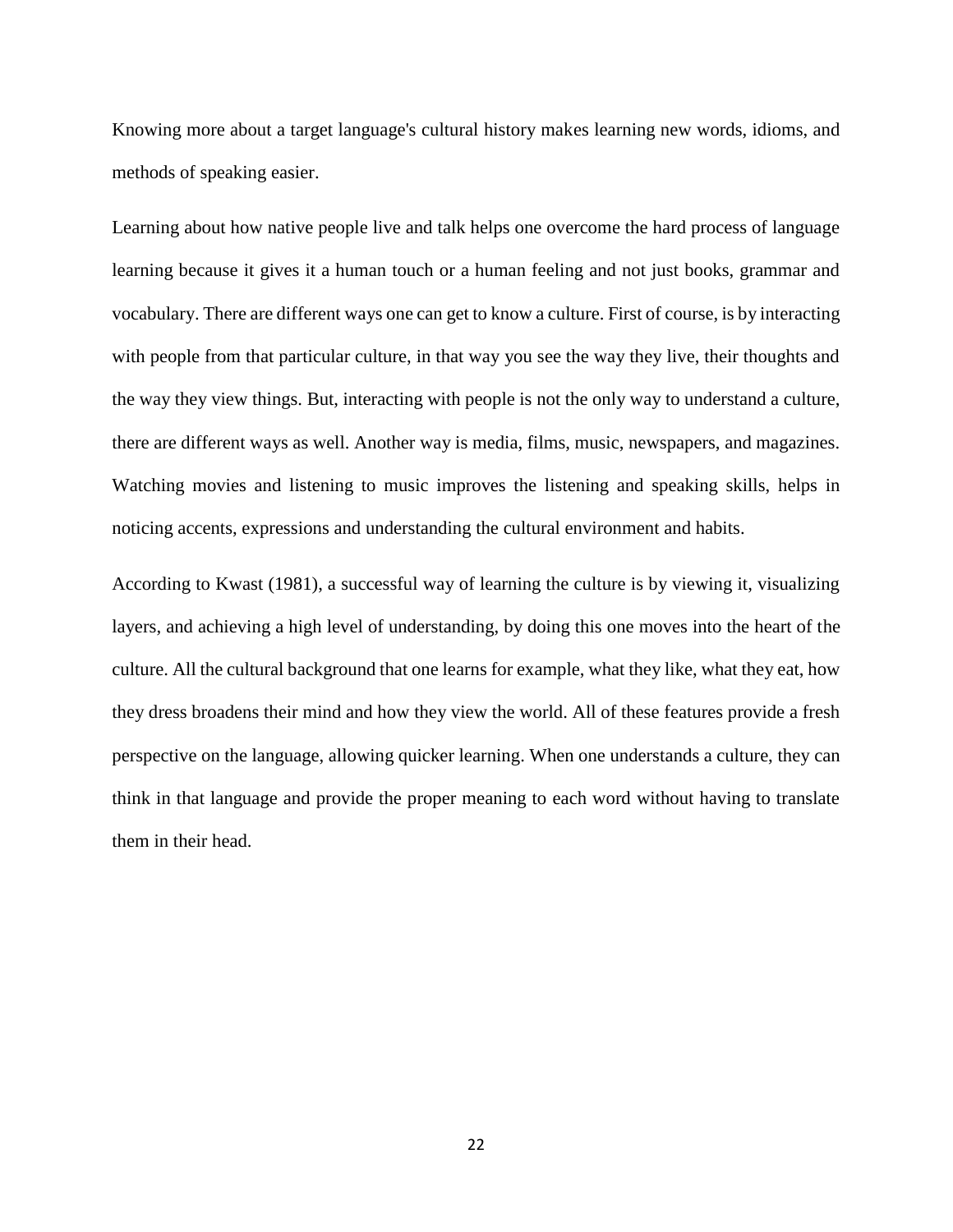#### **II LITERATURE REVIEW**

#### **2.1 Language learning through classroom interaction**

The history of language teaching has been characterized by always trying to find different methods that work best. For more than a century, debates and discussions have raged within the teaching profession about topics such as the role of grammar in language learning, the development of accuracy and fluency in both teaching and learning, the role of vocabulary in language learning, teaching skills, learning theories and their application in teaching, memorization and learning, effective learning strategies, techniques for teaching a language, and motivating students (Shafaei, 2008).

According to Halliday (1982), language learning happens in three ways; first it happens naturally with different interactions that people have in their daily lives, second as a subject in school and third as a social relationship .The classroom is a room in a place with a teacher and it is called school and it has a specific purpose, for a classroom to be successful it has to be thought of as a mini society with different needs and different expectations (Green et al., 1991). A classroom is a social system in which everything is learned and constructed over time by interaction with each other and building on each other's thoughts, personalities and messages (Gumpez, 1981).

Interaction is one of the most important things in language learning. According to Hall and Verplaetse (2014), there are different levels of language learning. Firstly, the learner is only supposed to process input only, meaning only listen to others and gain knowledge. Secondly, the learner must produce output and therefore put to use whatever they heard and learned so far. Here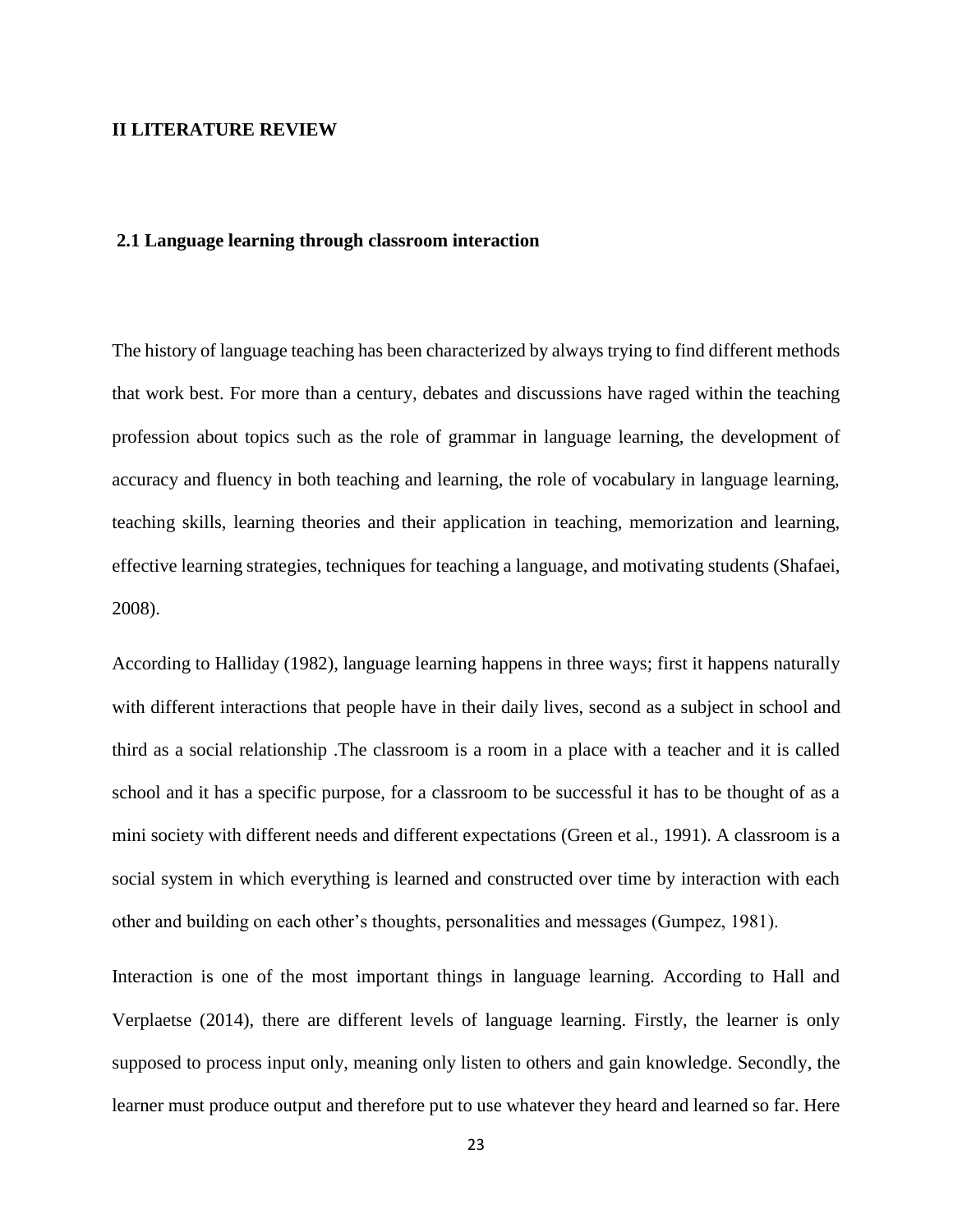the learner may face a linguistic gap between their expectations on how much they want to convey and how much they are able to convey. That is why based on this study Hall  $&$  Verpaetse (2014), believe that language in the classroom is learned through interaction with one another in the target language.

Motivation is what triggers people to do and to learn things. According to Pawlak (2012), motivation is very important in second language learning and it helps to sustain a longer learning process, teachers in their classroom need to have motivational strategies that are used with different strategies and different learners in specific situations to enhance effectiveness in second language acquisition.

In classrooms around the world the teacher and the students have to share the same perspective, if this does not occur they may be encountering different problems. *"Mastering the institutional forms of talk used in classrooms and schools can have a direct impact upon student success. In order to participate in classroom life, students must have not only a working understanding of the dominant language used in the schools but also how to use it so that they can participate in instruction. For learners of a second language, language often creates a formidable barrier to their school success: it can obscure and make complicated content to be learned through readings and lectures; it can make classroom activities and tasks difficult to participants and learn through; and it can distort formal testing of these students competence."* (Barley et al., 2008, p.4).

Something that we should also keep in mind is Foreign Language Anxiety in classrooms (FLA), something that students may encounter when learning a language. According to a study done by (Kruk, 2017), language anxiety changes over periods of time and it is never the same, results in his study showed that anxiety was mostly detected at the beginning and at the end of the school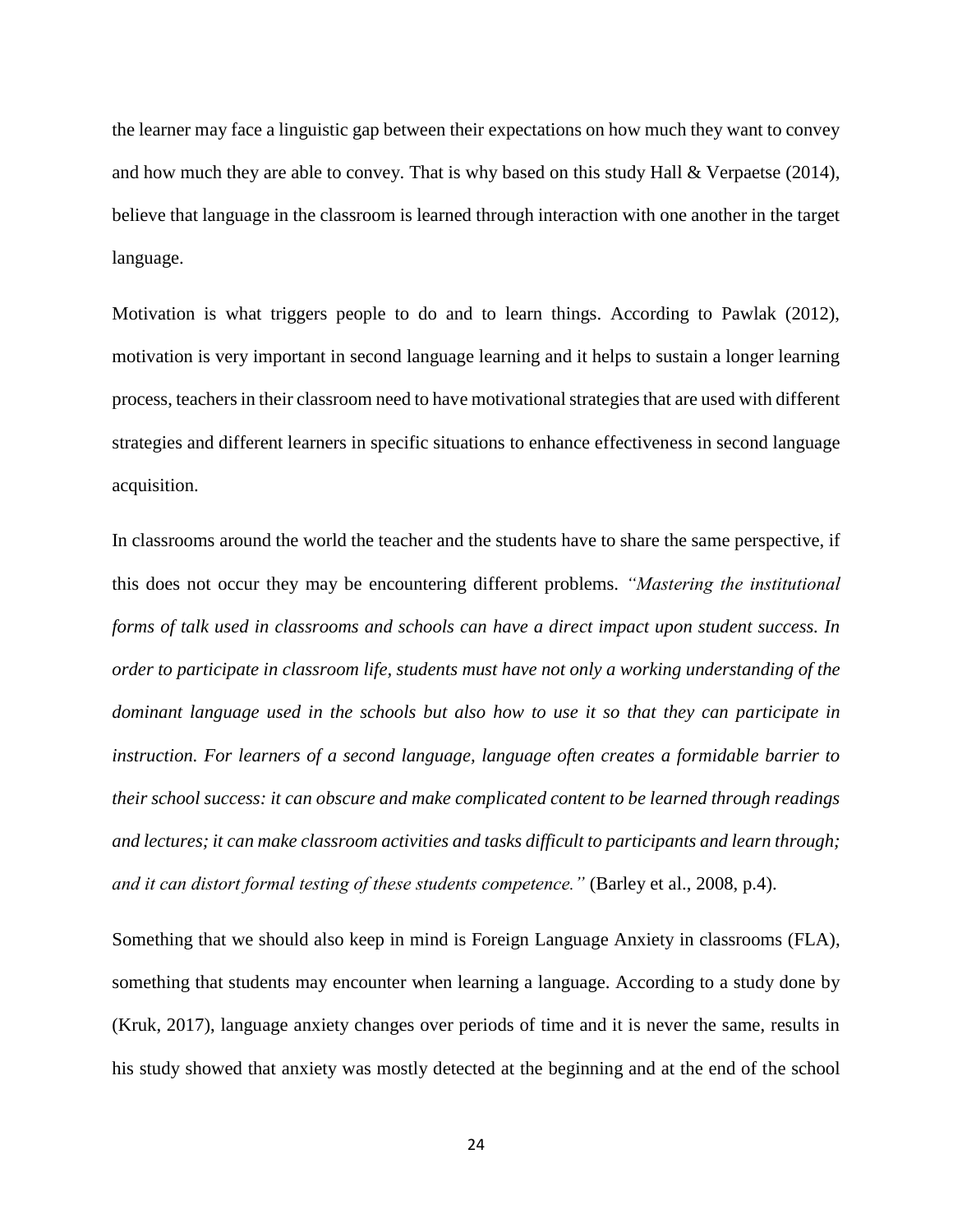year. He believed that a teacher's job is to provide students with different opportunities to succeed and to fulfil their task throughout the school year. He stated that allowing students to choose their tasks and deadlines reduces the level of anxiety since they have to make important decisions concerning their learning.

#### **2.2. Language learning beyond classrooms.**

One of the best ways to actually learn a language comes outside the doors of the classroom. People can learn languages in different ways and not just in schools. One of the reasons why people learn languages is from the contact they have with people in their daily lives. For example living in a different country and not speaking the native language makes one's life harder, by communicating with people who speak the language will help the speaker pick up different pieces of the language. According to Thomosn (201l), language contact is the use of more than one language in the same place at the same time. According to a study conducted by Kormoz and Csizer (2006), one has to think of contact situations as advantageous for a number of reasons and stated that cross-cultural contact makes a difference in the advancement of their dialect competence and contributes to the increments of their inspiration and motivation.

The majority of language learning takes place outside the classroom, also the majority of language learners do not necessarily go to a language learning course of formal structured pathway to acquire whatever language they are trying to learn. One of the reasons why the majority of language learning takes place outside the classroom is because as learners most of the thinking,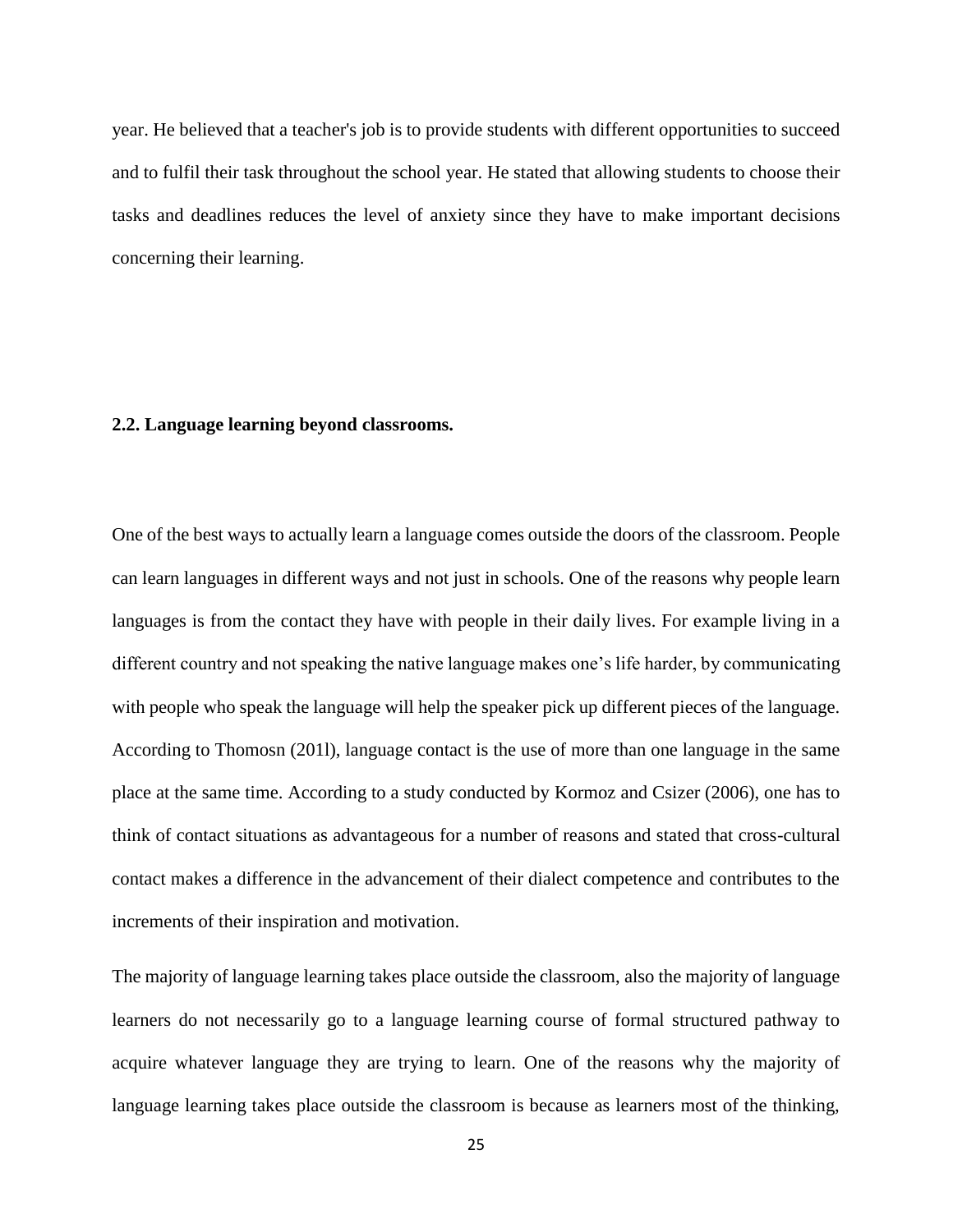the processing and the practicing happens outside the classroom. Most of the forming of one's identity as a user of that particular language is shaped throughout experience. According to Reinders and Benson (2017), there are five dimensions of learning a language outside the classroom. The first is location (where does the learning take place). The second one is formality (a degree which learning is linked to educational qualification). The third has to do with the degree to which teaching is involved (non-instructed learning, self-instructed learning). The final one is the locus of control (the ways which decisions are distributed between the learner and the other people).

Is possible for someone who is taking a language learning course to also engage in learning outside the classroom. It is very important to understand what type of learning takes part outside the classroom as well as where they take part. There are different ways for learning a language such as books, self-access learning, games, social media, and music. All these settings involve learning beyond the classroom. Some people argue that even though language can be learned beyond the classroom, the native language will get in the way of learning the second or the third language. In second or third language acquisition the first language does not interfere in a significant way with the development of the second language (ButHakuta & Garcia, 1989).

#### **2.2.1 Language learning through music**

Music is a three-dimensional experience. A song is more than just a collection of lyrics and notes on a piece of paper. Music expresses emotion and communicates a message (Lake, 2002). One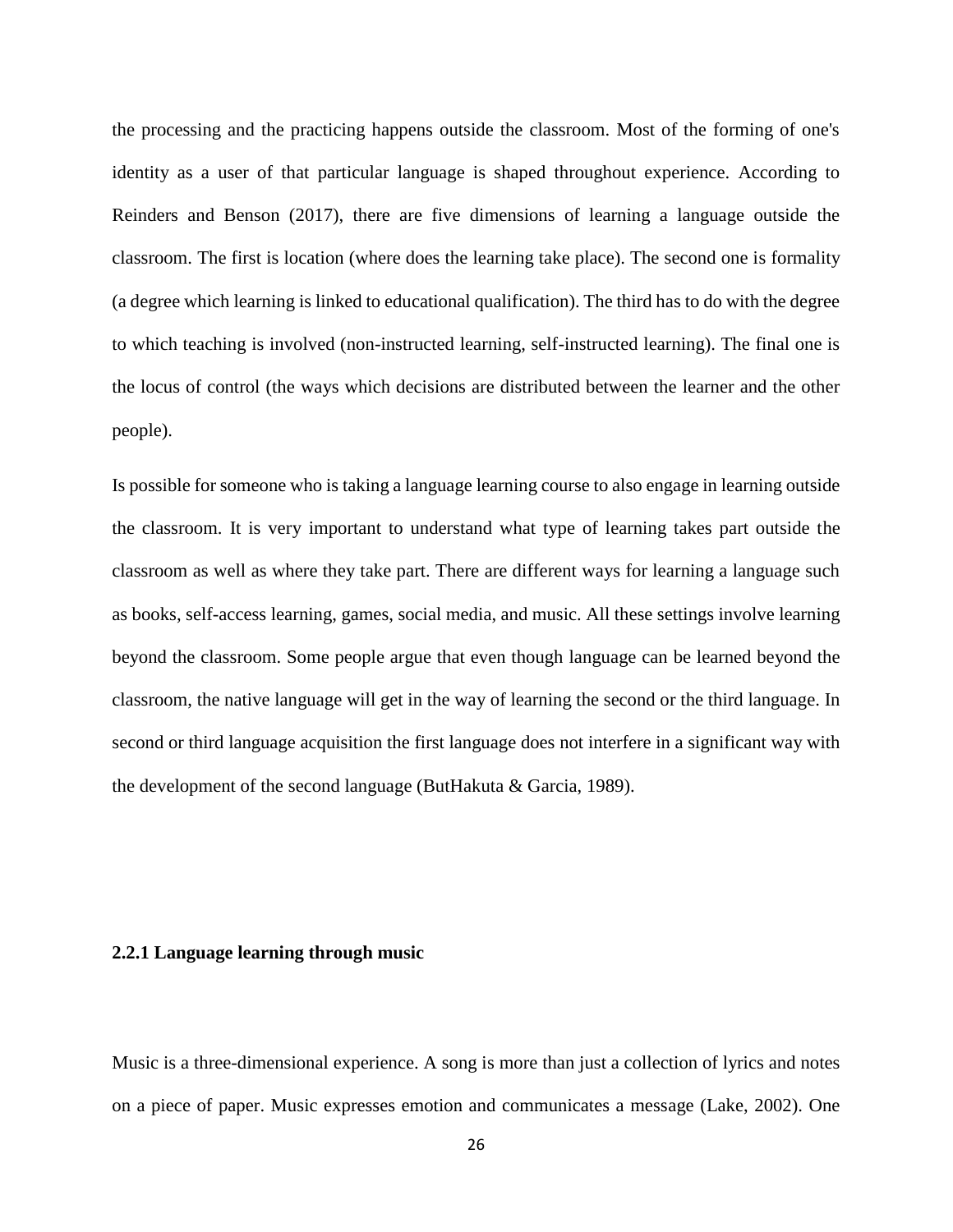thing that we are constantly listening to is music. On television, our phones, at work, at the grocery store, gym etc. Some people learn languages for fun, somebody that is into music may learn a word or a phrase just because they want to understand a song. Learning a language through music is a strategy for building inspiration and motivation. According to Lake (2002), to learn a language, a picture must be attached to the mental representation of the word in order for it to be remembered and used. When a song combines emotion and words with visual pictures, it becomes an extremely strong learning tool. According to Mizener (2008), chanting as well as rhythmic speaking activities aid in the practice of speech elements that correspond to musical elements, as well as the discovery of oral reading skills. The singing and chanting activities give one practice with rhythm, form, dynamics, and mood, all of which are common concepts and skills in language and music (Mizener, 2008).

#### **2.2.2 Language learning through movies**

By watching a movie one practices their listening skills. To actually develop language skills by watching movies, one must do so in an efficient manner. It is pointless to watch something you do not comprehend; the main criterion is that the information you're watching must be understandable to some level. The best way to learn a language by watching a movie it has to be something that is familiar. For example, watching the same movie you watched a lot of times but in the target language. By knowing the story and the scene one is able to get more knowledge.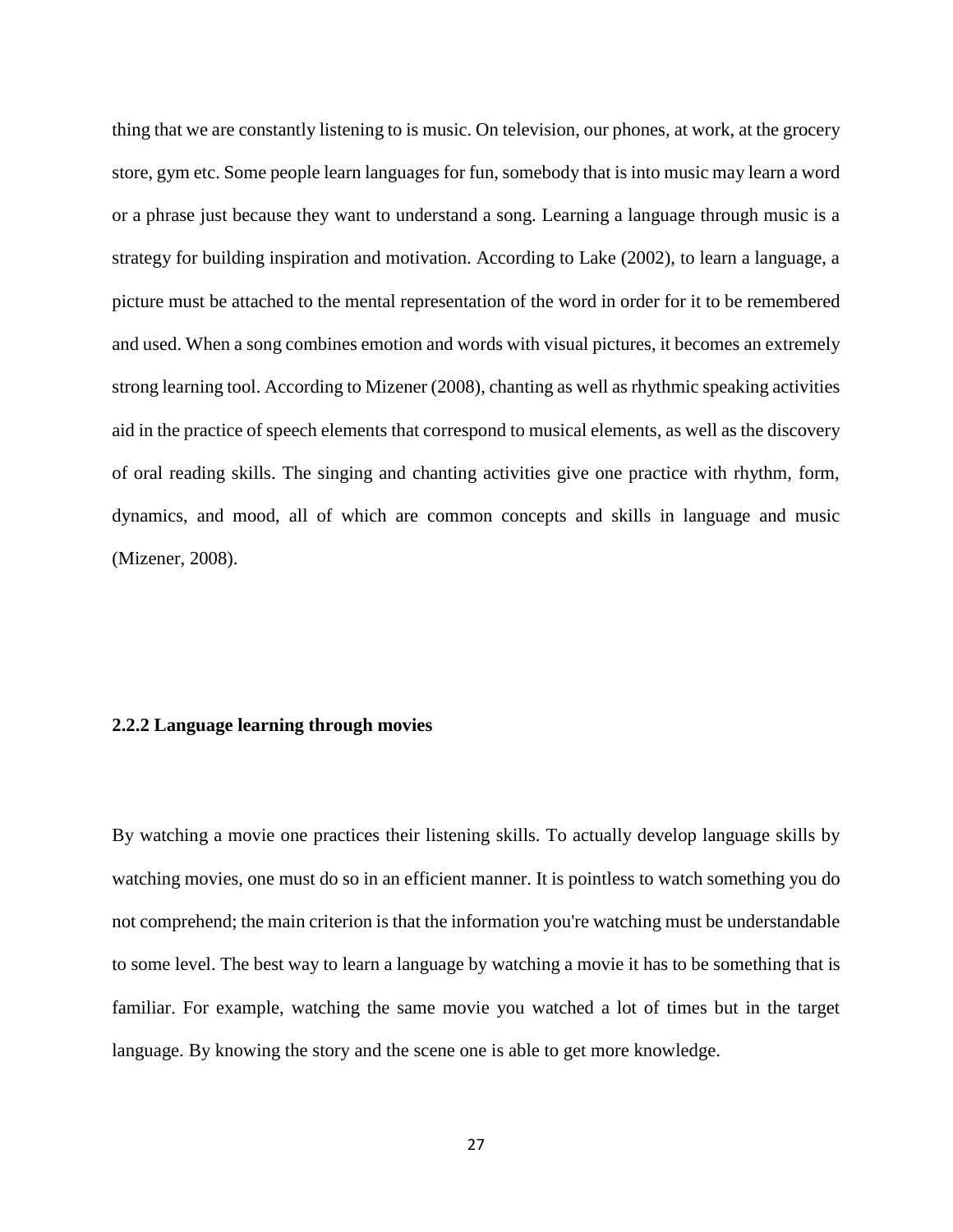According to Azlan (2018), movies can help people learn a language in three ways: by emphasizing the necessity of language study, motivation, and cultural knowledge. A study done by Razmal et al. (2008), showed that language learners employ a range of approaches to acquiring the language. Cognitive, compensatory, metacognitive, emotive, and social techniques are among them. Furthermore, language learners gain from experience through reflective observation, which aids in the formation of abstract conceptualization and, ultimately, active experimentation. It is impossible to divide language and culture. Movies are a great way of learning a particular culture. According Prathoomthin (2009), based on educational studies, the most successful language learners are able to adopt the "mindset" of foreign language speakers, as well as their culture. Language acquisition and understanding of the target culture are thought to be strengthened by adopting instructional aids such as media in order to maximize language and culture learners' educational potential.

#### **2.2.3 Language learning through social media**

We are in the age of social media. People nowadays spend a lot of time on social media. The majority of people are not aware of the time they spend on social media on a daily basis. When learning a new language social media can be one of the most useful tools. The biggest impact on social media comes from sharing with other people directly or indirectly. Through groups and following different people with different interests. By following different pages one sees posts every day without thinking about it, for example articles, videos, memes etc. By following people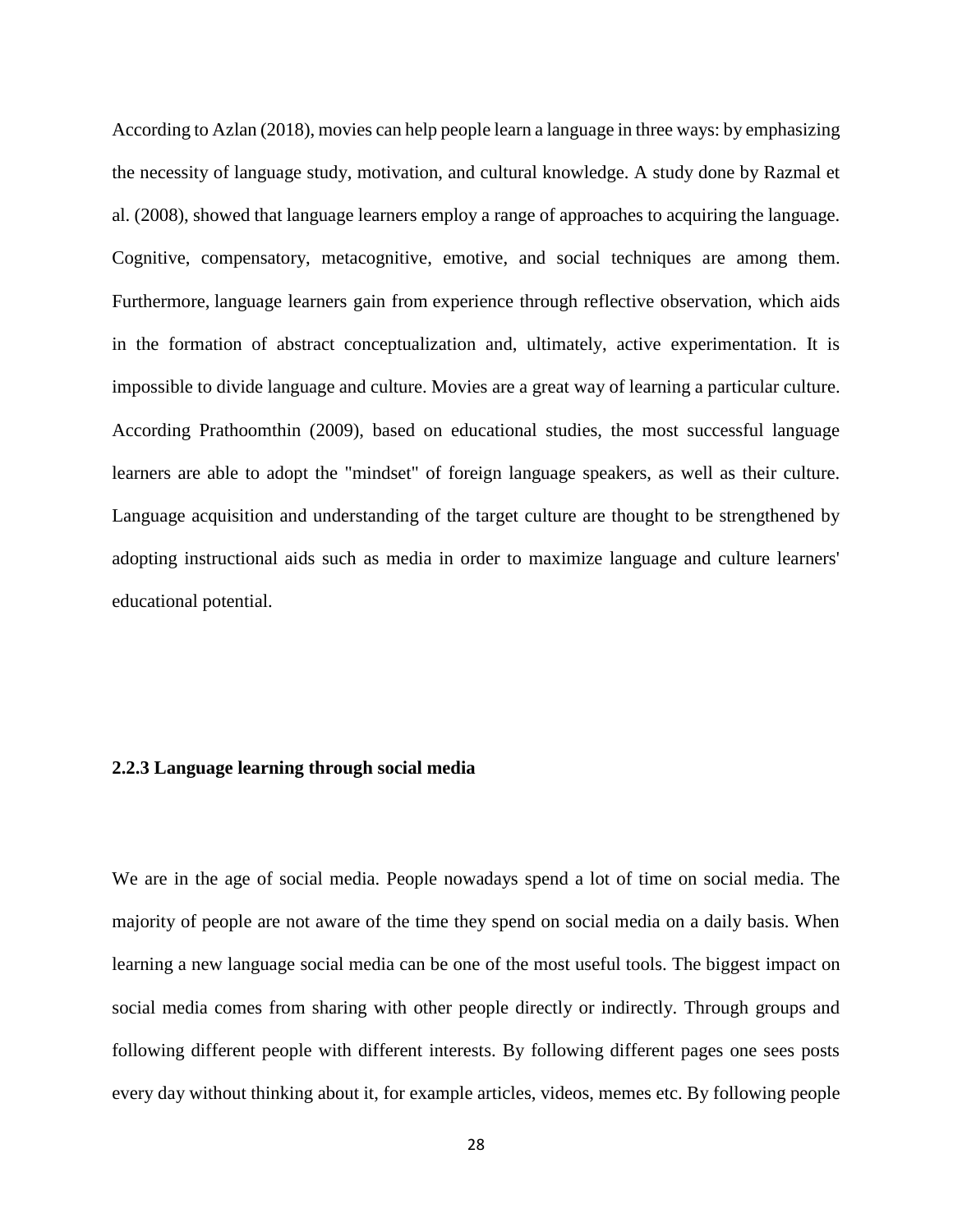from the target language there will be different topics covered every day and new words that one needs in daily conversations. This effortlessly helps one learn a language.

Language learners have access to languages through social media, which can also make language learning easier and attainable. Language learners are more self-directed and flexible when using social media, which allows them to become more confident in using language and motivates them to learn a language (Baſöz, 2016). There are different blogs online that a reader can take advantage of while learning a target lamguage. Finding a topic one is passionate about and reading about it is helpful in language learning. While reading about a topic one likes it gives them motivation as passion. So, having in mind that most people spend a lot of time on social media, using it as a tool for language learning is very powerful.

#### **2.3 Bilingual education in a classroom**

According to Kachru and Fishman (1978), linguistics, psychology, and other pedagogical sciences are very important in bilingual education. Bilingual education is not simply about using two languages in the classroom, there are aspects of multilingual education that necessitate a multidisciplinary approach (Baker, 2010). Baker (2010), claims that bilingual education encompasses economics, philosophy, history, sociolinguistics, politics, and language planning. Language planning is about reproduction as well as usage. A language must be lived and loved in order to survive and thrive. The importance of daily language use and a persistent positive attitude toward a language are all important for a language to survive.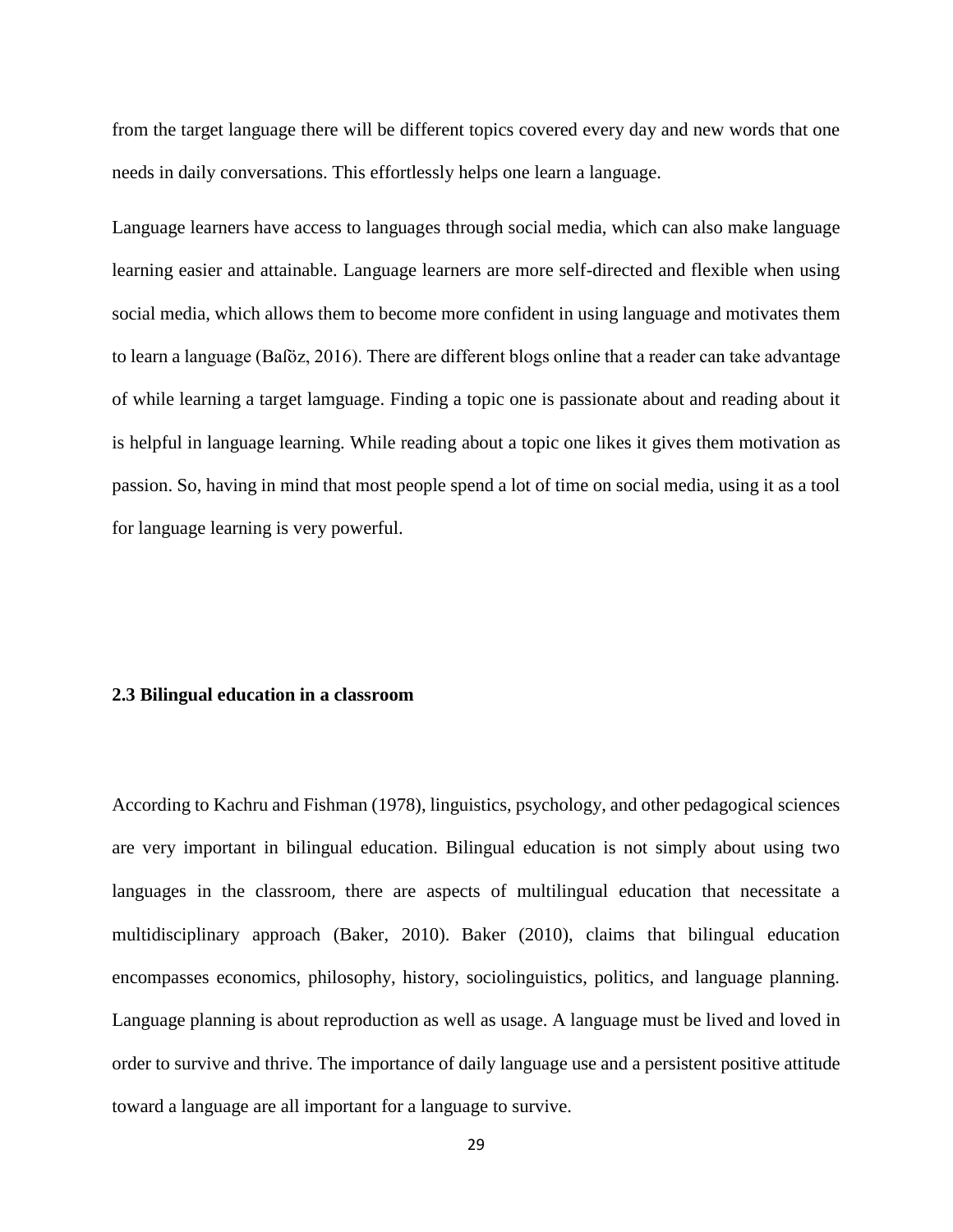Bilinguals are viewed as especially skilled dialect learners, able to use their phonetic encounter to their advantage as they embrace learning a new language (Stafford et al., 2010). In a class where there are bilingual students but their native language is the same, the teacher teaches in both their native language and in the language that the teacher is teaching. So, bilingual education is the act of teaching students while using two languages one after the other. An example can be: students ask the teacher a question in a native language and the teacher answers in another language. This way students learn by receiving instructions in a second language.

Teachers usually teach students while using native language in coexistence with the target language using differing levels of the native and the second language depending on lesson plans and teaching models. According to Sipra (2013), the teachers who took part in his study said, translating abstract words, complicated ideas, and phrases into L1 is a useful tool for learning a foreign language. Learners would be left in the dark if L1 was not available.

According to a study research done by Stafford and Bowden (2010), teenage bilinguals in classes retain knowledge about grammar better than early bilinguals when it comes to third language acquisition and grammar learning, because those learners had direct contact to learning in school the proper way and not by hearing it on television or communication with others. Bilinguals when learning a third language also focus on the proper way of learning the language grammatically speaking. As young bilinguals, while growing up most of them were probably taught in a way that language was not spoken properly, so when they learn a third language they keep this in mind. By learning correct grammar, teachers help one retain that knowledge.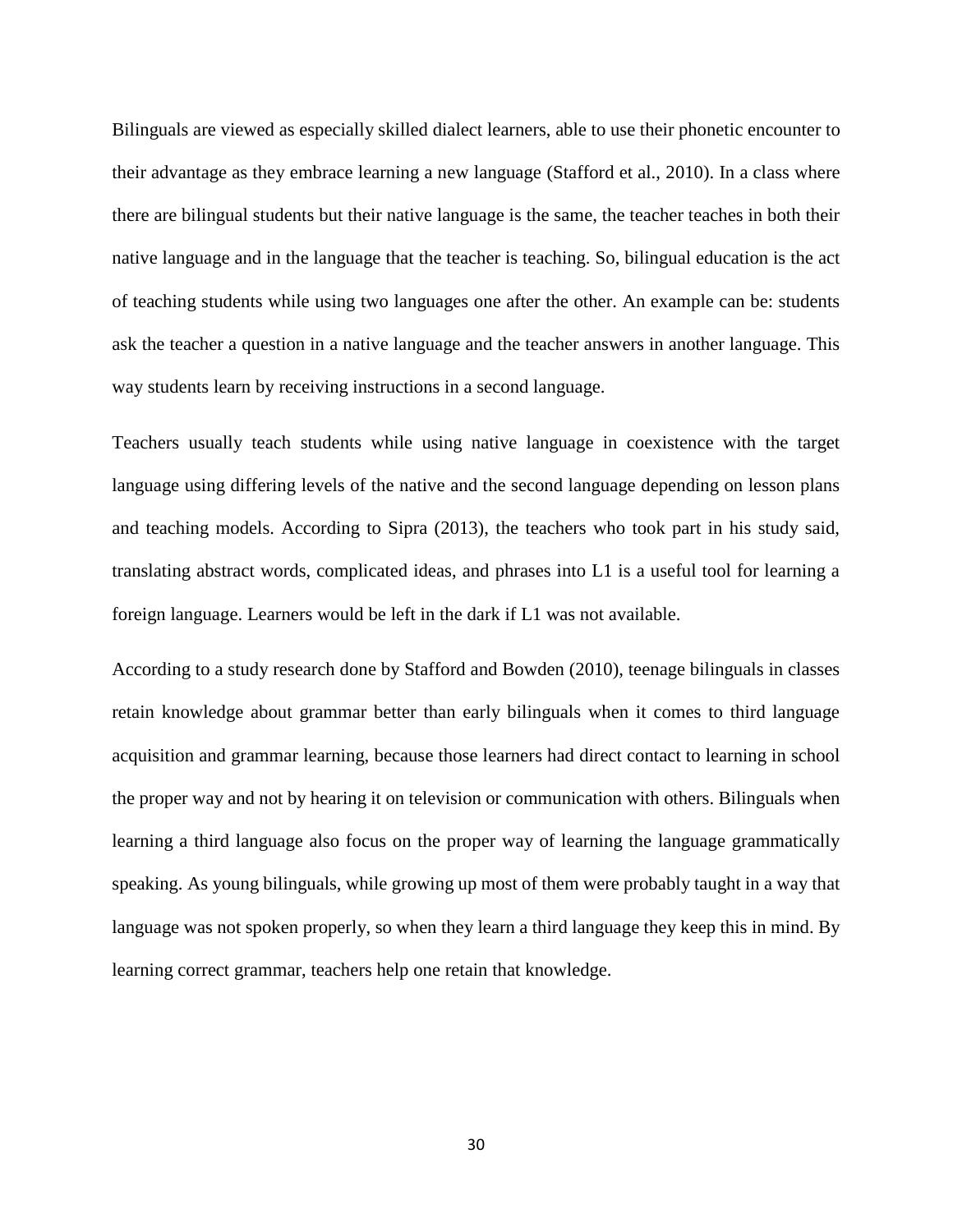#### **2.4 Acquisition of a language for scholarly or intellectual purposes**

An individual can pick up a language purely for scholarly reasons without actually ever using it in a conversation as a result of having that subject in their school program. High-schoolers in Ulcinj, Montenegro used to have Latin as an obligatory subject for two years. Meaning, they learned Latin only for scholarly purposes and never used it for social reasons. Nowadays, high-schoolers do not have Latin but German as an obligatory language. For the purpose of this study and this particular topic I have asked the same 20 people from 70 participants that took part in the main questionnaire of the study, the question *"Do you remember anything in Latin or German that you learned in school?* All of the participants said that they remember some basic words but never actually used either of the languages. Having in mind that Ulcinj is a resort town German is very much needed but because in school they learned grammar and rules more than speaking, the participants stated that they would switch into English rather than trying to speak a language that they learned for scholarly purposes only.

Language can also be learned for spiritual or religious purposes. For example Muslims all over the word learn Arabic for praying and reading the holy book of Islam. Except for Arabic there are many other languages for example Biblical Aramaic, Hebrew language and many more that are studied and learned purely for religious or spiritual reasons without the necessity of the individuals using them in their social life.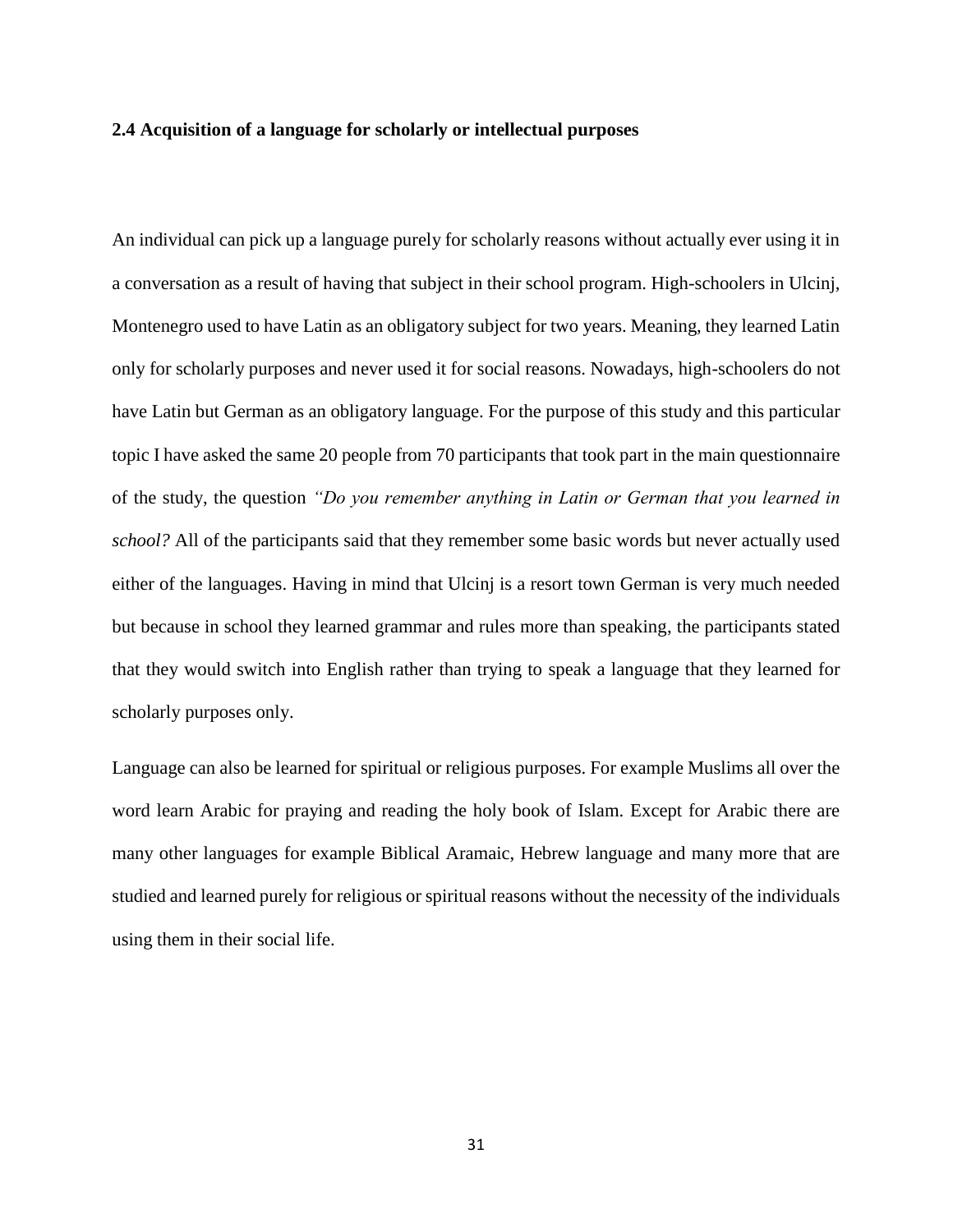#### **2.5 Advantages of bilinguals on third language acquisition**

According to Kluger (2013), there is no such thing as starting too early when it comes to language learning; the brain can be bilingual even before birth. From the third trimester on, the human hearing system is fully functional, and the infant hears its mother speak in any language or languages she knows (Jeremy, 2013). Third language acquisition is influenced by cross-linguistics, bilingualism and prior language knowledge. Bilingualism is linked to various cognitive and linguistic advantages, including executive functioning and metalinguistic awareness, according to current ideas (Adele et al., 2018).When acquiring a new language there are some advantages that bilinguals have over monolinguals. Bilinguals are more experienced language learners, therefore, they have acquired some learning skills and strategies that monolinguals may not have (Cenoz, 2013).

According to Cenoz (2011), third language learners can use these broader linguistic skills when learning a third language. In this research (Cenoz, 2013) found that when different multilingual speakers go through the process of learning a third language and then go on to learn a fourth or fifth language, they frequently reflect on how they learned their first languages., and they do explain that the other languages they already know are used as a base. By having two different bases and knowing how to distinguish them helps bilinguals in taking the first steps towards acquiring a new language.

According to Paap et al. (2014), both in mainstream media and academic journals the bilingual advantage is described as a natural phenomenon where bilinguals outperform monolinguals especially in circumstances where conflict resolution is required and in the ability to switch back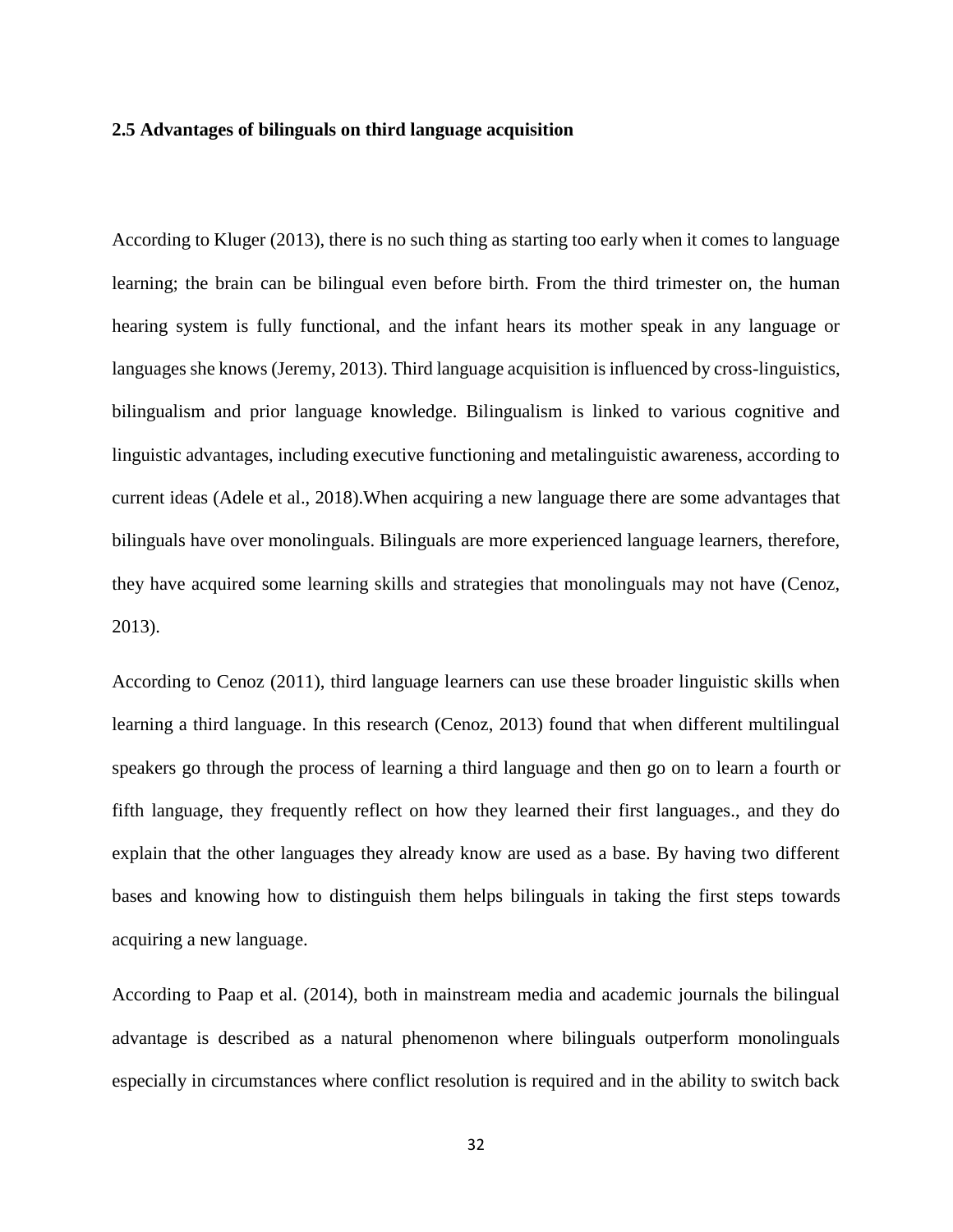and forth in multitasking. Because of bilingualism, multitasking becomes easier because their brain is already using two languages and going back and forth on a daily basis. According to Mia (2015), there are three types of bilinguals; number one compound bilingual, meaning, learning two languages simultaneously as a child, two, coordinate bilingual learning a language in school while speaking the first language with friends and family, finally, subordinate bilinguals learning a second language by filtering it through the first language. All types of bilinguals can become equally proficient in speaking the language regardless of age or situation.

According to Prior and MacWhinney (2010), another similarity that bilinguals have is the task switching and language-switching domains. Specifically, shifting from an easier language to a harder one is challenging but it improves task switching when they have to switch from a harder task to an easier one. Even bilinguals have a stronger language, this may be their first language or the language they are more in contact with. Because language switching happens very often, task switching becomes easier and comes naturally. According to Teubner-Rhodes et al. (2017), conflict monitoring is influenced by bilingualism. Bilinguals who employ single language contexts may be able to lessen the demands of multilingual language control on conflict monitoring. Despite the fact that bilingual individuals reported a lower frequency of mixing languages in conversation, they had better conflict detection accuracy.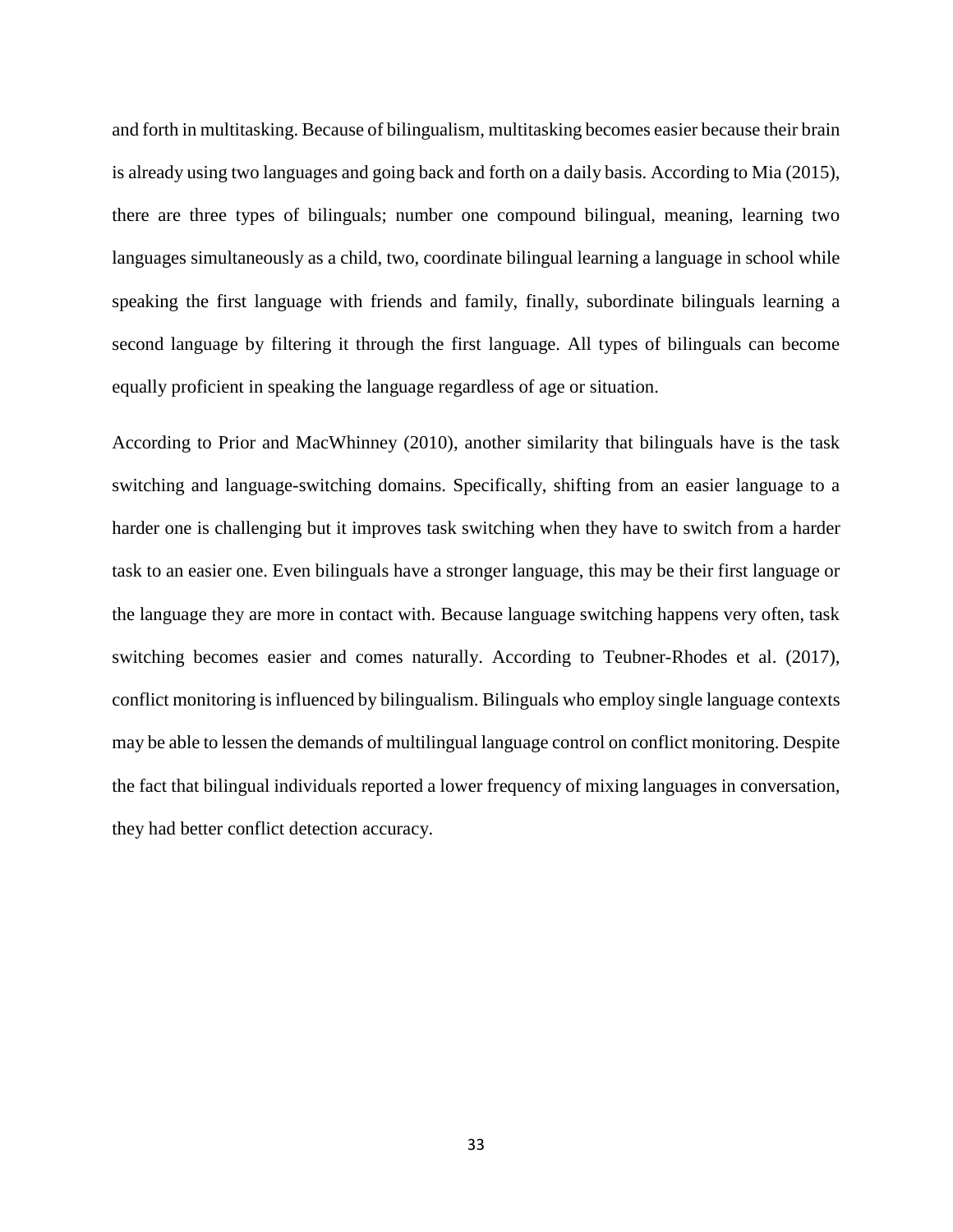

*Figure 2. The gray-matter density shown in a bilinguals brain (Mechelli et al., 2004).* 

According to Susan (2013), scientists are discovering that speaking more than one language may offer cognitive benefits that last from childhood to old age as they understand more about the biological mysteries of the bilingual brain, bilingual people have higher gray-matter density (yellow) in the inferior parietal cortex, which is located in the language-dominant left hemisphere of the brain and states that people who were particularly proficient in a second language and those who learnt a second language before the age of five had the highest density. Research into the field of bilingualism has found that speaking two languages, especially from childhood, enhances one's ability to concentrate, and also protects against the age-related cognitive decline (Perry & Mechelli, 2008).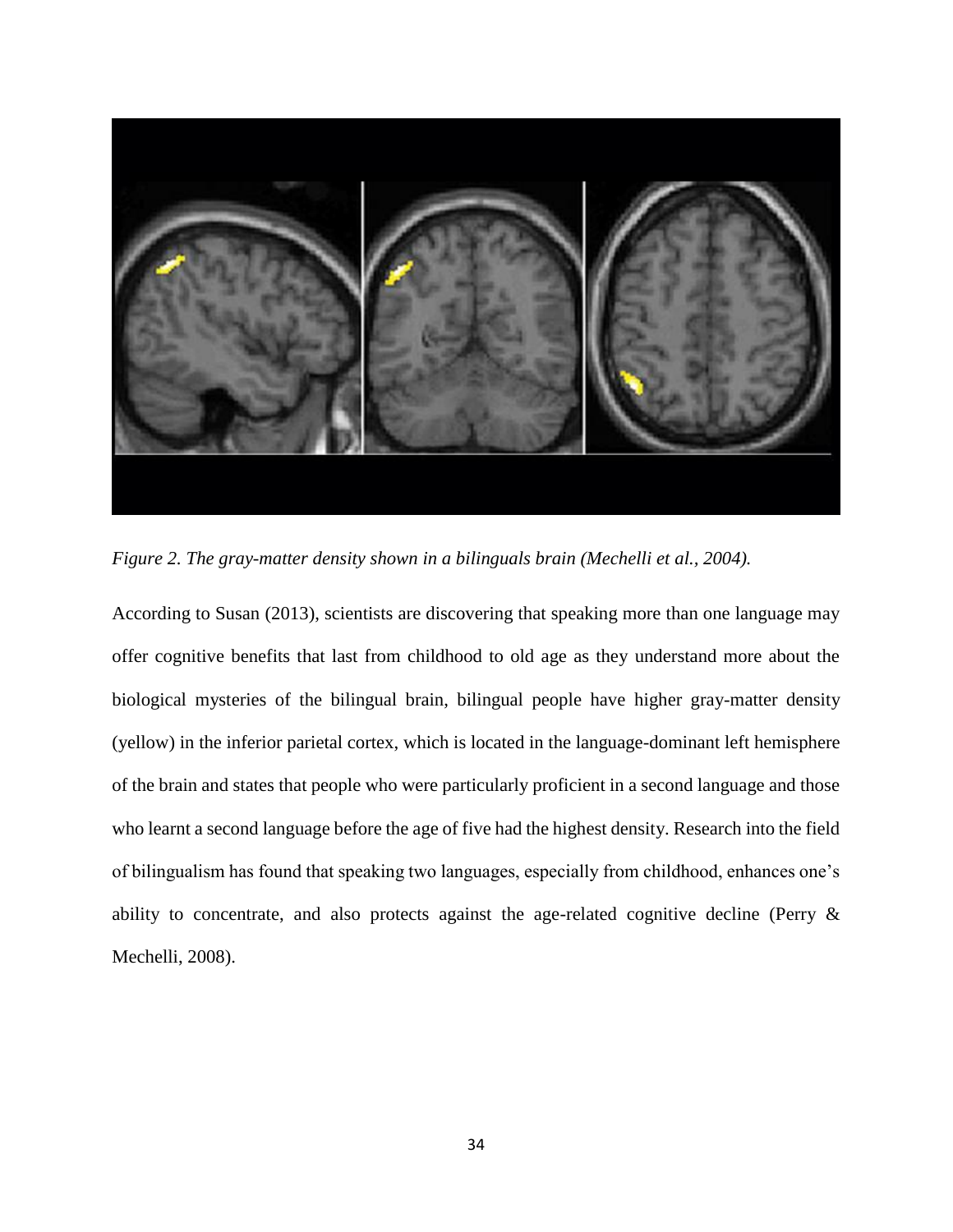#### **2.6 Language as a brain program**

According to Khan (2013), language is located in the left hemisphere of the brain. Language acquisition is one of the most important aspects of human life, and developmental changes have a clear impact on the brain (Sakai, 2005). Everything is based on language. The brain not only stores linguistic information but also adjusts to the grammatical regularities of language during the years of language acquisition (Sakai, 2005). In both early childhood and adulthood, language processing utilizes a variety of senses, including vision. The effects of time and age on the processes of language acquisition play a huge role. People use emotion to tell what they need to remember and what they should learn. Information is stored in the brain based on its use and significance, emotions makes people pay attention, and by attention everything is learned (Kennedy, 2006).

The gray matter structure of the human brain in task-relevant areas changes as sensorimotor skills and conceptual knowledge are acquired in adulthood, suggesting that adult foreign-language learning may be accompanied by increases in gray matter volume in brain regions involved in firstlanguage acquisition (Mårtensson et al., 2012). According to Ohtani et al. (2014), the grey matter includes regions of the brain involved in muscle control, and sensory perception such as seeing and hearing, memory, emotions, speech, decision making, and self-control.

According to Friederici et al. (2017), without explicit teaching, language as a cognitive process develops amazingly quickly in the human newborn, acquiring the grammar and lexicon of the specific languages used in the context in which they grow up. The interaction of three components determines how a child's language develops: innate mechanisms, external experience, and language-independent features.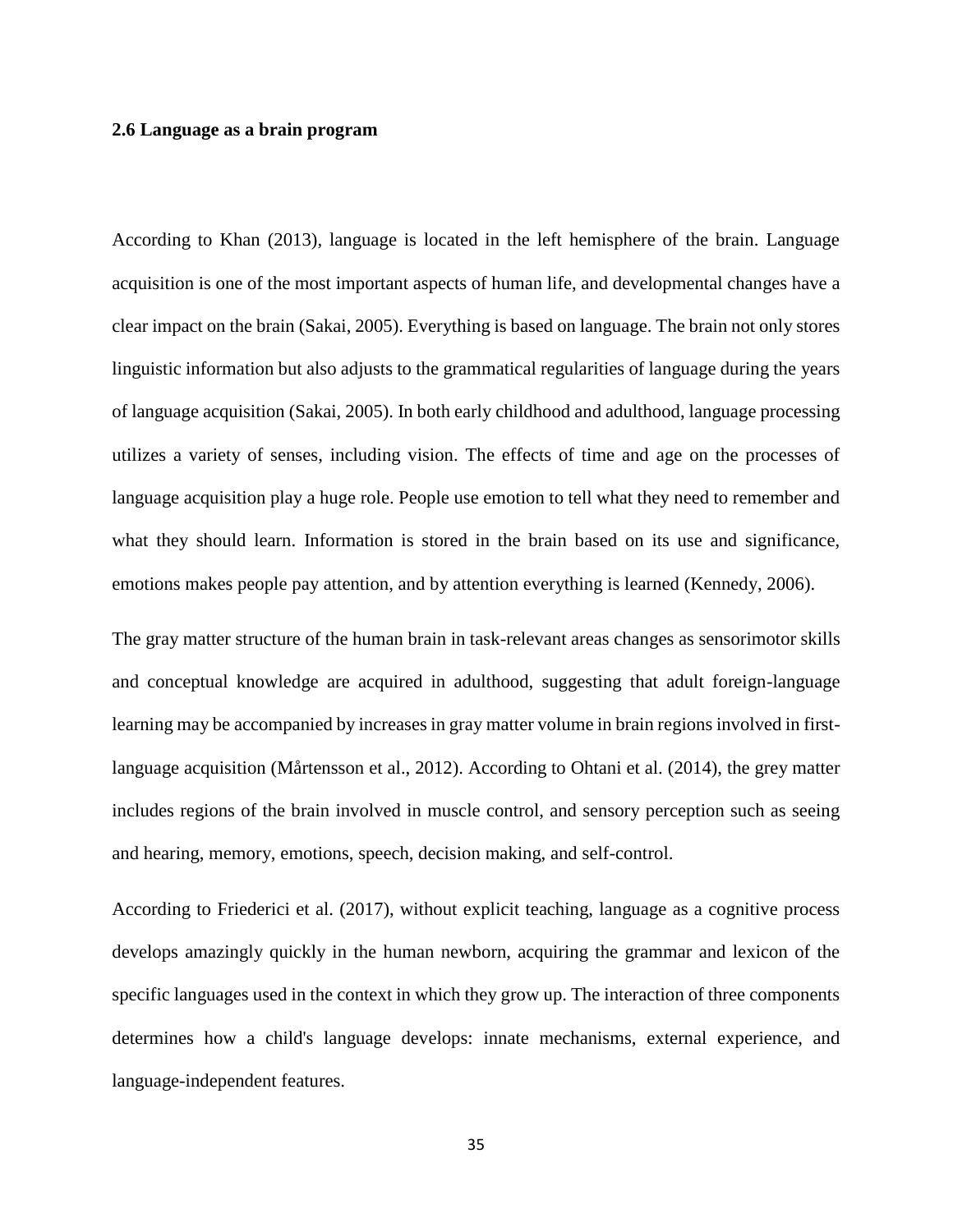#### **III METHODOLOGY**

The Methodology section consists of all the information on how the research will be done. The selection of participants will be explained, as well as the methods that were used in selecting these participants. The method of data collection together with the methods and activities that need to be used during the research will be explained in the section below.

The research will have a combination of qualitative and quantitative research. The combination of the qualitative and quantitative methods of research is recognized as the mixed method (Aramo-Immonen, 2013). The research will be done with seventy teenagers and adults  $(15 - 25$  years old) from Montenegro. All participants will be bilinguals. For collecting data, a questionnaire will be used. Data will be collected through the questionnaire and analyzed through percentages as well as by coding open-ended questions that will be on the questionnaire.

The questionnaire is the heart of the research (Krosnick & Presser, 2010). The questionnaire will be distributed online to the students. The questionnaire will consist of 10 questions. The questionnaire will be in English (participants' second or third language). The data collected will be analyzed by the research. Additional information will be collected.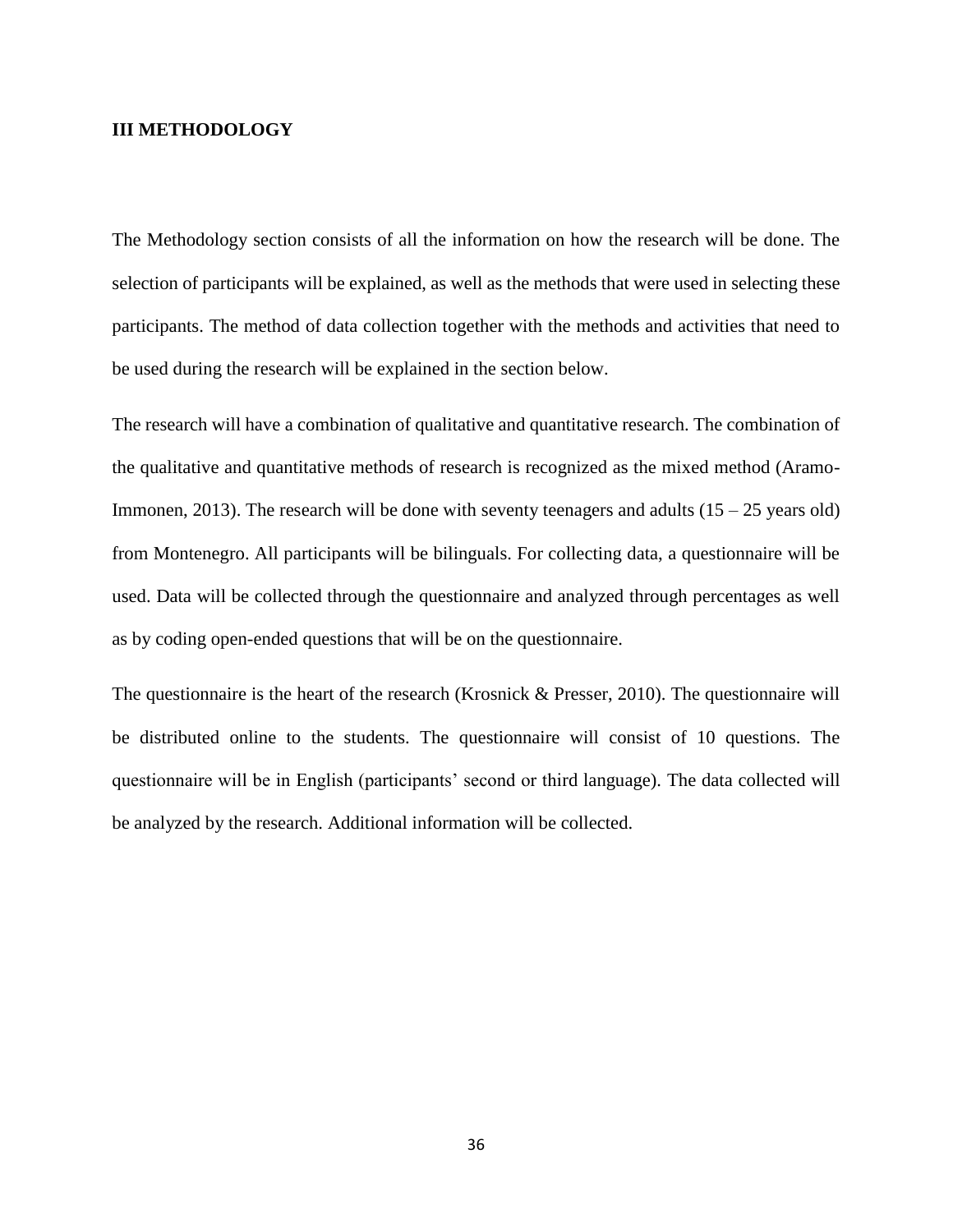#### **IV PARTICIPANTS**

The target group chosen for this study were teenagers and adults aged from 18 to 25. Participants were all from Montenegro, Ulcinj. The reason why the chosen participants were from Ulcinj is that Ulcinj is a small Albanian city with 70% Albanians and 30% Montenegrins. Since the native language of Montenegro is Montenegrin, Albanians in Ulcinj are exposed to the language every day and most of them grow up to be bilinguals or become in their teenage years and throughout the years they acquired the third language which was English. The complete number of the participants is 70. All of the participants went to the university of Montenegro called "Donja Gorica" where they studied English language.

#### **V DATA COLLECTION**

The questionnaire was distributed online to all the participants. The reason behind these decisions was due to the situation that COVID-19 has created which led to all universities being closed. The participants were informed beforehand about the purpose of the questionnaire and how the questionnaire should be filled. Also, the participants were informed that the survey was completely anonymous and it would not take more than 3-4 minutes to complete it. Their participation was based on their willingness and their responses would be used for the purposes of this study only.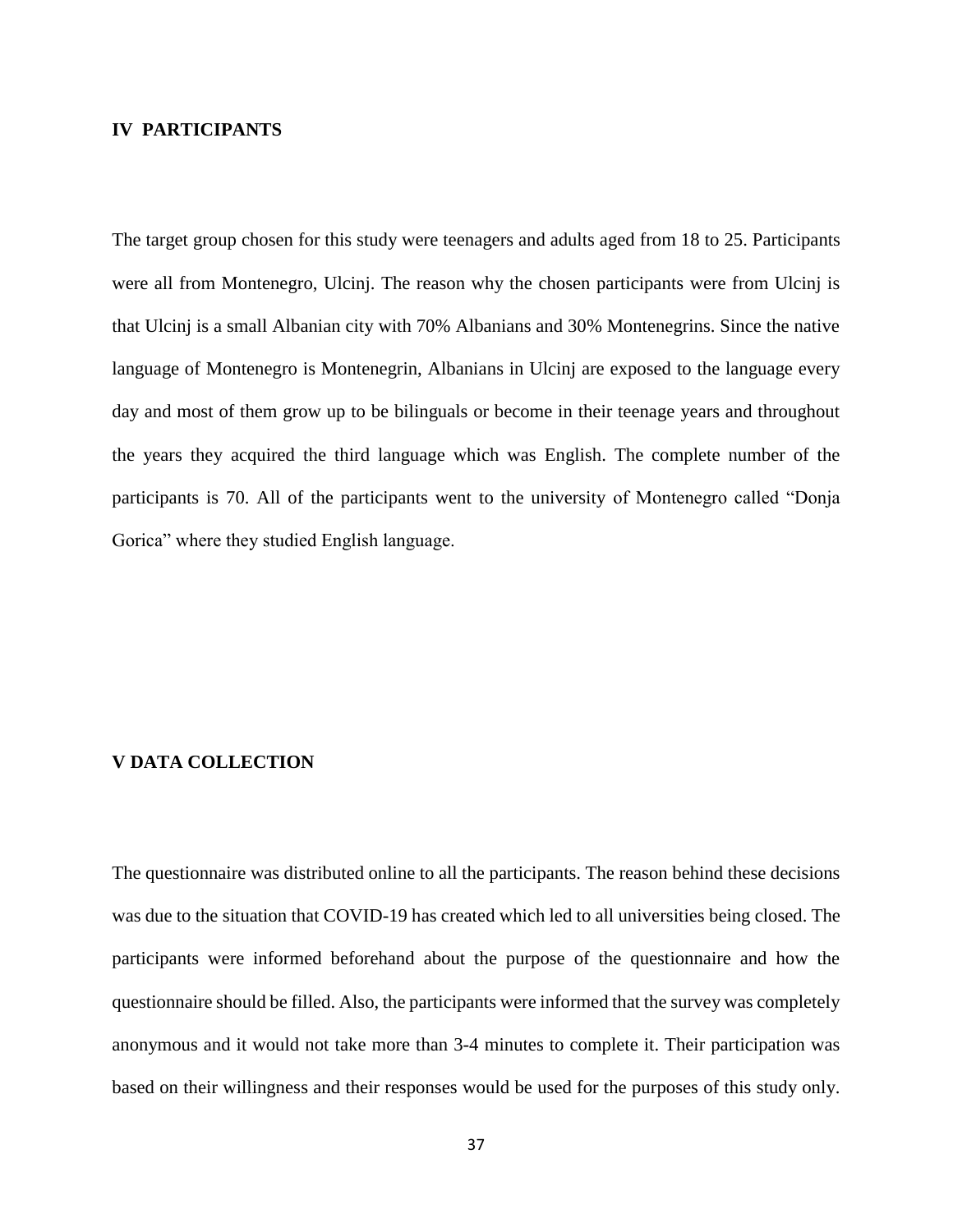The fact that the questionnaire was delivered online made the process of collecting the data easier and faster.

#### **VI RESULTS**

The results of this study, which were conducted from the study's questionnaire, will be presented by charts. As mentioned above, the number of students that participated in this study was 70. The participants were from age 18 to 25. They were all raised bilinguals, with their first language Albanian, second language Montenegrin, during their early lifetime they learned their third language which was English.

1. The first question of the questionnaire was related to the age the participants started learning the second language. Most of the participants 44 (62%) learned the second language from the age of 6 – 12. While 16 participants (22.5%) learned their second language before going to school, at the age of 5 or below. While 11 participants (15.5%) learned the second language in their teenage years.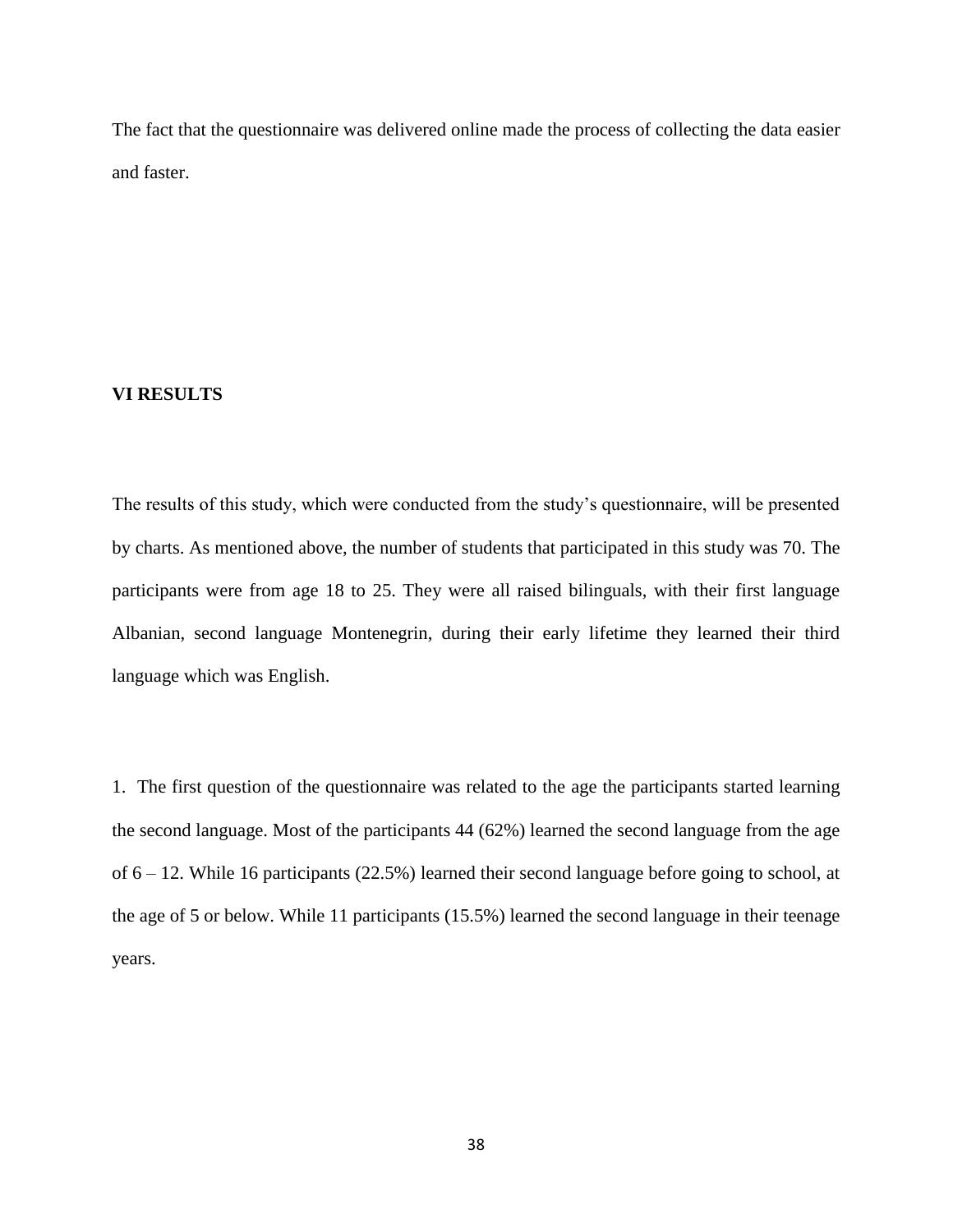

*Figure 3. The total percentage of participants and the age they learned the second language.*

2. The second question of the questionnaire was a yes or no question *"Did learning a second language had to do with the fact that your first language was spoken by a minority and another language is the official language of the country that you live in?"* The difference was noticeable. 45 (63.4%) of participants became bilingual because another language was the official language of the country, therefore an essential language, while 26 (36.6%) voluntary learned the language.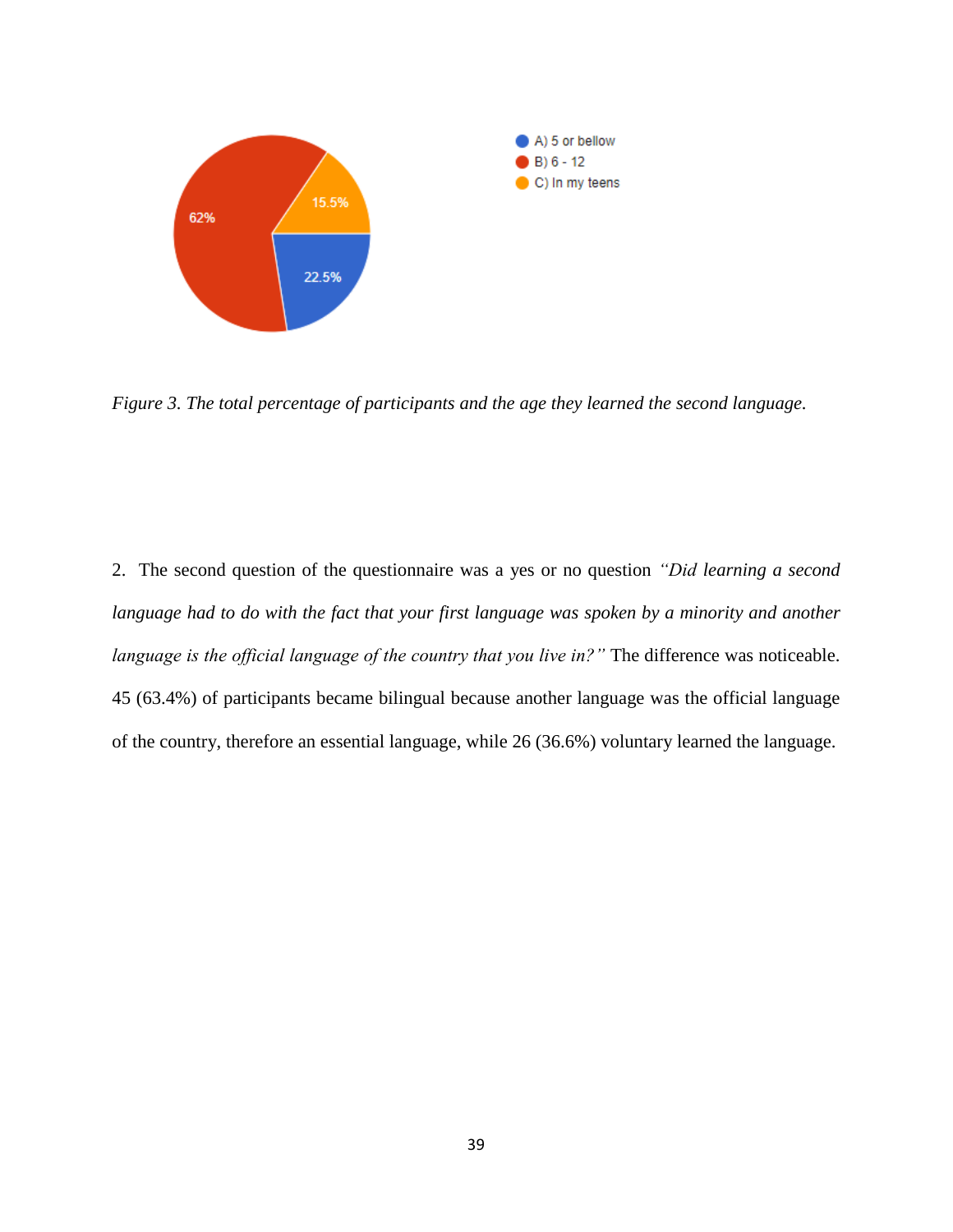

*Figure 4. The total percentage of the yes or no answers to the question.*

3. The following question number 3 was an open- ended question "3. *What are some of the advantages you have from being bilingual?* Out of 70 participants 51 (73%), participants answered the question. In this question there were different answers. 15 (29%) said that one the biggest advantages of being bilingual is being able to communicate with different people, participants also said that being bilingual has helped them with different job opportunities and helped them in their career 10 (19% ), 8 (16%) participants said that being bilingual has helped them improve their multitasking skills and increase their brain power , others states that being bilingual helped them gain vocabulary in both of the languages 5 (10%) while 6 participants (12%) participants have said that being bilingual has made traveling easier for them, also 7 participants (14%) said that being bilingual introduced them to different cultures not just the one they were born therefore learning new cultures and different mentalities.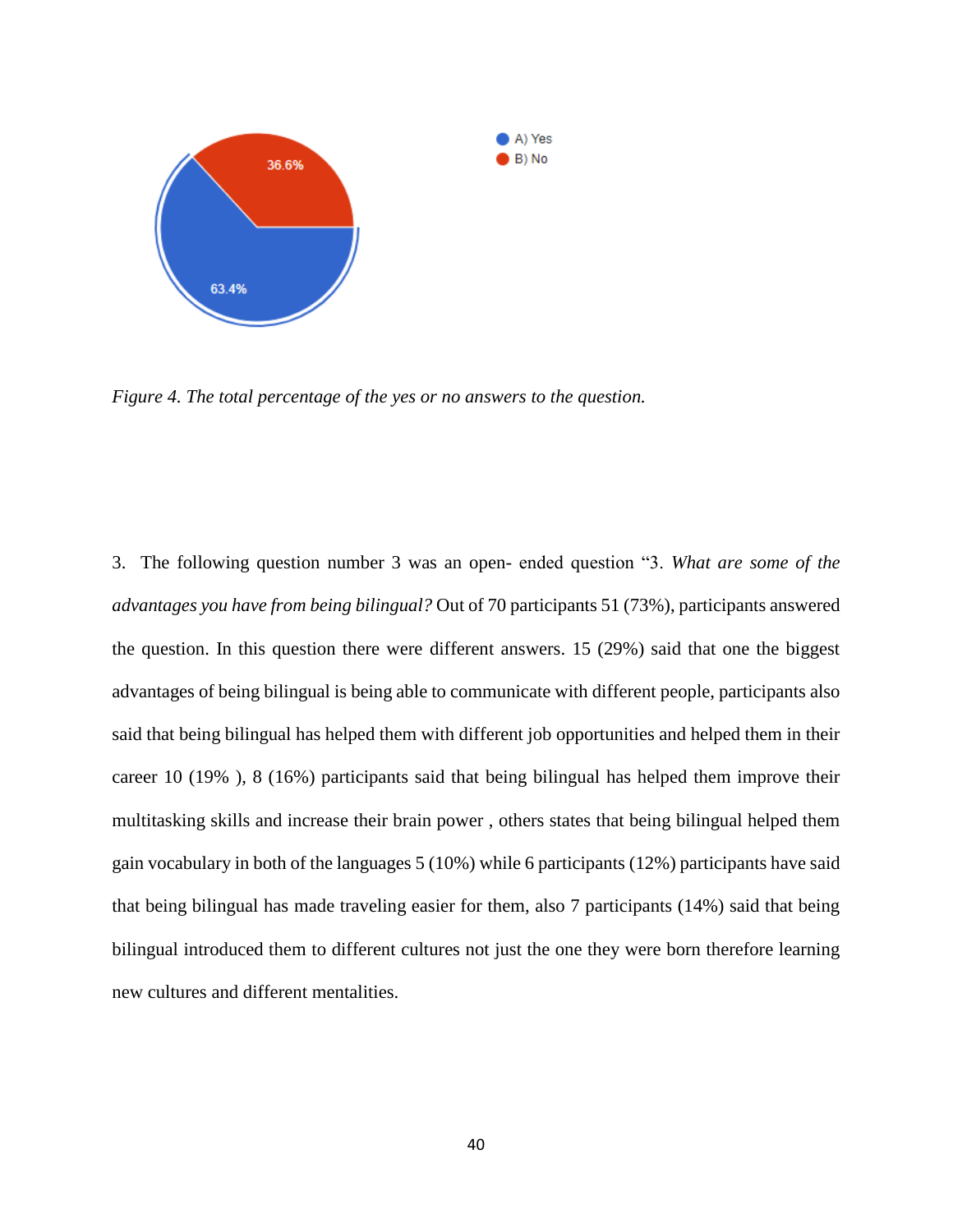

*Figure 5. Advantages of bilingualism that the participants experienced.*

4. The question that followed was question number 4 *"Being bilingual has helped me learn the third language (English) better?"* The participants had five degrees from which they could have chosen, from strongly disagree to strongly agree. 22 (31.4%) of the participants agreed that being bilingual helped them in their third language acquisition. Also, the same number of participants 21 (30%) stayed neutral, while 13 participants (18.6%) strongly disagreed with the statement.



*Figure 6. The total percentage of participants agreeing or disagreeing with the statement.*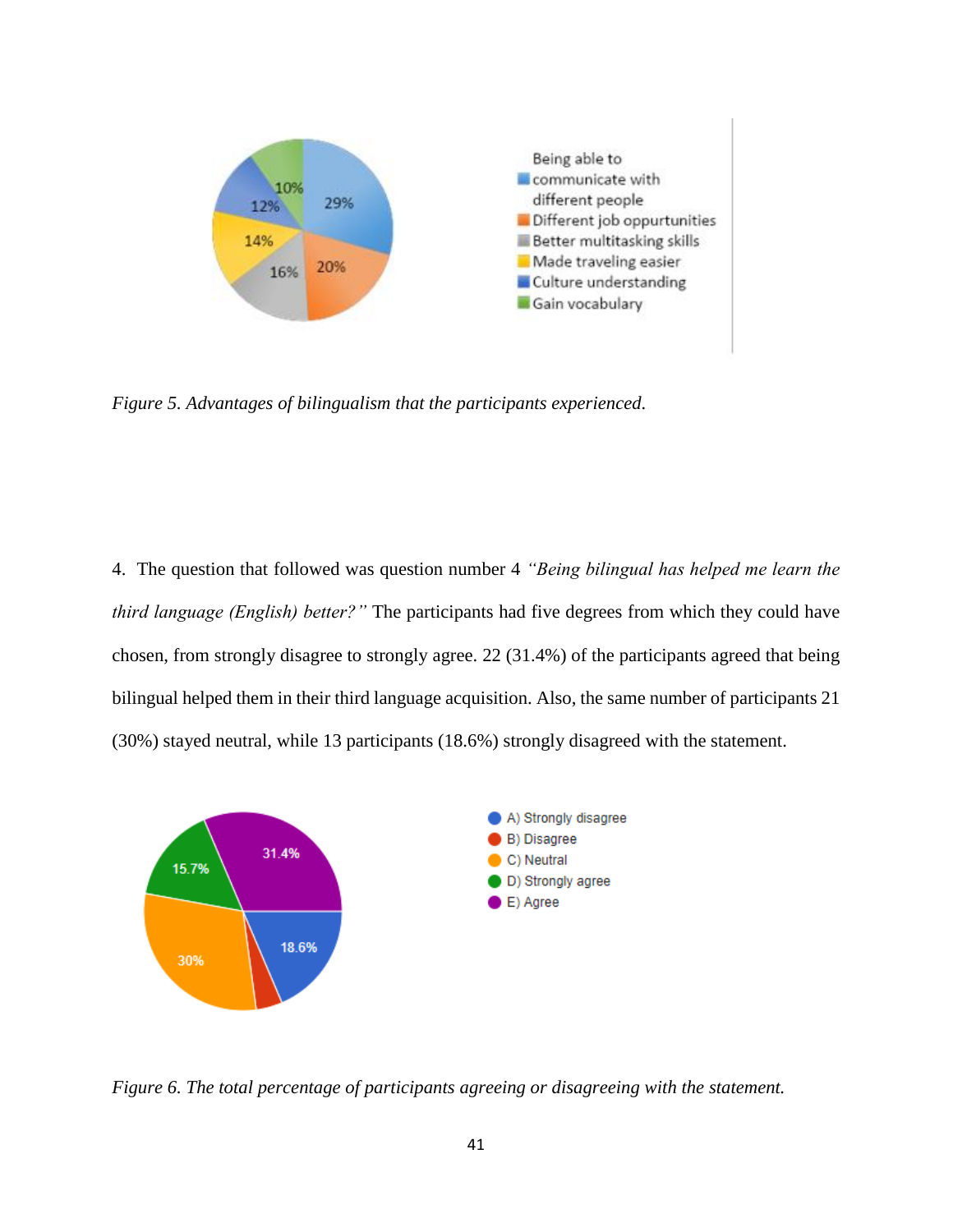5. *Have you encountered any difficulties in third language acquisitions? (If not skip to question number 7.*). This question is a yes or no question. 50 out of 70 responded. 43 participants (30.7%) said no and skipped to question 7, while 7 participants (9.3%) said yes and elaborated in question six.



*Figure 7. The number of participants that encountered difficulties while acquiring a second*  language and the number of participants that have not encountered difficulties acquiring the *second language.*

6. *What were those difficulties?* Connected with the question above in this question the participants had to share some of the difficulties they had in third language acquisition.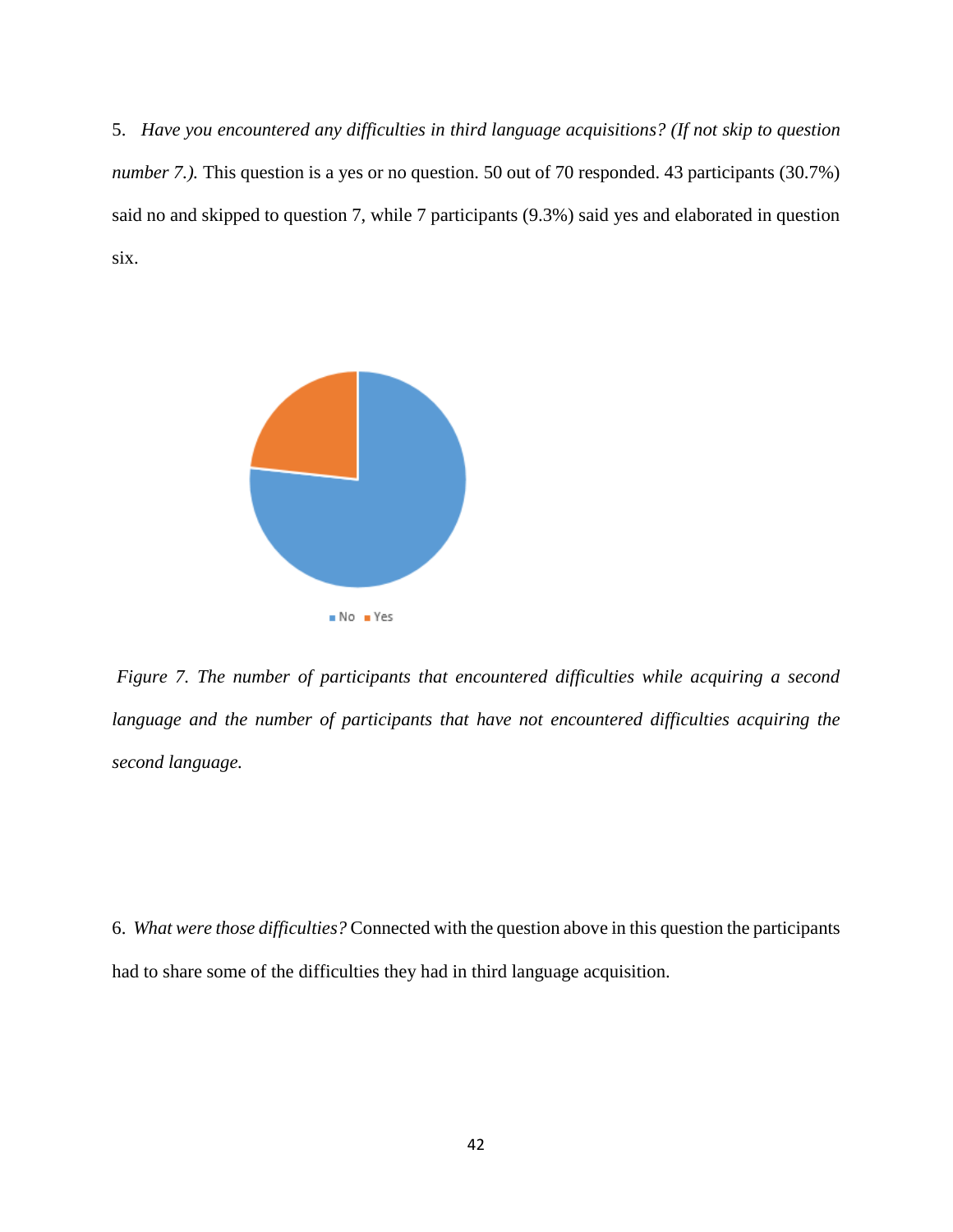

*Figure 8. Participants mainly showed these three difficulties when acquiring the third language.*

7. *Learning a third language made you lose vocabulary in the first and second language?* Question number 7 was a yes or no question. The difference was very small. 36 (52.2%) of the participants answered yes and 33 participants (47.8%) answered no, leaving it almost a tie. This could also mean that losing or not losing the vocabulary depends also on how often you use both languages.



*Figure 9. The total percentage of participants answering the question about losing vocabulary.*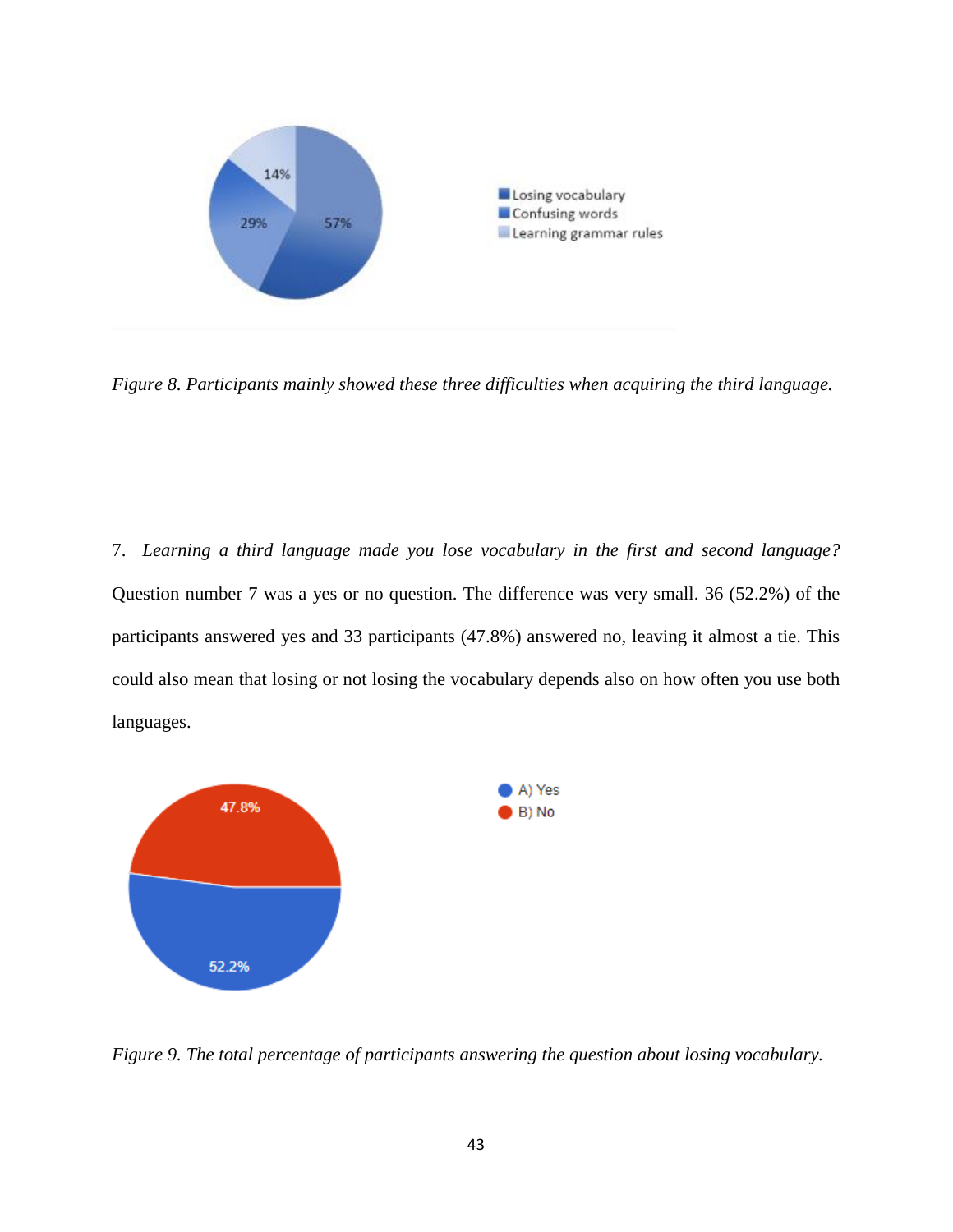The following question 8. *Do you think that being bilingual made you learn and respect other cultures more?* Was also yes or no questions about a statement, and the participants expressed their opinion. The difference was huge and 51 (81.7%) participants agreed that being bilingual helped them learn about and respect other cultures more. While 13 (18.3%) were negative and disagreed with the statement.



*Figure 10. Demonstration of the total percentage of the yes or no answer to the question.*

9. *Are you equally proficient in Language 1 and Language 2?* In question number 9 the participants had to choose their proficiency in L1 and L2. They had three options to choose from. Language1, Language 2 and Equally. Below is a demonstration of the percentage of the chosen language. The difference was very small between two options 31 (43.7%) said equally, 33 (46.3%) said Language 1 while only 7(9.9%) said that they were more proficient in Language 2.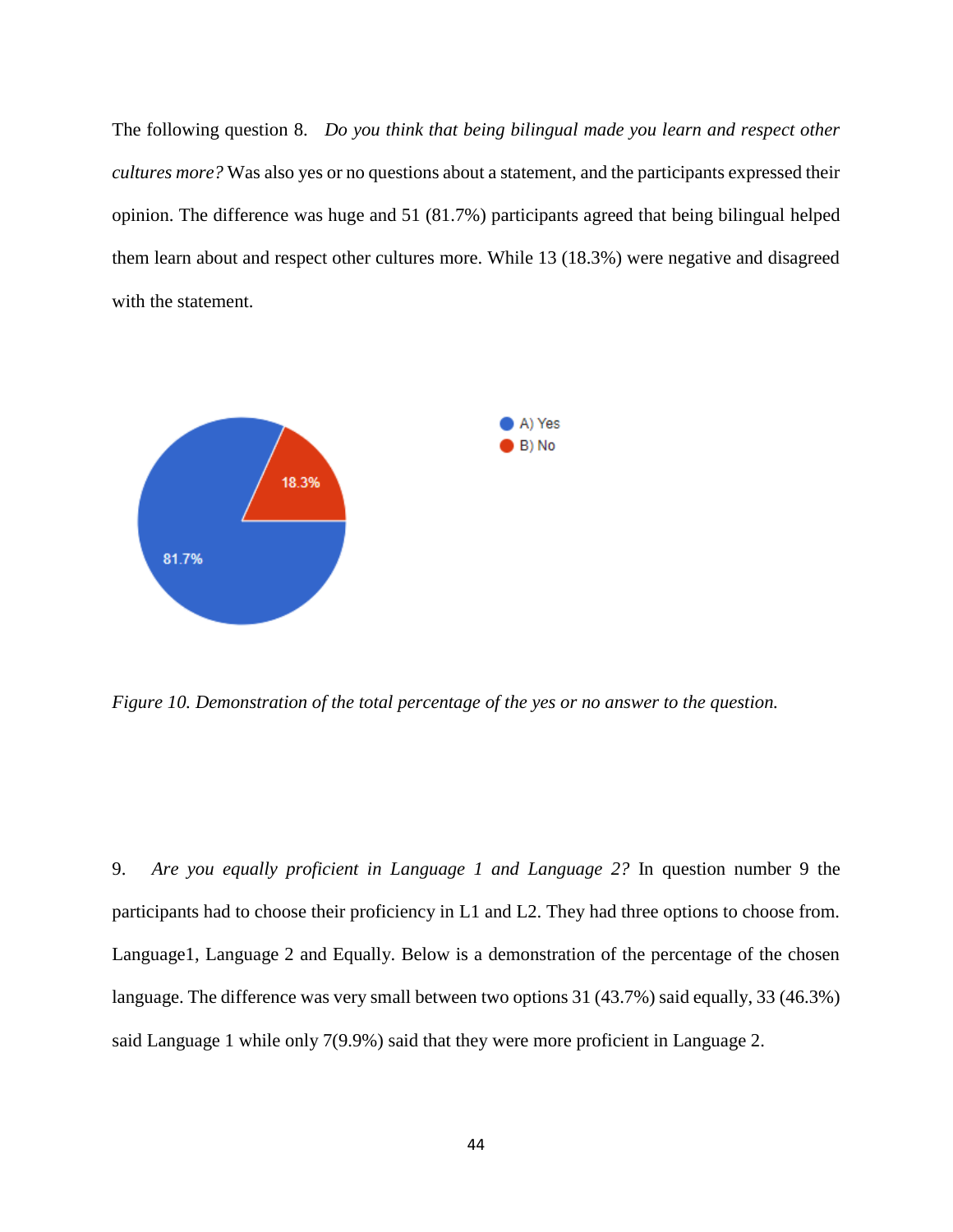

*Figure 11. The total percentage of participants and their options.*

10. *When translating words, in your mind from Language 3, do you translate them in Language 1 or Language 2?* The following question asked participants about translation. More specifically what language do they transfer their L3. The difference was very clear. 52 (72.4%) participants said that they translate in their L1, while 17 (24.6%) said that they translate in L2.



*Figure 12. The total percentage of participants and their answers.*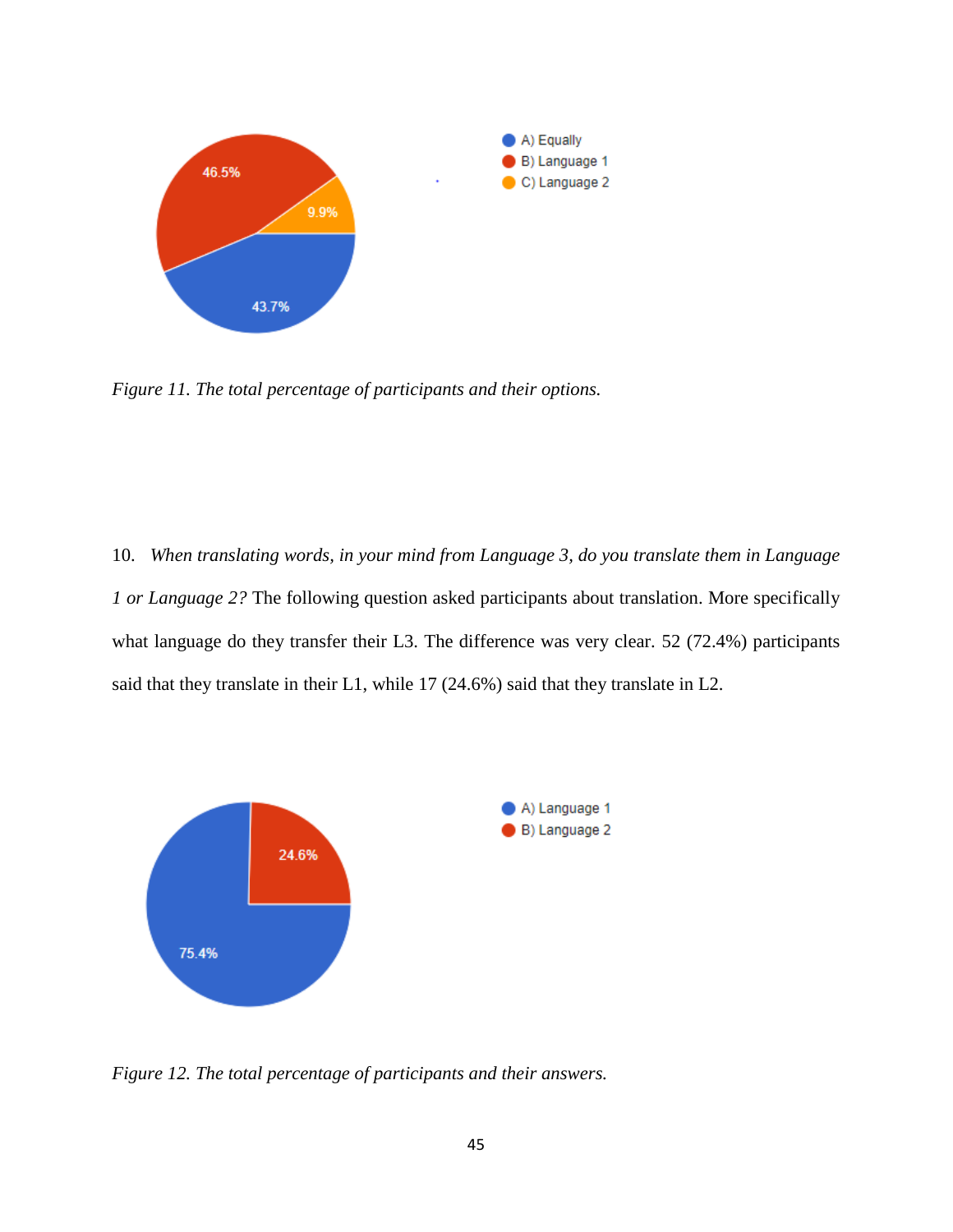#### **VII DISSCUSION**

1. In the first question the participants were asked about the age they learned the second language. The majority said that they learned their second language at the age between 6 and 12. At this age children start going to schools, and in Ulcinj schools are mixed with Albanians and Montenegrins. Being in this environment made Albanian children learn their second language at a very young age, since they had an everyday contact with people from a different culture. It is also the age where one starts to understand and comprehend more and every little information from a different language is used to further expand their knowledge and communicate with people. Albanian children in Ulcinj also had Montenegrin as an obligatory subject from the second grade. Being obligated to follow a language learning class is more likely to obligate one into learning that language. More than 22% said that they learned a second language below the age of five, meaning they learned it within their household, from the TV or from the internet. Another way of learning this language may have been by being in contact with different people, for example in the neighborhood, at the store and other places. The minority said that they learned the second language in their teen years and added that it was more of a necessity, and they felt left out if they did not know the language. Being left out usually makes a person want to try harder and do what is necessary to fit in. Also having in mind that a different language is essential it does not leave a lot of space for choosing between learning the language or not.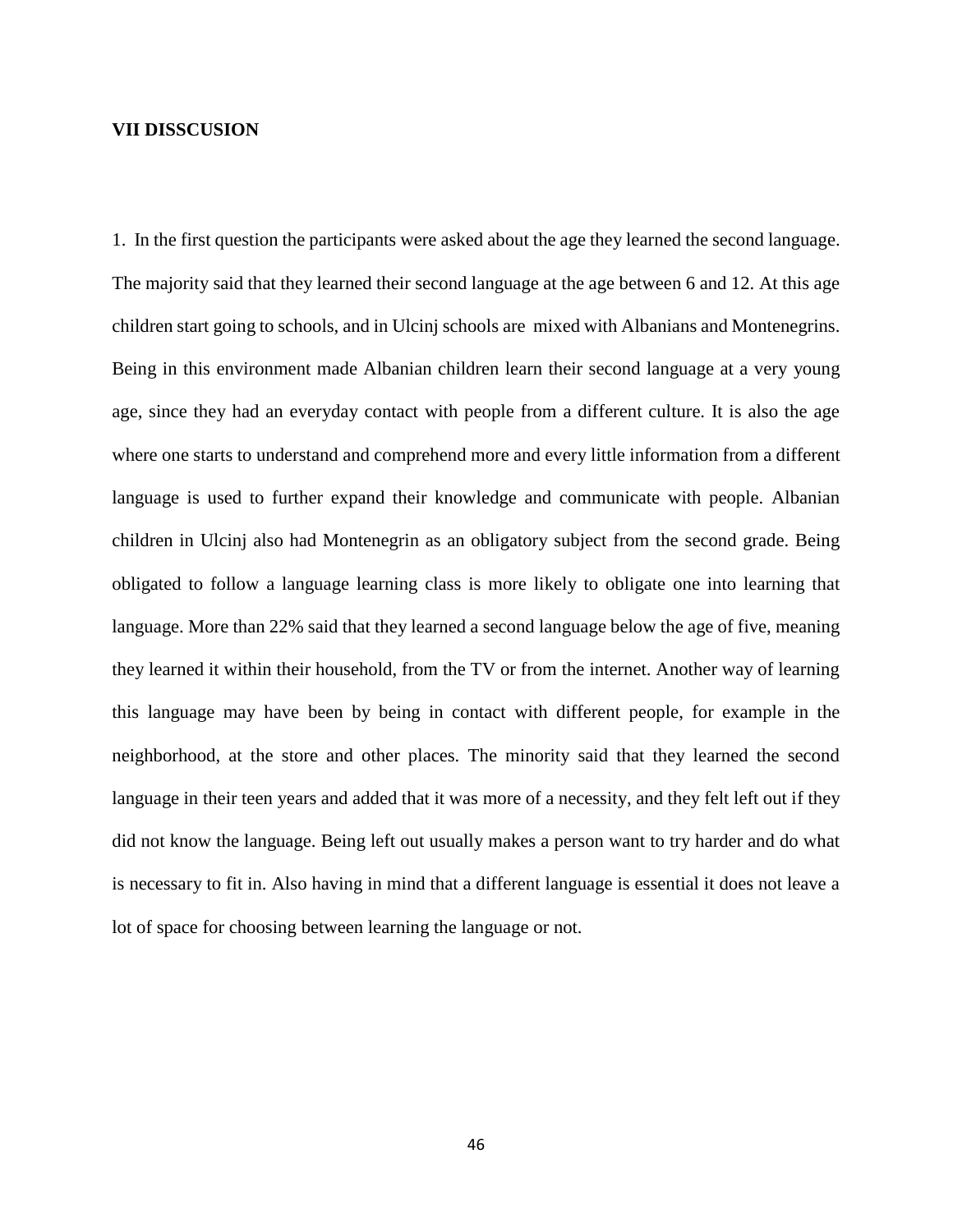2. The second question is a yes or no question. Being raised in a country where one's first language is not the official language of the country, and it is actually spoken by the minority, children feel pressured into learning the official language. Parents may also push children into learning the language because it is very hard living in a country and not speaking the official language. 63.4% of the participants said that the reason they are bilingual had to do with the fact that their L1 is spoken by a minority, so it was not a choice for them to learn a second language while growing up, but it was more of an obligation. While 36.6% actually said that it did not have to do with the fact that another language was the official language of the country but because they were very exposed to the language, and they did not have a choice but learn it, unconsciously. For them, learning a language came in a natural way without trying to learn it and often they were not aware that just by being in contact with that language they will eventually learn the language. Looking at the answers I came to the conclusion that even with the participants that voted no, learning a second language still had to do with the fact that another language is spoken in the country because they were exposed to it all the time, and actually learning it did not feel like a chore, but it just came naturally, but for some people learning a new language is harder.

3. The third question is an open ended question. The participants had to share some advantages they have being bilingual. 29% of the participants said that the biggest advantage they had by being bilingual is the opportunity to communicate with different people, not just with people from their own culture. Being bilingual expands their chances in meeting new people and making new friends. By being bilingual and communicating with different people helped them make their L2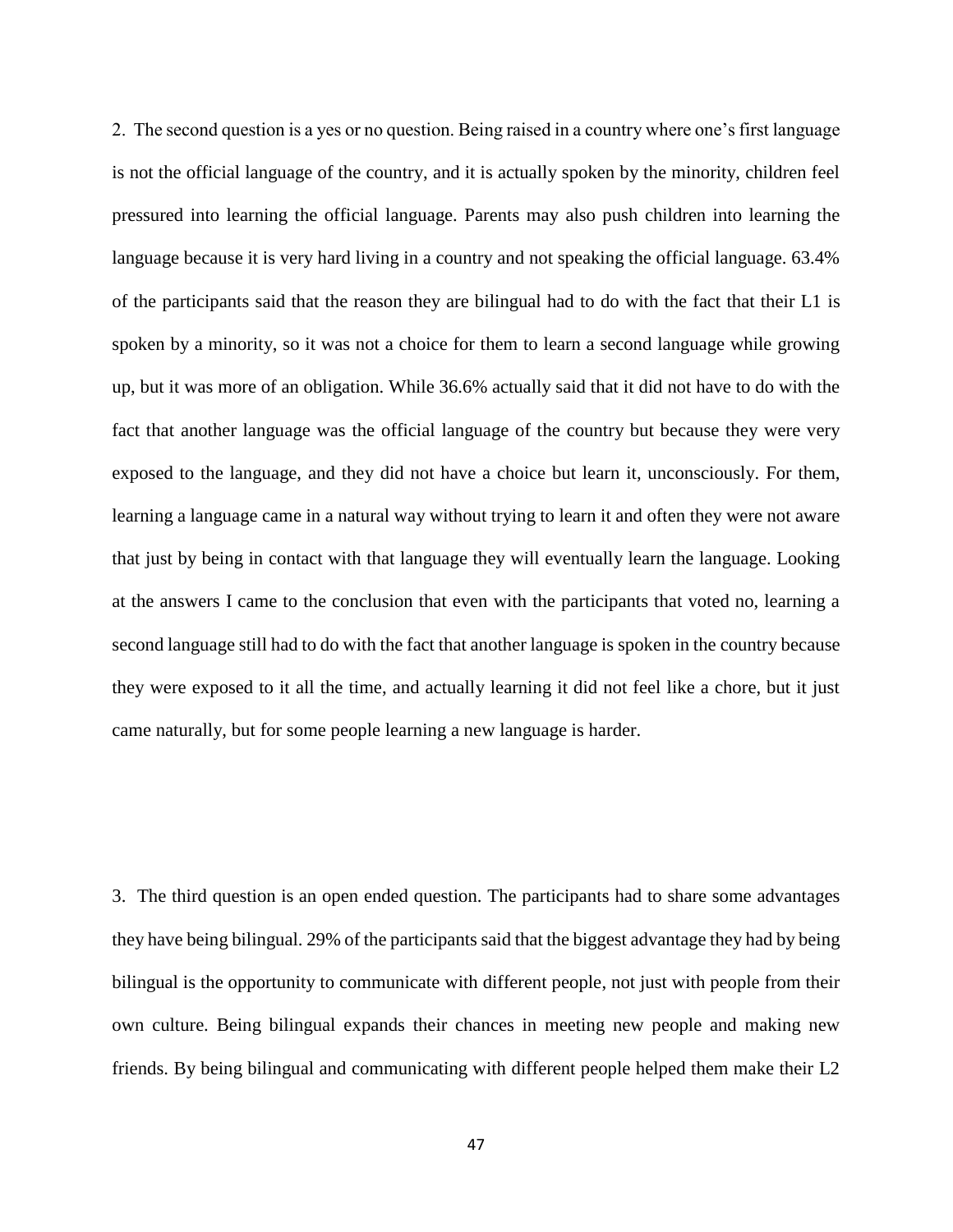even more fluent but also helped them in understanding different cultures better. By getting to know different cultures people become more open minded and accept there are different ways of thinking. 19% of the participants said that being bilingual helped them with different job opportunities, because nowadays different language speaking is a huge plus in developing your career. Knowing two or more languages boosts the chances of getting a job amongst the group of other candidates that may have similar abilities but are monolingual. 16% of the participants said that being bilingual has had a positive influence in their brain, it improved their multitasking and also helped them think outside the box, also it helped them gain vocabulary in both languages because if a word was missing in one language they would find an equivalent in the other language and fulfill the gaps they have in the language. Learning a second or third language helps develop new areas of the brain which makes focus easier. Different participants said that being bilingual or trilingual made their traveling a lot easier. Knowing the local language when travelling, especially English gives one significantly more freedom and opportunity to explore and have an easier time while travelling. A small number also said that bilingualism was the main reason for them understanding and respecting other cultures more. People that deal with different cultures start to understand their own culture more. Culture brings people together. Getting to know a culture is very interesting, and while one is in the process of learning about a culture it can come into contact with similar things that their own culture has as well.

4. In the fourth question the participants were asked whether bilingualism helped them in third language acquisition. Most of them agreed that being bilingual helped them in third language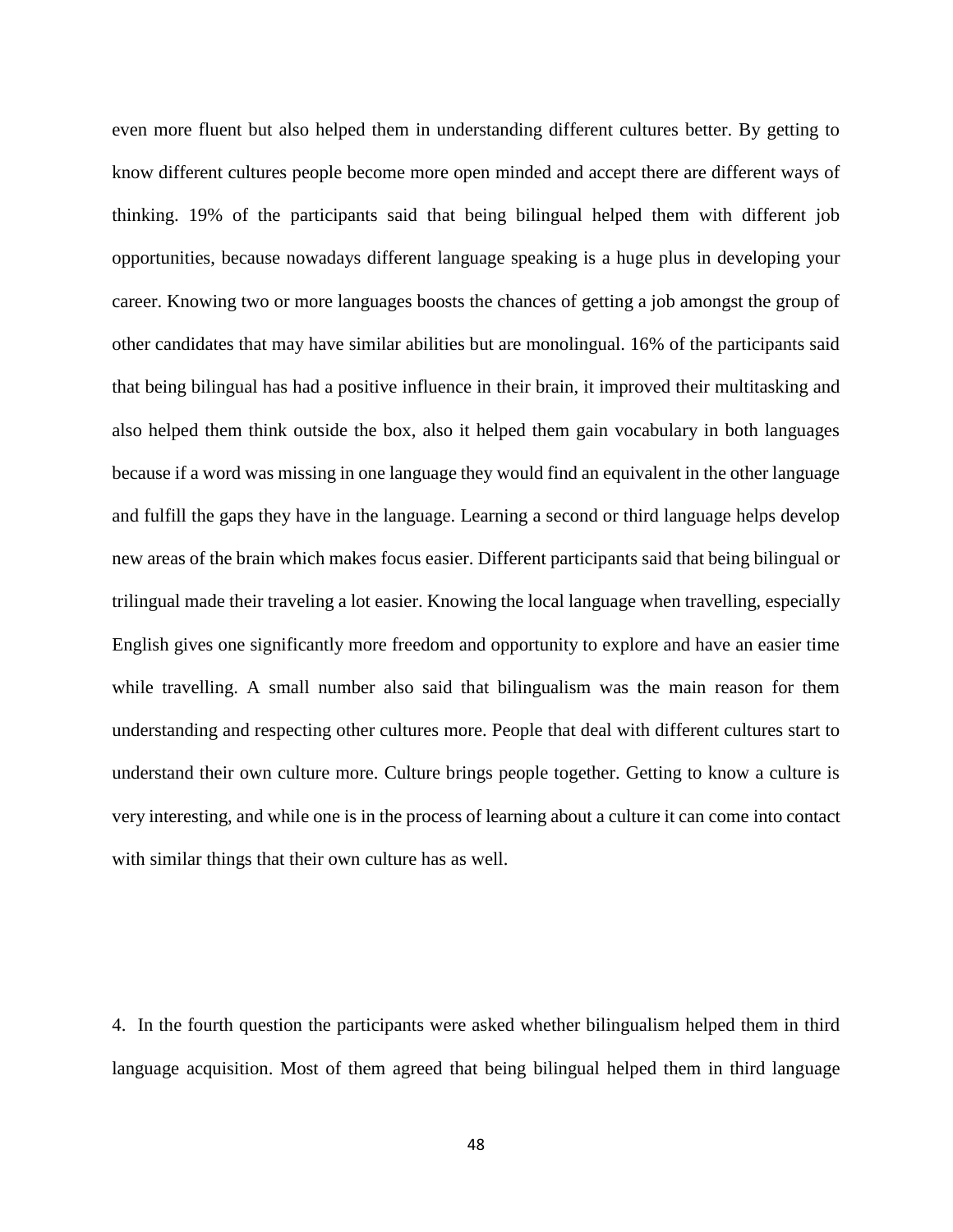acquisition. People who acquired two languages can master a third language easier than people who are fluent in only one language. While learning your first language, you discover which methods work best for you. With every new language that is learned it gets easier because it generates a better understanding of how to learn a language. Others stayed neutral to this statement and some disagreed saying that it does not matter how many languages you know when you try to learn a new one. Every language has its own difficulties and some might think that every language is different, therefore, it is not important if you know how to speak multiple languages or not.

5. The fifth question asked if students encounter any problems in third language acquisition. 50 responded where 43 said no and 7 said yes. Those that said no had to skip to question seven. While those that said yes had to elaborate in question 6.

6. The six question is connected to the fifth one, 7 participants agreed that they have had some difficulties while learning L3. They elaborated on this question. Some of them explained how while they were learning a new language they lost vocabulary in both L1 and L2 because they were focused on learning and improving their L3. This can be considered as a 'side effect' of language learning. Bilinguals experience the tip of the tongue phenomenon more than monolinguals. The tip of the tongue phenomenon means not being able to remember a word from your memory. Because of the representation of words in different languages bilinguals or multilinguals have more difficulties recalling words. Others said that it was difficult to memorize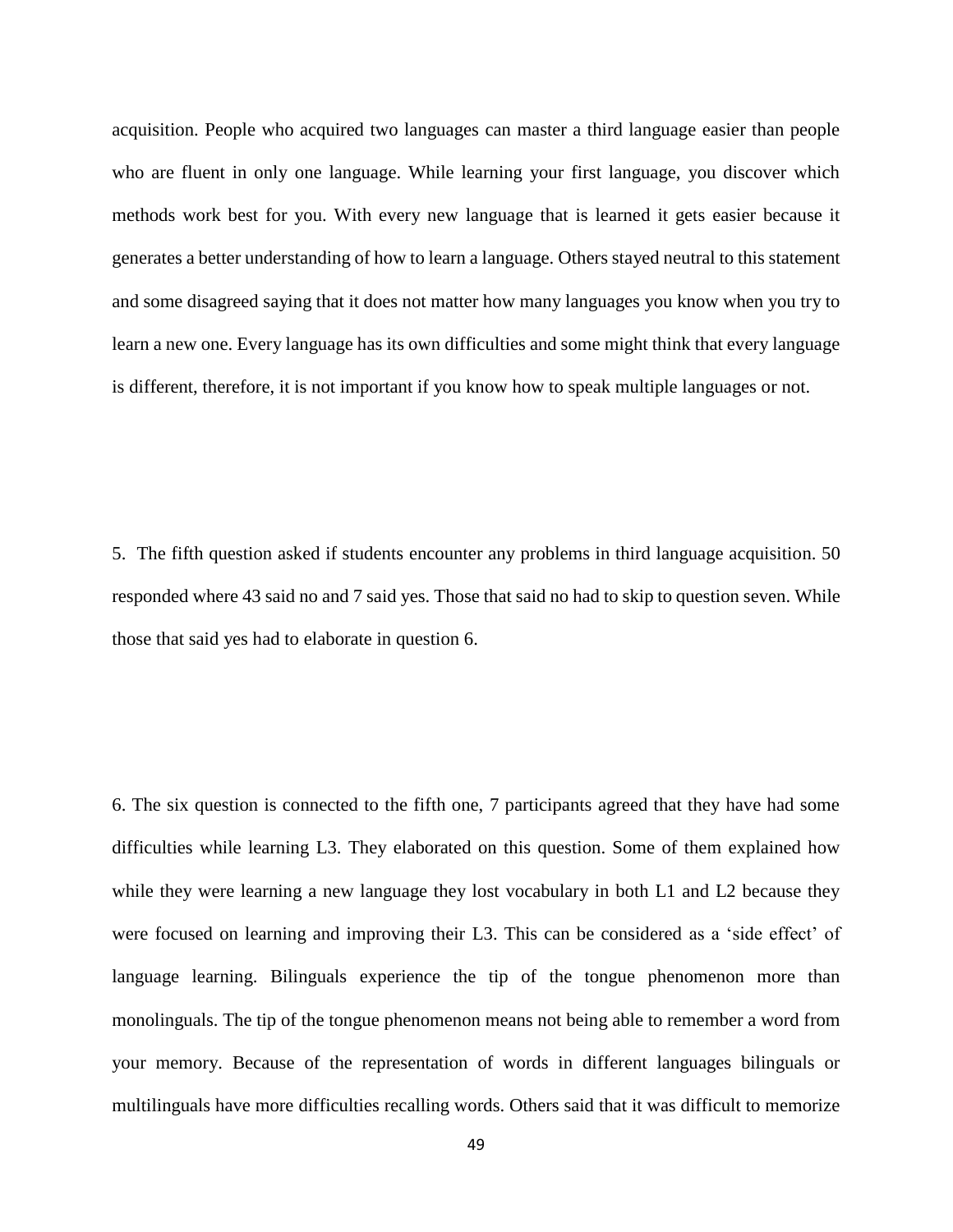a lot of words and knowing them in three languages. Some said that the most difficult part about acquiring the third language was the fact that each language has its own grammar rules. Having in mind that languages are different it is normal for grammar rules to be different as well. Knowing the grammar rules for each language perfectly without messing them up can be a challenge for every bilingual that is acquiring a third language.

7. Being bilingual and using one language more than the other, one becomes more fluent in the dominant language and starts losing vocabulary in the other. This all happens based on the fact if you use the second language and if you are exposed to it. Bilinguals start to forget their first language due to lack of use. Rarely using one of the languages, it can start to fade away. We all know that our first language (L1) has an impact on how we learn other languages, but we do not always expect our second language (L2) to play a part in how we acquire L3. When learning a different language the same thing happens. While trying to learn a new language one is affected by the languages they already know. Depending on the exposure and the level of usage of each language it results in losing vocabulary in the first and second language because people are more concentrated in learning the third language. Going back and forth from not using the same language all the time has the languages battling it out in your head to find the right word for that particular social context. It was added by the participants that they do not consider it losing vocabulary but more mixing vocabulary. For instance, if there are two bilinguals that speak the same language, for example, Albanian and English they will mix those two languages together while speaking with each other. The brain most of the time picks words from the native language or the stronger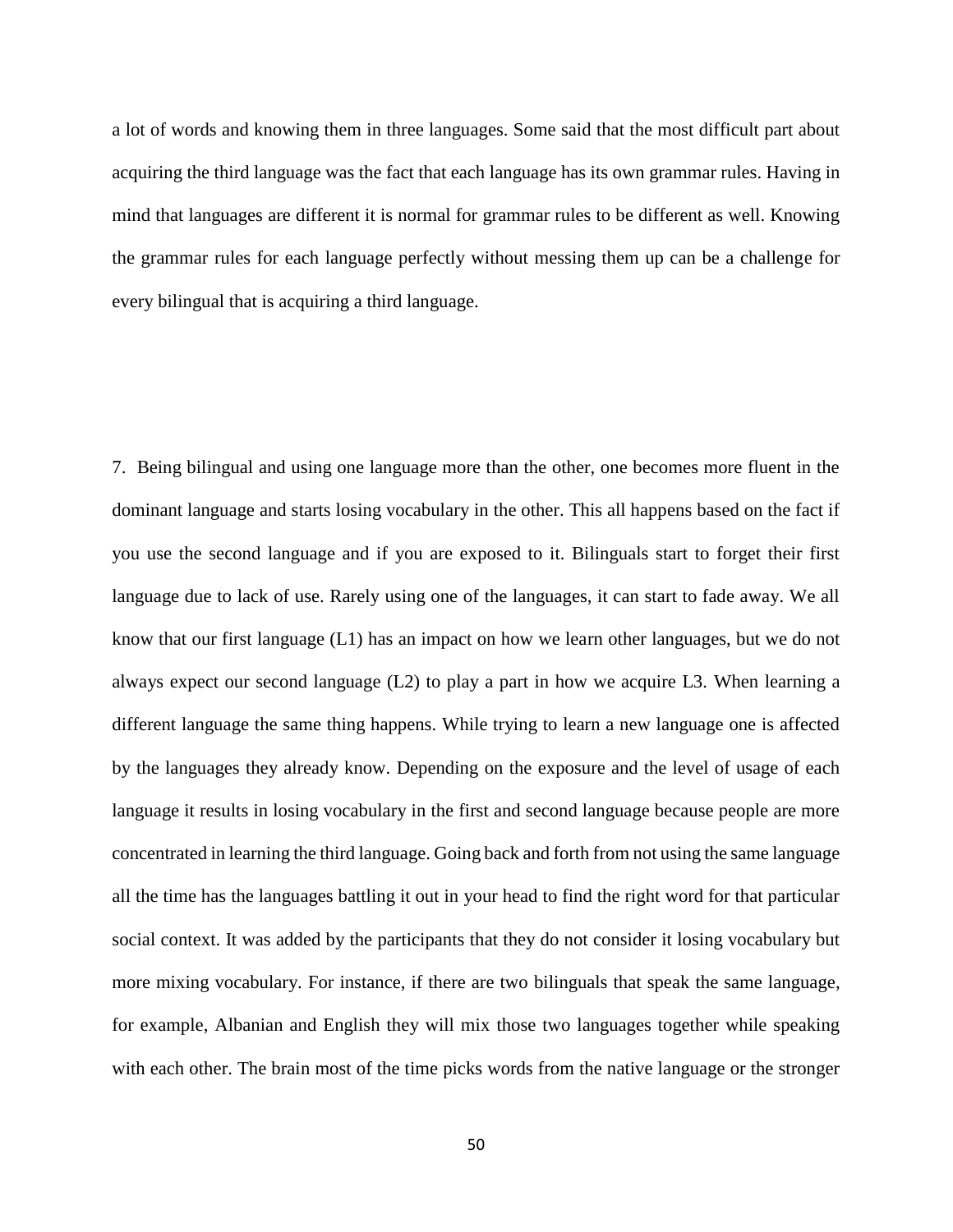language, therefore no matter what language you are speaking if you are with another bilingual that speaks the same languages as you there will be a lot of mixing between languages. The participants did not mention that they mix between three languages, they stated that mixing usually happens between two languages.

8. Question 8 had to do with culture. We as humans are all born in a particular culture. We learn the traditions, we respect the traditions, and therefore we respect the culture. Culture refers to a collection of people's qualities and knowledge, which includes language, religion, food, social habits, music etc. This means that people in the same culture mostly share the same language and the same religion, the food, different social habits and taste in music and art. There are different cultures around the world. What may be appropriate in one culture may be very inappropriate in another culture. That is the way we as people have to be knowledgeable when it comes to our interactions with other cultures. 81.3% of the participants said that being bilingual helped them respect other cultures more. The first seven years of a child's life is when a child's belief system is formed. Learning a new language helps in becoming more conscious of cultural differences, as well as comprehending why they exist and the need of respecting different cultures. Learning a second language broadens cultural awareness and provides insight into how other people view the world. The way people see the world is shaped by the language they use. Therefore using different languages helps see the world in different ways and respecting other ways and understanding that there is no better way and that every culture is unique.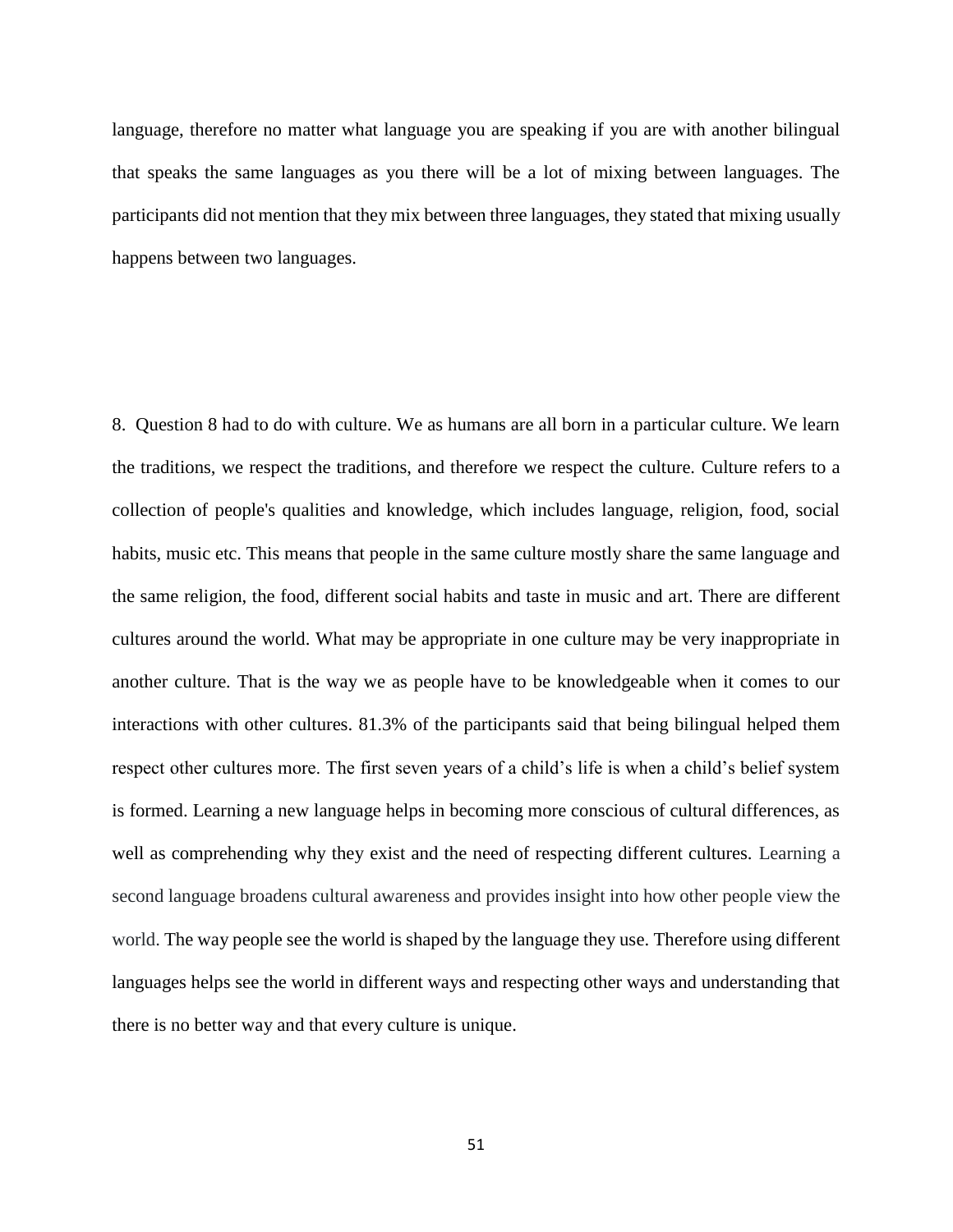9. Question number nine was about language proficiency. The participants were asked in which language they are more proficient. 31 of the participants (43.7%) said equally, meaning that they are fluent in both languages, and they do not think that they are more fluent in one language than the other. This can be due to the fact that they speak both languages all the time, therefore, the transition from one language to the other is easy. While 33 of the participants said that they are more proficient in the first language, that is (46.3%) of the participants. This can be because the first language or the native language is the language that is spoken mostly, for example with their family, also with friends, therefore, it is normal that bilinguals are more fluent in L1. But it does not always mean that one's stronger language is L1. This depends on how often you use both languages. For example if you moved to a different country where L2 is spoken more that means that eventually that language will become your stronger language. But if one is bilingual and is mostly surrounded by L1, it is normal that L1 is the stronger language because it is used more and it is learned from childhood. 7 of the participants said that they are more fluent in L2 (9.9%). The reason for this can be that they speak L2 more than L1 and are more exposed to L2, and by being exposed to one language more than the other one it is normal that you start speaking it more fluently.

10. The last question was about translation, how the participants translate in their heads, and what language they refer to. There is a way that people that know more than one language refer to:

1. External Input: Secondary language

2. In my head: Translating word by word of the secondary language to English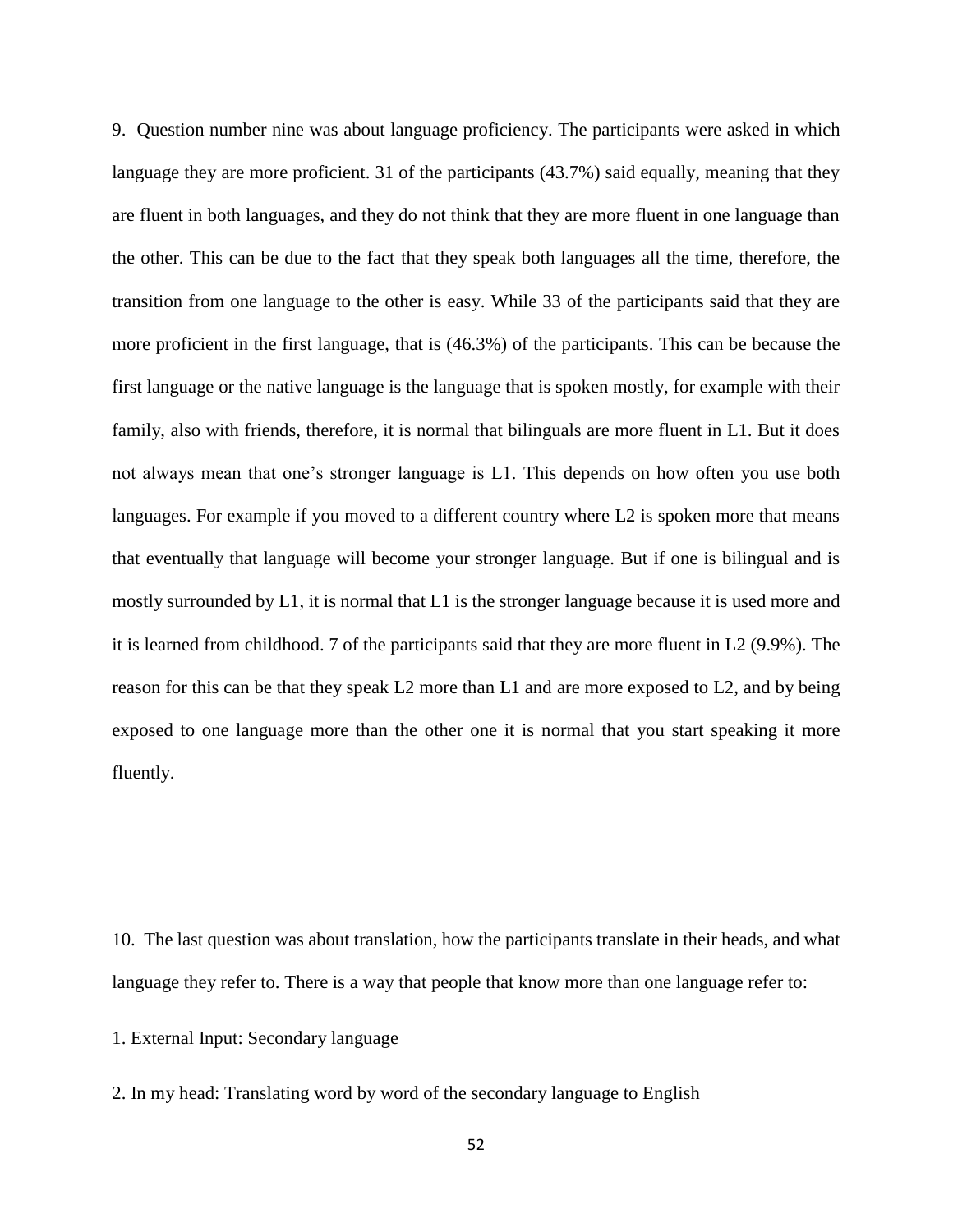- 3. In my head: Rearranging into English sentences
- 4. In my head: Forming a reply in English (for the meaning)
- 5. In my head: Translate the reply
- 6. Output: Reply in secondary language

Therefore, this might not be the same for everyone but based on the results and based on myself this is one of the ways that bilinguals translate language. The difference in these results was very clear. 52 (72.4%) participants said that they translate in their L1, because this comes more naturally, therefore you do not need to force anything. Also, while translating in L1 you feel more confident. While 17 (24.6%) of the participants said that they translate in L2 again this can be because L2 becomes more dominant for them, and they are more open and expressed in that language because in real life they are more exposed to it too. As stated in the questionnaire by the participants they do not usually mix the three languages, the mixing and the translation happened between two languages. When referring to translation from L3 to L1 is the same procedure but when translating from L3 to L2 words from L1 come in the way. Yet again as mentioned a lot of times the mixing usually happens between the stronger languages.

The results that I got from the questionnaire were more or less how I expected them to be. But still one has to keep in mind that every person is different and a language is a skill and for some it is easier and for some harder. Also at the end the participants could add anything that they wanted. Some of them said that some questions made them think because they were questions that they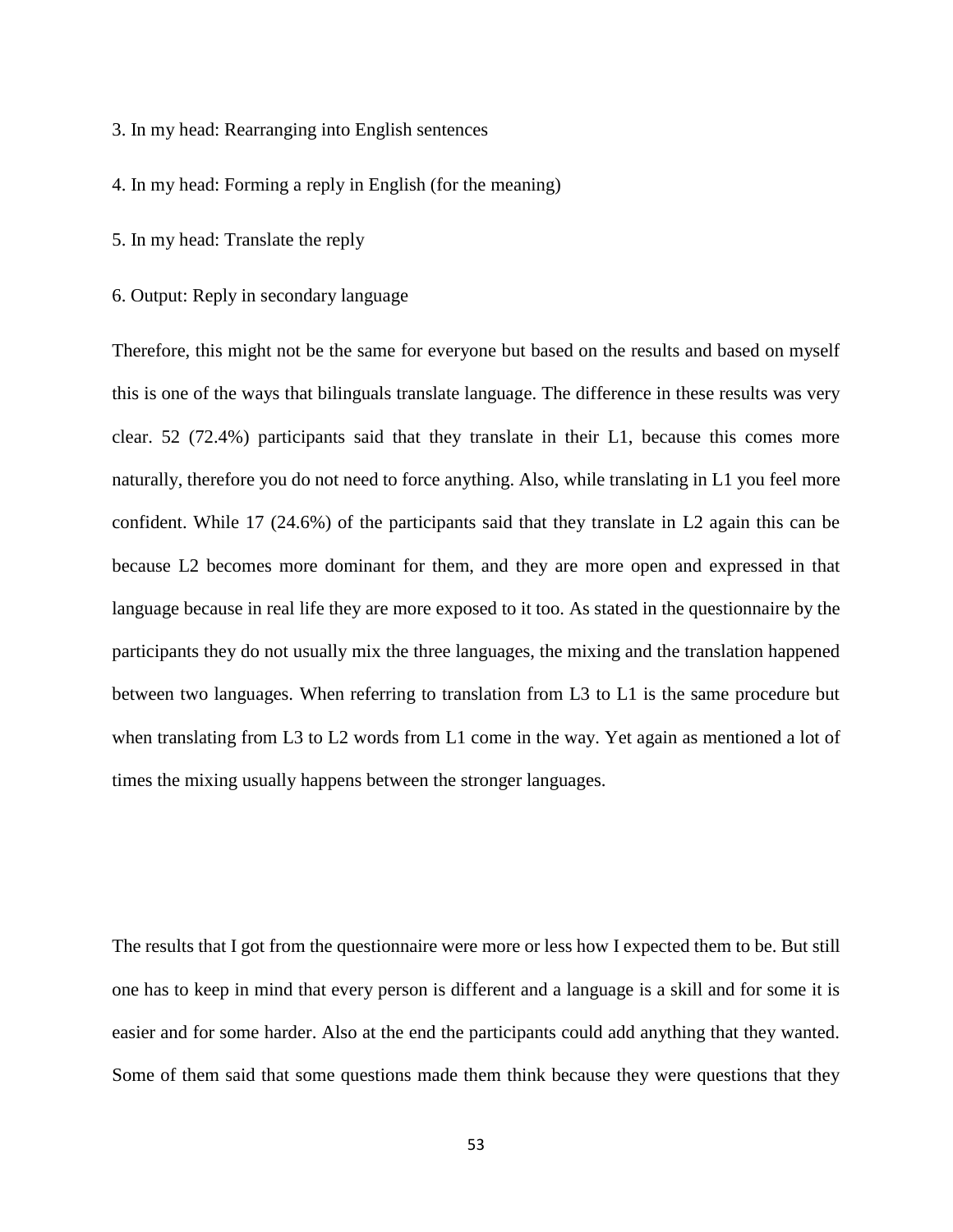never thought of before. Others said that answering the questionnaire made them reanalyze their language fluency and be aware of how much they mix languages.

#### **VIII CONCLUSION AND LIMITATIONS**

Being bilingual has its own advantages. Bilingualism improves cognitive capacities, and bilinguals are more creative and adaptable. They are more open-minded, and find it easier to focus on multiple things at the same time. Bilinguals have a better executive function, which allows them to transition between tasks more easily, as well as a more efficient monitoring system and greater cognitive capacity (Nyma, 2020). Bilingualism has other advantages that were stated throughout the thesis, one of them is being in contact with another culture. Culture is a way of life for a group of people; the behaviors, beliefs, values, and symbols that they accept without question and pass down from generation to generation through communication and imitation (Li & Karakowski, 2001). Learning about how native people live and speak can help one get through the difficult process of learning a language since it gives it a human touch, rather than just books, grammar, and vocabulary.

There are different ways one can learn a language. Language learning can happen inside and outside the classroom. In the classroom, students acquire language by interacting with one another in the target language (Hall & Verpaetse, 2014). For a language learner to be successful and learn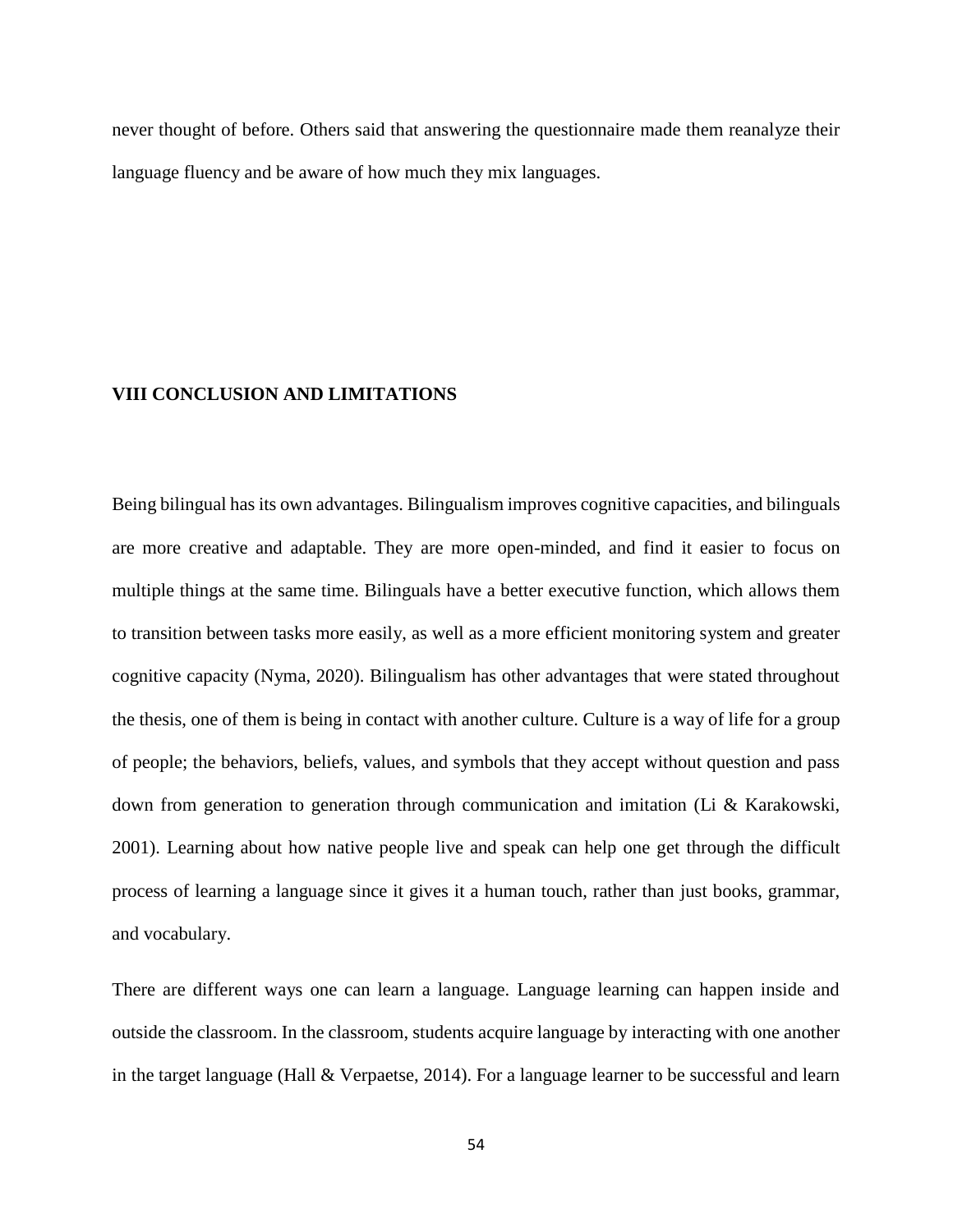the target language they must find what works best for them. There are different ways and methods language can be learned outside the classroom as well. One of the reasons why the majority of language acquisition occurs outside of the classroom is that people do the most of their thinking, processing, and practicing outside of the classroom. The majority of one's identity as a user of that specific language is formed via experience.

Third language acquisition can be easy for some and hard for others. Bilingualism has an impact on third language acquisition. While learning a second language, one discovers which methods work best for them. Learning a new language becomes easier as one gains a better understanding of how to learn a language. Bilingual people have trained their brains to acquire new languages, making it easier to learn other languages once the first and second language is mastered. Despite the fact that bilingualism has helped them acquire other languages, some of the participants mentioned some of the side effects, which where; losing vocabulary, not recalling words, the difficulties in learning grammar rules which are different for every language etc.

The results of the study showed that language learning is not always optional, sometimes one has to learn a second or a third language because of where they live, their school, job, friends and family. According to the results gained from this study, I came to the conclusion that people who are fluent in two languages have an easier time learning a third language than those who are only fluent in one. By learning a second language one learns the strategies that work best for them and applies them in third language acquisition.

Even though the impact of bilingualism in third language acquisition is mostly positive there are some negative impacts that bilingualism has in third language acquisition. The results gained from this study show that due to the lack of use, bilinguals begin to lose their native or second language.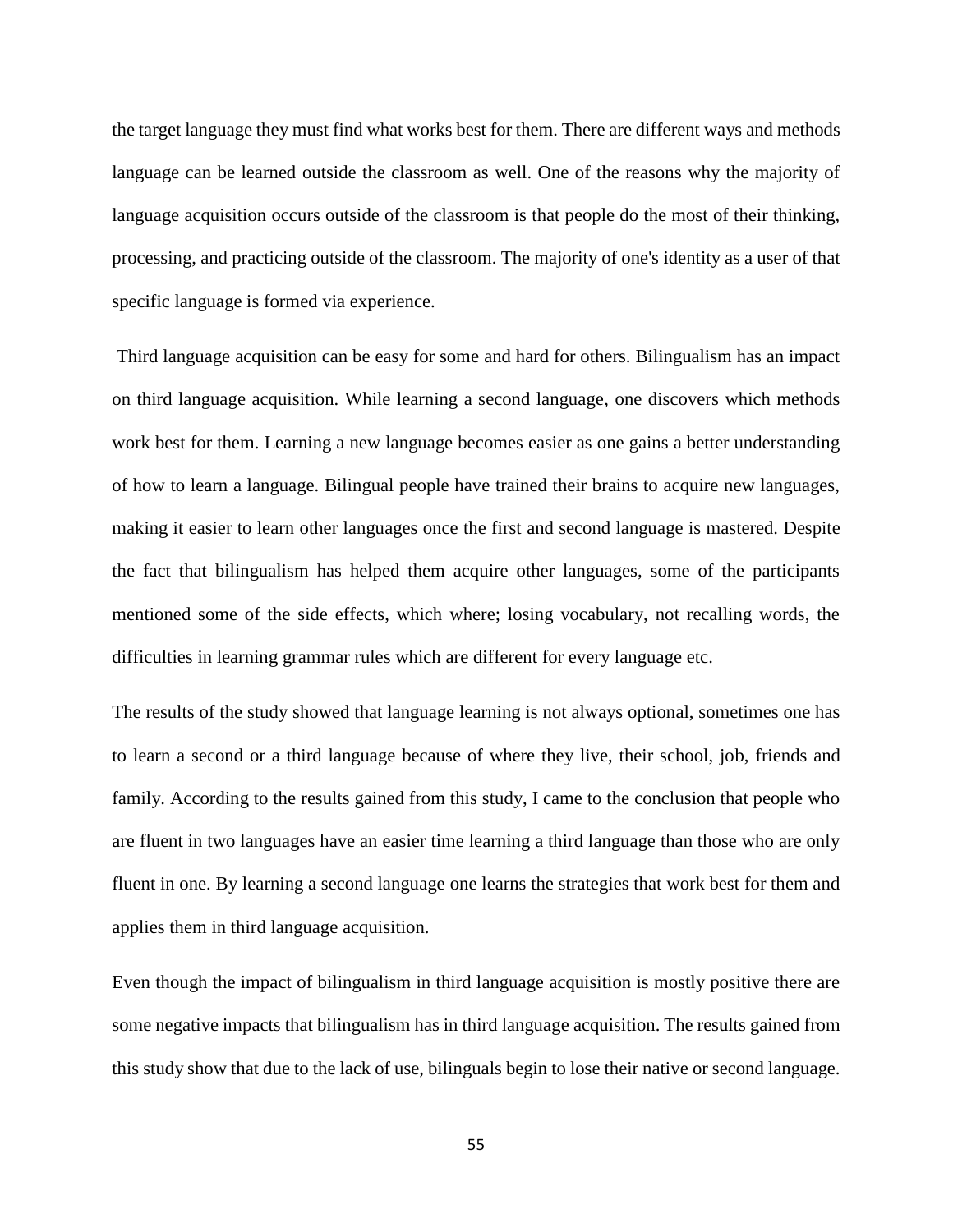Because people are more focused on learning the third language, depending on their exposure and level of usage of each language, they lose vocabulary in the first and second languages. Going back and forth between languages all of the time causes the languages in one's head to compete for the proper words for that specific social circumstance.

Every study has limitations that can arise as a result of various constraints that can have an impact on the study's overall results or findings in one way or another. One of the drawbacks of this study was that the questionnaire had to be administered online because of the situation that Covid-19 created. Also due to Covid-19 it was impossible to find a larger number of participants. In future studies, I would advise to find a larger number of participants so it could lead to a bigger perspective.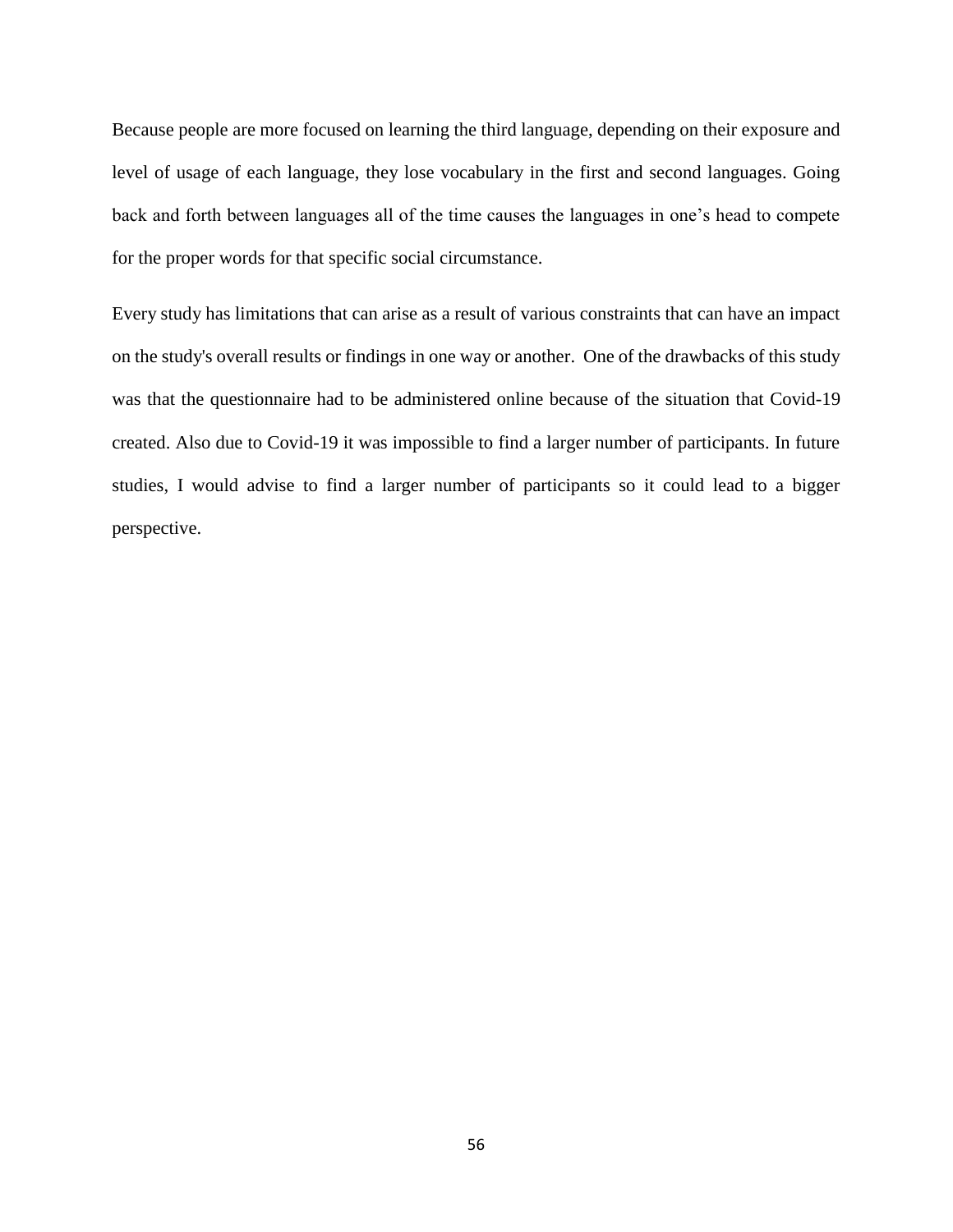#### **IX REFERENCES**

Anderson, S. R. (2010). How many languages are there in the world? Linguistic Society of America.

Aramo-Immonen H. (2013) Mixed Methods Research Design. Information Systems, E-learning, and Knowledge Management Research, 278, p. 32-43.

Azlan, Nik Mastura Nik Ismail, and Noor Hanim Rahmat. "Language Learning through Movies (LLM)." Language Learning 8 (2018): 9.

Bailey, F., Burkett, B., & Freeman, D. (2008). The mediating role of language in teaching and learning: A classroom perspective. The handbook of educational linguistics, 606-625.

Baker, C. (2010). Increasing bilingualism in bilingual education. Welsh in the 21st Century, 61- 79.

Bardel, C., & Falk, Y. (2007). The role of the second language in third language acquisition: The case of Germanic syntax. Second Language Research, 23(4), 459-484.

Baföz, T. (2016). Pre-service EFL Teachers • Attitudes towards Language Learning through Social Media. Procedia-Social and Behavioral Sciences, 232, 430-438.

ButHakuta, K., & Garcia, E. E. (1989). Bilingualism and education. American psychologist, 44(2), 374.,

Byrne, R. W., Barnard, P. J., Davidson, I., Janik, V. M., McGrew, W. C., Miklósi, Á., & Wiessner, P. (2004). Understanding culture across species. Trends in cognitive Sciences, 8(8), 341-346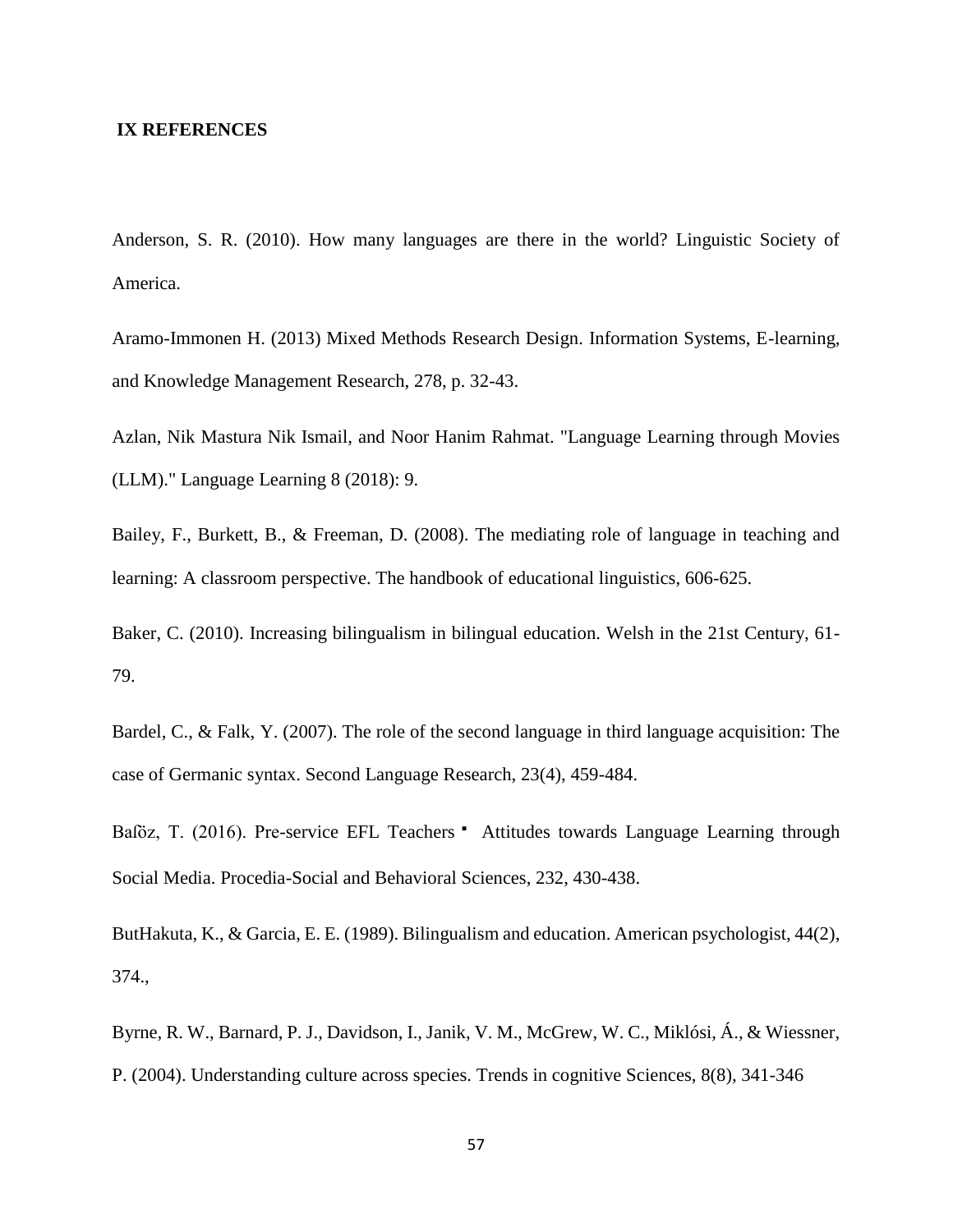Cenoz, J. (2001). The effect of linguistic distance, L2 status and age on cross-linguistic influence in third language acquisition. In Cross-linguistic influence in third language acquisition (pp. 8-20). Multilingual Matters.

Cenoz, J. (2011). The influence of bilingualism on third language acquisition: Focus on multilingualism. Language Teaching, 46(01), 71–86. doi:10.1017/s0261444811000218

Csizér, K., Kormos, J., & Sarkadi, A. (2010). The dynamics of language learning attitudes and motivation: Lessons from an interview study of dyslexic language learners. The Modern Language Journal, 94(3), 470-487.

Edele, A., Kempert, S., & Schotte, K. (2018). Does competent bilingualism entail advantages for the third language learning of immigrant students? Learning and Instruction, 58, 232–244. doi:10.1016/j.learninstruc.2018.07.002

Ellis E., (2007).Monolingualism: The unmarked case. University of New England

Farid M., (2020) What is the percentage of bilingual people in the world. Kharazmi University.

Friederici, A. D., Chomsky, N., Berwick, R. C., Moro, A., & Bolhuis, J. J. (2017). Language, mind and brain. Nature Human Behaviour, 1(10), 713-722.

Galatro T., (2007). Why Do Children Learn Languages Faster than Adults? Language Learning, Teaching and Learning /by Tori Galatro

Gillham, B. (2000). Research interview. A&C Black.

Green, J. L., Kantor, R., & Rogers, T. (1991). Exploring the complexity of language and learning in classroom contexts. Educational values and cognitive instruction: Implications for reform, 333- 364.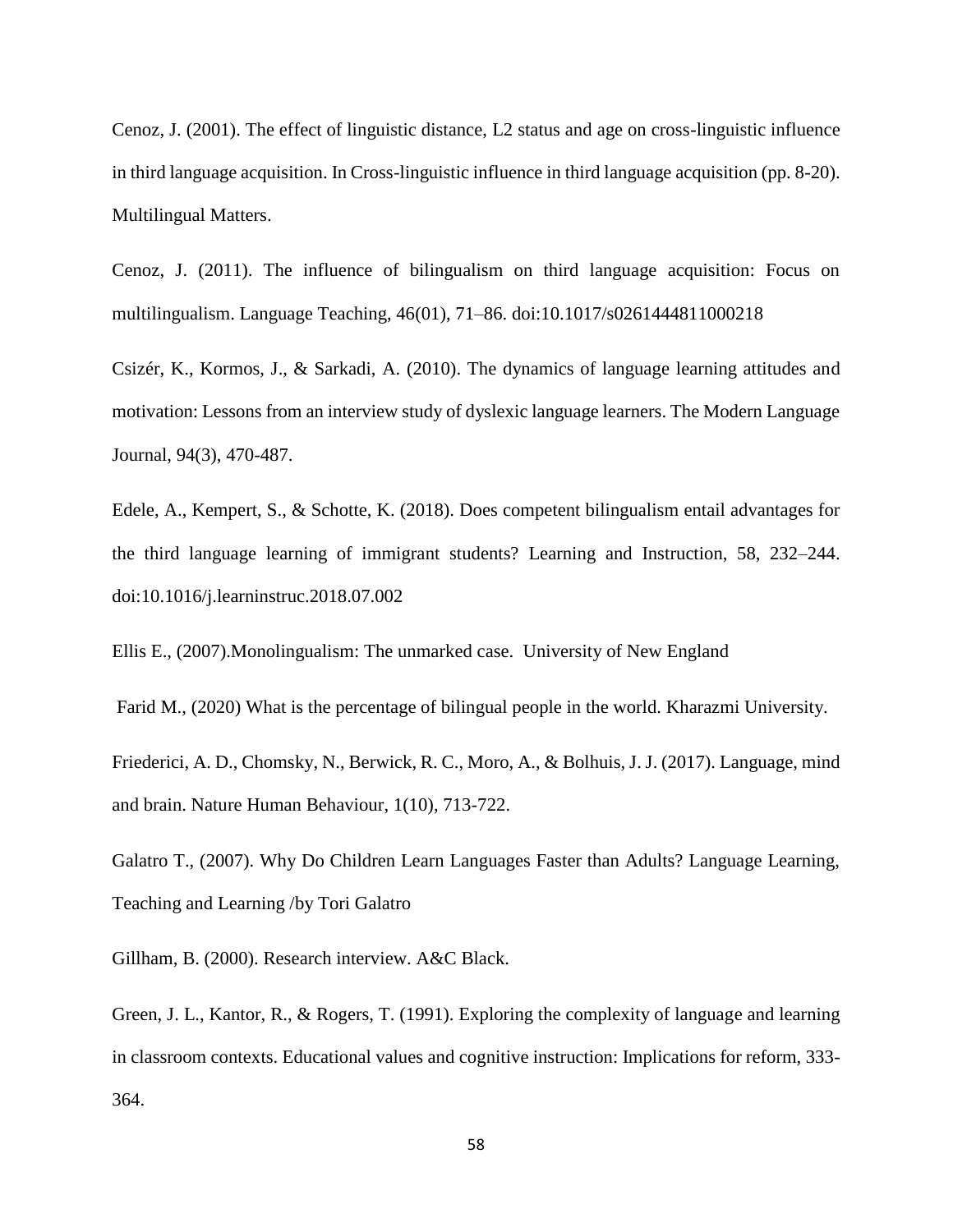Gumperz, J. (1981). Conversational inference and classroom learning

Hall, J. K., & Verplaetse, L. S. (Eds.). (2000). Second and foreign language learning through classroom interaction. Routledge.

Halliday, M. A. (1982). Linguistics in teacher education. Linguistics and the Teacher, 10-15.

Hamers, J. F., Hamers, J. F., Blanc, M., & Blanc, M. H. (2000). Bilinguality and bilingualism. Cambridge University Press.

Hammarberg, B. (2002). English in Europe: The Acquisition of a Third Language.

Herdina, P., & Jessner, U. (2000). The dynamics of third language acquisition. English in Europe: The acquisition of a third language, 19, 84.

Jeremy, K. (2013, July, 29). "The power of the bilingual brain." Time. [https://time.com/595/the](https://time.com/595/the-power-of-the-bilingual-brain/)[power-of-the-bilingual-brain/](https://time.com/595/the-power-of-the-bilingual-brain/)

Jiang, W. (2000). The relationship between culture and language. ELT journal, 54(4), 328-334.

Kachru, Y., & Fishman, J. A. (1978). Bilingual Education: An International Sociological Perspective. Language, 54(3), 774. doi:10.2307/412845

Kennedy, T. J. (2006). Language learning and its impact on the brain: Connecting language learning with the mind through content-based instruction. Foreign lan1guage annals, 39(3), 471-486.

Kluger, J. (2013). The power of the bilingual brain. Time Magazine, 182(5), 42.

Krosnick, Jon A., and Stanley Presser. 2010. Question and questionnaire design. Handbook of Survey Research 2:263–314.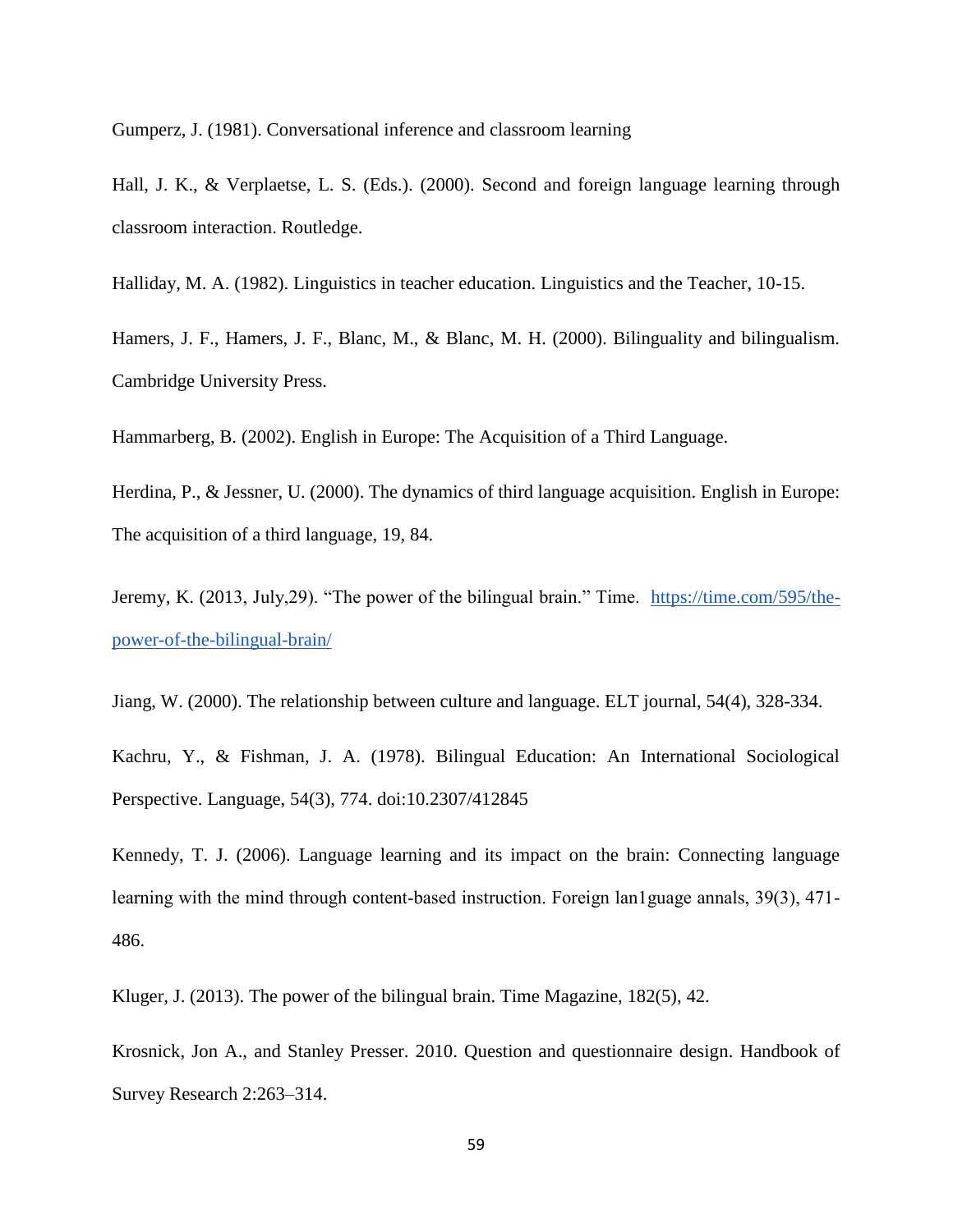Kruk, M. (2017). Changes in foreign language anxiety: A classroom perspective. International Journal of Applied Linguistics, 28(1), 31–57. doi:10.1111/ijal.12182

Kwast, L. E. (1981). Understanding culture. Perspectives on the world Christian movement, 397- 399.

Lake, R. (2002). Enhancing acquisition through music. The Journal of the Imagination in Language Learning, 7.

Language and the brain: Aphasia and split-brain patients | MCAT | Khan AcademyN2013 Carole Yue. Created by Carole Yue.

Li & Karakowsky (2001). Do We See Eye-to-Eye? Implications of Cultural Differences for Cross-Cultural Management Research and Practice. The Journal of Psychology, 135(5), 501-517.]

Mårtensson, J., Eriksson, J., Bodammer, N. C., Lindgren, M., Johansson, M., Nyberg, L., & Lövdén, M. (2012)

Mason, O. T. (1895). Similarities in culture. American Anthropologist, 8(2), 101-117.

Mayer, R. E. & Weinstein, C. E. (1983). The teaching of learning strategies. Innovation Abstracts, 5 (32), 1-4

Mechelli A., et al. Nature. Brain Facts.org. Oct. 14; 431:757 (2004).

Mia N., (2015). The benefits of bilingual brain. TEDED

Mizener, C. P. (2008). Enhancing language skills through music. General Music Today, 21(2), 11- 17.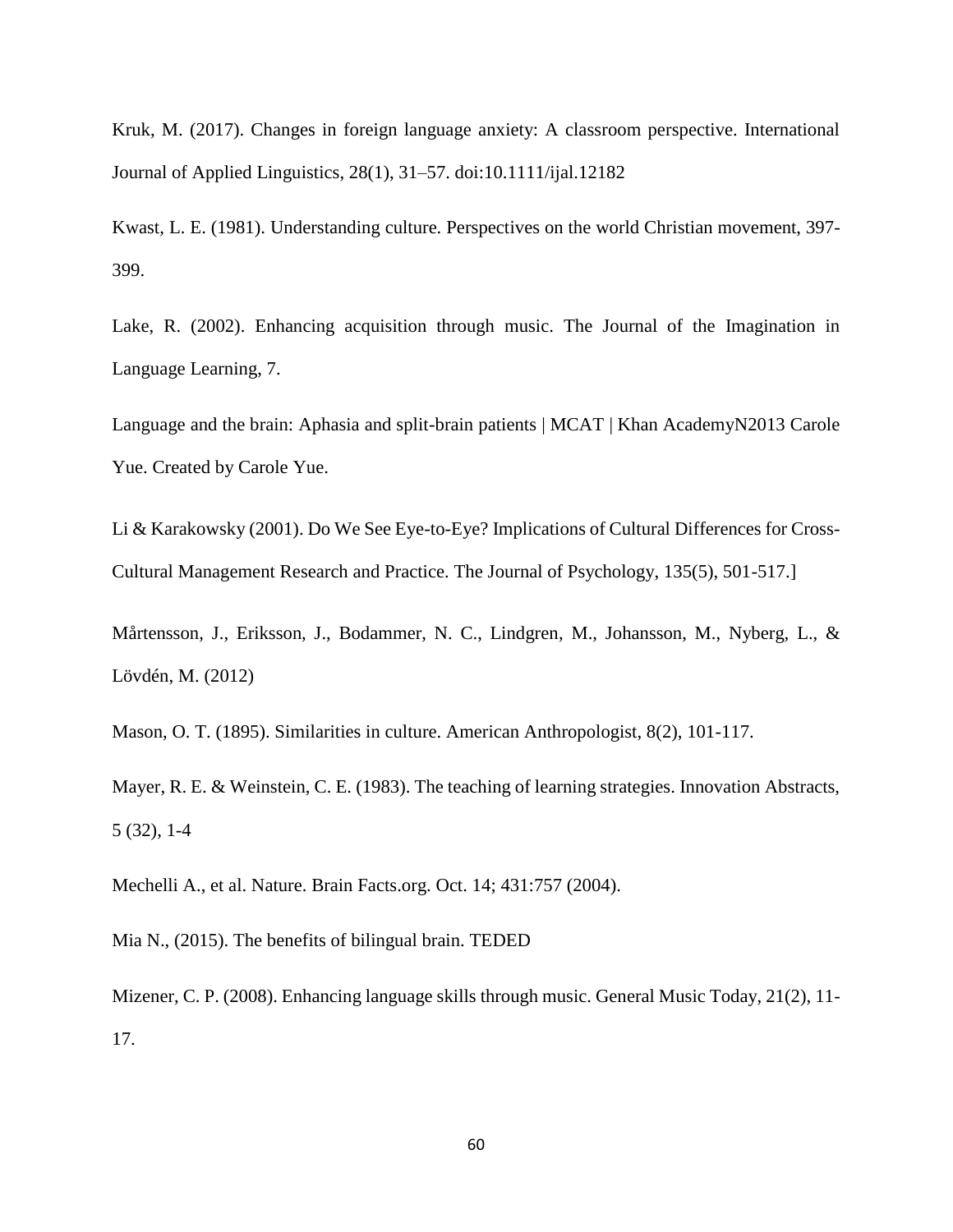Murphy, S. (2003). Second language transfer during third language acquisition. Studies in Applied Linguistics and TESOL, 3(2).

Nyma E., ( 2020). GW chronide of the yawp. The official student newspaper GWVOHS.

Ohtani, T., Nestor, P. G., Bouix, S., Saito, Y., Hosokawa, T., & Kubicki, M. (2014). Medial frontal white and gray matter contributions to general intelligence. PLoS One, 9(12), e112691.

Oxford, R. L. (1990). Language Learning Strategies: What Every Teacher Should Know. New York: Newbury House/Harper & Row

Paap, K. R., Johnson, H. A., & Sawi, O. (2014). Are bilingual advantages dependent upon specific tasks or specific bilingual experiences?. Journal of Cognitive Psychology, 26(6), 615-639.

Pawlak, M. (2012). The dynamic nature of motivation in language learning: A classroom perspective. Studies in Second Language Learning and Teaching, 2(2), 249-278.

Pérez, A., & Duñabeitia, J. A. (2019). Speech perception in bilingual contexts: Neuropsychological impact of mixing languages at the inter-sentential level. Journal of Neurolinguistics, 51, 258-267.

Perry, S., & Mechelli, A. (2008). The bilingual brain. Society for Neuroscience.

Prathoomthin, S. (2009). Learners' perceptions of culture through movies. Electronic journal of foreign language teaching, 6(1), 291-301.

Prathoomthin, S. (2009). Learners' perceptions of culture through movies. Electronic journal of foreign language teaching, 6(1), 291-301.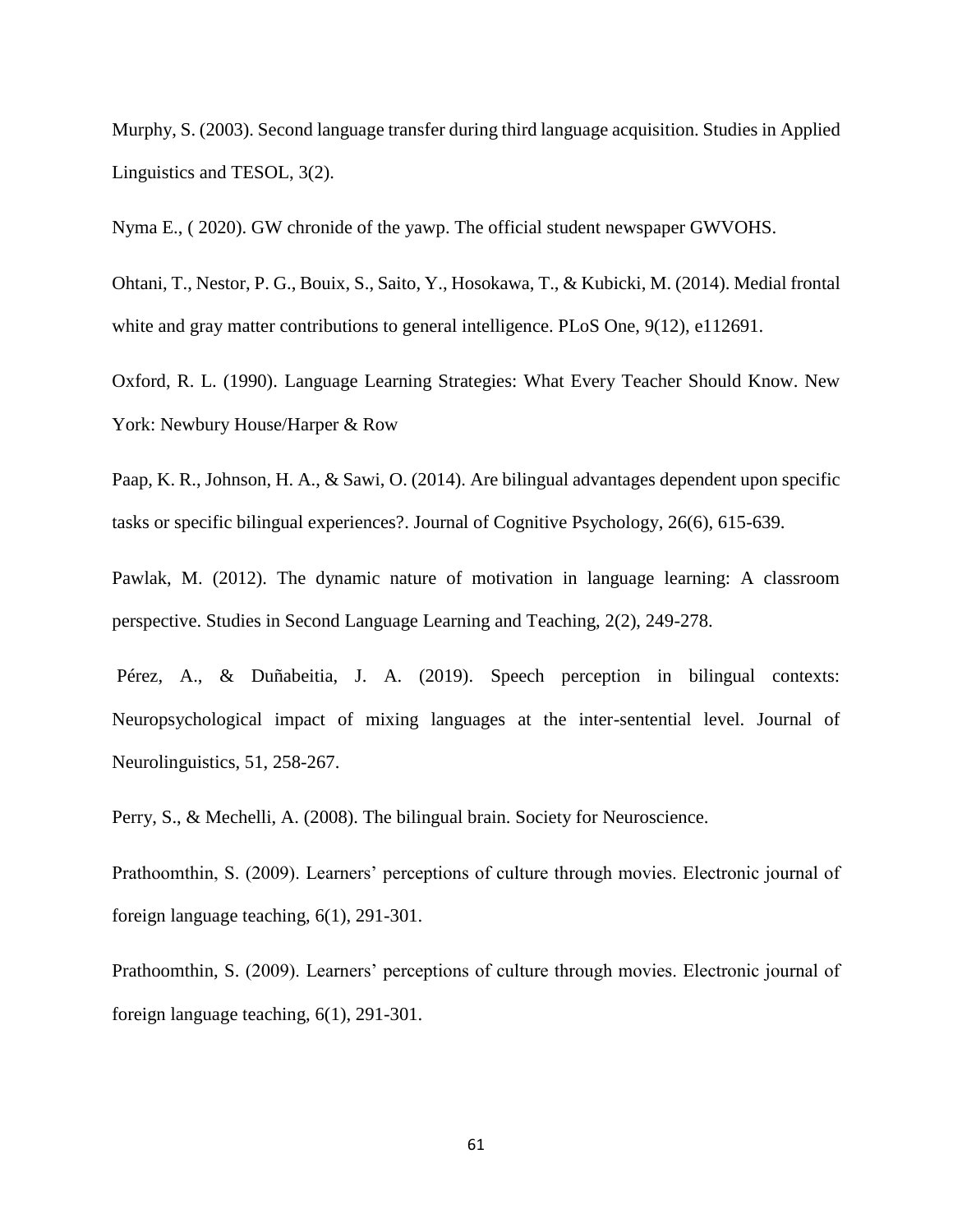Prior, A., & MacWhinney, B. (2010). A bilingual advantage in task switching. Bilingualism, 13(2), 253.

Prior, A., & MacWhinney, B. (2010). A bilingual advantage in task switching. Bilingualism: Language and cognition, 13(2), 253-262.

Rampton, B. (2013). Styling in a Language Learned Later in Life. The Modern Language Journal, 97(2), 360–382. doi:10.1111/j.1540-4781.2013.12010.x

Reinders, H., & Benson, P. (2017). Research agenda: Language learning beyond the classroom.

Sakai, K. L. (2005). Language acquisition and brain development. Science, 310(5749), 815-819

Sanz, C. (2000). Bilingual education enhances third language acquisition: Evidence from Catalonia. Applied Psycholinguistics, 21(01). doi:10.1017/s0142716400001028

School of Languages, Cultures and Linguistics University of New England Armidale, NSW 2351, Australia

Shafaei, A. (2008). Global practices of language teaching: Proceedings of the 2008 international online language conference (IOLC 2008). Universal-Publishers.

Sipra, M. (2013). Contribution of bilingualism in language teaching. English Language Teaching, 6(1).

Stafford, Catherine A., Cristina Sanz, and Harriet Wood Bowden. "An experimental study of early L3 development: Age, bilingualism and classroom exposure." International Journal of Multilingualism 7.2 (2010): 162-183